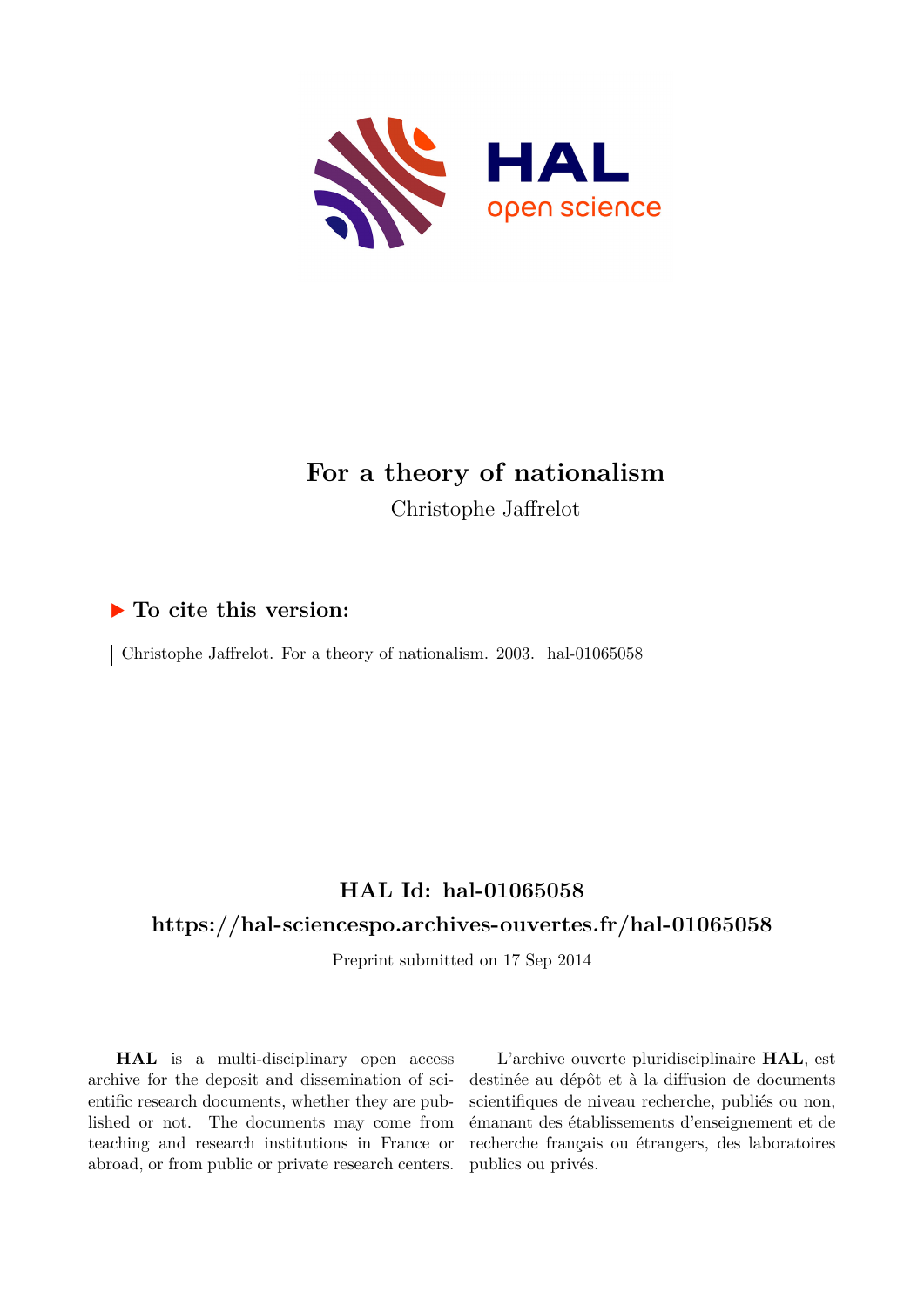Questions de Recherche / Research in Question N° 10 – June 2003

# **For a theory of nationalism**

**Christophe Jaffrelot** 

Centre d'études et de recherches internationales Sciences Po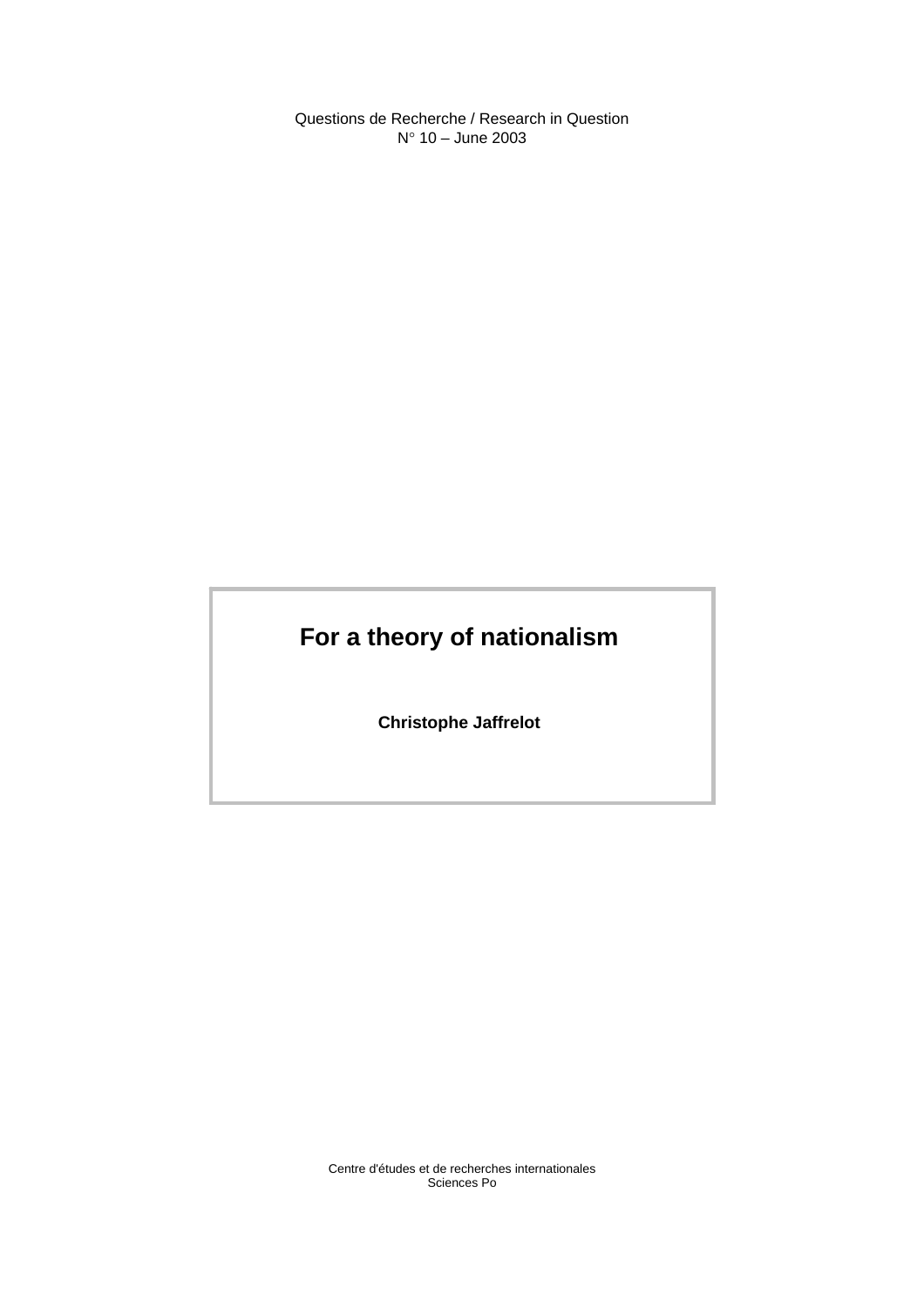# **For a theory of nationalism**

**Christophe Jaffrelot**  CERI/CNRS

#### **Abstract**

Nation is state-oriented, whereas nationalism is an ideology which may simply promote one's own identity against Others. Therefore, theories of nation-building do not explain nationalism. Other theories adopting a materialist approach do, like Gellner's model in which nationalism appears as resulting from socio-ethnic conflicts, but they ignore the inner mechanism of this ideology. Theories looking at nationalism as an export product from the West also miss this point too. In contrast, a convincing body of theories anchor nationalism in socio-cultural reform. The intelligentsia which undertakes it in order to resist the threat posed by some dominant Other – often from the West, that fascinates them -, eventually develops a nationalist attitude, because it is not willing to imitate the West but strive to restore its culture by incorporating into it prestigious features of the West through the invention of a convenient Golden Age, the cornerstone of nationalism.

This approach finds a parallel in the theories of ethnicity which do not apply the primordialist paradigm but focus on the making of group boundaries. Barth highlights the decisive role of the relationship to the Other and the little importance of cultural contents – compared to the maintenance of group boundaries – in the making of ethnic identities, in such a way that there are more affinities between his theory of ethnicity and theories of nationalism than between the latter and theories of the nation.

However, one can construct an integrated model of nationalism by organising different theories in a sequence. While the ideology-based approach comes first, the creation of a nationalist movement implies the rise of socioeconomic conflicts and the massification of nationalism, a process of nation-building.

#### **Résumé**

La nation regarde vers l'Etat tandis que le nationalisme est une idéologie qui se contente parfois de promouvoir l'identité d'un groupe en relation avec d'autres. Les théories du *nation-building* n'expliquent donc pas le nationalisme. D'autres théories matérialistes y parviennent néanmoins, comme celle de Gellner où le nationalisme est le résultat de conflits socio-ethniques, mais où les ressorts internes de l'idéologie restent dans l'ombre. Les théories présentant le nationalisme comme un produit d'exportation d'origine occidentale ne font pas mieux, à la différence de celles qui l'ancrent dans un processus de réforme socio-culturelle. L'intelligentsia, qui a engagé ce processus pour résister à un Occident qui la fascine mais qu'elle perçoit comme une menace, développe finalement une attitude nationaliste car il n'a jamais été question pour elle d'imiter l'Occident mais de réhabiliter sa culture en y incorporant des traits prestigieux de l'Occident à travers l'invention d'un Age d'Or, la pierre de touche du nationalisme.

Cette approche trouve un parfait équivalent dans les théories de l'ethnicité, non pas celles qui appliquent le paradigme primordialiste, mais celles qui se concentrent sur la création des frontières entre groupes. Barth souligne à cet égard le rôle décisif de la relation à l'autre et le peu d'importance des contenus culturels – par rapport aux frontières des groupes – dans la formation des identités ethniques, à telle enseigne que sa théorie de l'ethnicité présente plus d'affinité avec certaines théories du nationalisme que celle-ci et les théories de la nation.

Toutefois, on peut construire un modèle intégré du nationalisme en organisant les différentes théories en séquence. Si les théories fondées sur le rôle de l'idéologie viennent ici en premier, la création d'un mouvement nationaliste implique l'exacerbation de conflits socio-ethniques et la massification du nationalisme, un processus de nation-building.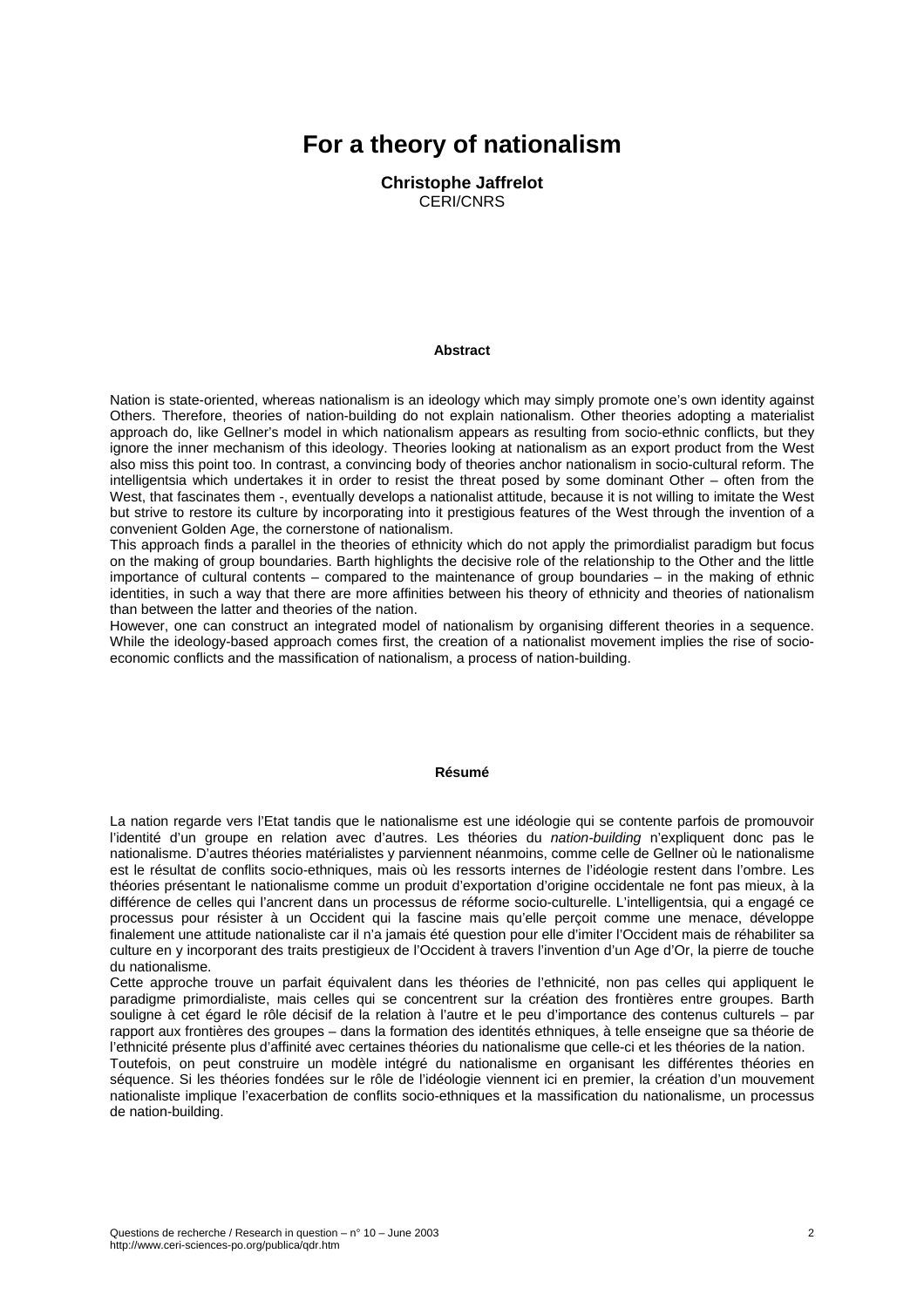While, in France, nationalism has long remained the preserve of historians (Girardet, [1](#page-3-0)965; Nora, 1986) – before anthropologists<sup>1</sup> (Dumont, 1983, 1991), sociologists (Schnapper, 1991) and political scientists (Michelat and Thomas, 1966; Delannoi & Taguieff, 1991, 2001; Hermet, 1996; Birnbaum, 1997) began paying increasing attention to the issue –, American and English political scientists started early, soon after World War II. Since then, given the quickly expanding body of literature on nationalism in English, one may expect that this subject has given birth to a well-structured sub-discipline in the Anglo-Saxon political science. $2$ 

Certainly, the growing interest in nationalism among social scientists has been increasingly reflected over the last ten years in the multiplication of specialized journals and readers. Among the former, *Nations and Nationalism* (Cambridge) was born in 1995 and *National Identities* (Basingstoke) in 1999, among the latter, one may mention, for instance, *The Nationalism Reader* (New Jersey, 1995) edited by Omar Dahbour and Micheline Ishay, *Nationalism* (Oxford, 2000) edited by John Hutchinson and Anthony Smith and *Becoming National: A Reader* (Oxford, 1996), edited by Eley, Geoff, Suny and Girgor. There is now even an *Encyclopaedia of Nationalism* (Oxford, 2000), edited by Athena Leoussi and Anthony Smith. But has the *theory* of nationalism made much progress? In fact the very notion of a theory of nationalism seems to be problematic. Recently, Craig Calhoun came to the conclusion that:

 Nationalism is too diverse to allow a single theory to explain it all. Much of the contents and specific orientation of various nationalisms is determined by historically distinct cultural traditions, the creative actions of leaders, and contingent situations within the international world order (Calhoun, 1997, 123).

 Calhoun's views echoed those of John Hall for whom 'no single, universal theory of nationalism is possible. As the historical record is diverse, so too must be our concepts' (Hall, 1999, p. 1). What is at stake here, is the very mission of social sciences, which are supposed to use, or build, concepts applicable to different contexts and situations (on this

<span id="page-3-0"></span> 1 Marcel Mauss, naturally, stands as an atypical pioneer since his article "La Nation" was written in 1920 (Mauss, 1953-54).

<span id="page-3-1"></span> $2$  Pierre Birnbaum has noticed the contrast between the Anglo-Saxon scene and the French one: 'In all haste, many are those who, especially in the Anglo-Saxon world that is more sensitive to the sociology of values, have undertaken research of all sorts: the production of studies on nationalism has replaced in the concerns of many research on corporatism or the state.

Actually, French sociologists, more deeply influenced by the Durkheimian or Marxist traditions, seem to remain on the sidelines, abandoning these forms of collective action, so difficult is it to fit nationalist values into structural logics that are hardly conducive to grasping variations in *imaginaries.*' (Birnbaum, 1997, 2)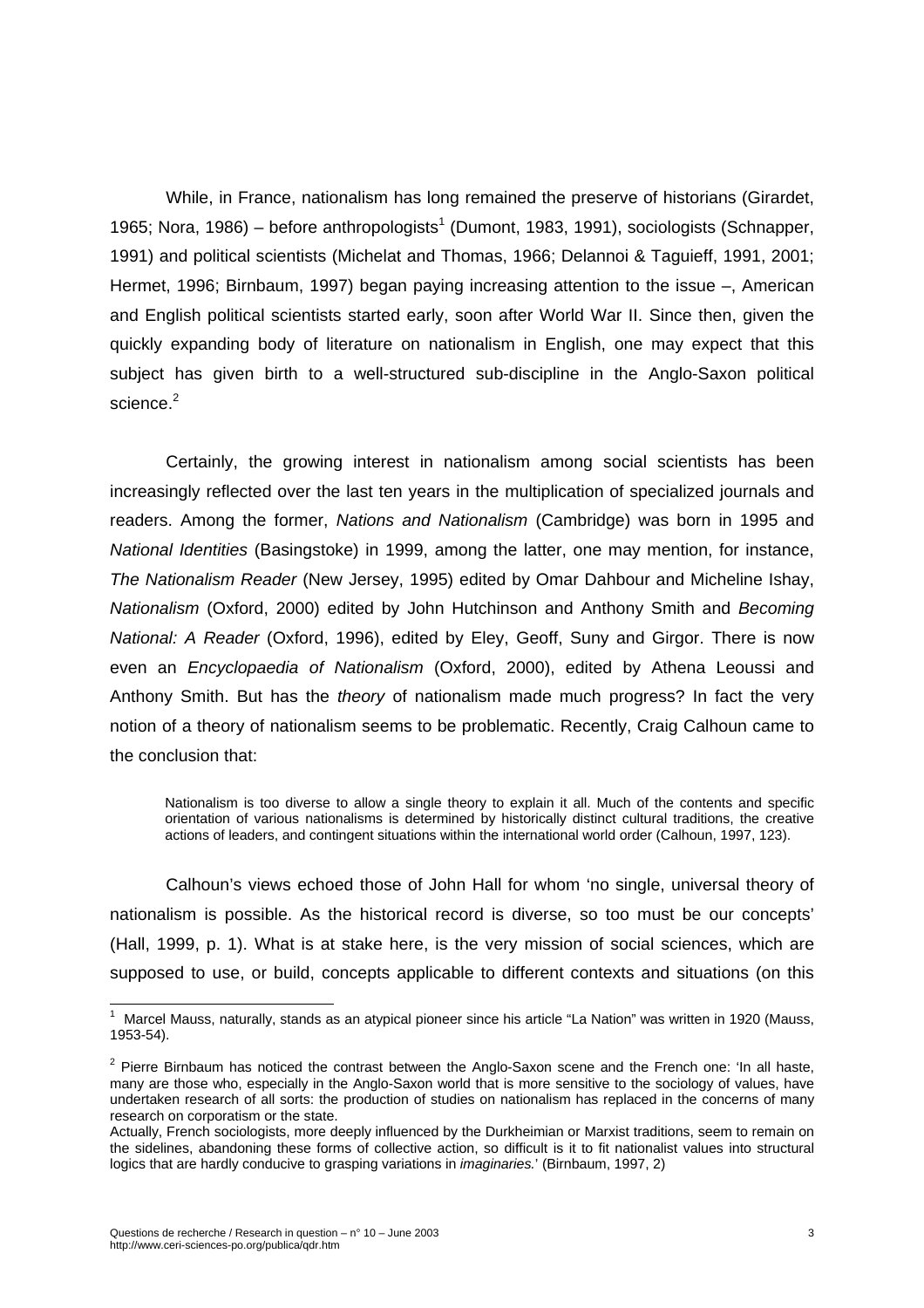point, see also Stokes, 1978 and Waldron 1985). It is certainly high time to react to such regressive tendencies which would take us back to pre-analytical, typology-oriented forms of social sciences.

The rather pessimistic assessment of Calhoun and Hall partly results from the conceptual confusion that pervades this domain. Even though students of nationalism have made attempts at bringing order into an extremely prolific field (see A.D. Smith (1971) Richmond (1987) and Haas (1986)), this exercise has generally been undermined by a persisting incapacity to disentangle four key concepts, patriotism, nation, nationalism and ethnicity.

The notion of "patriotism" is much less heuristic than the three others. Most of the time, it is used in a morally-loaded perspective: patriotism is respectable because it refers to the defensive, heroic attitude of the nation under attack. Arjun Appadurai, in this very perspective, defines patriotism on the basis of the readiness of the citizens to die for their country (Appadurai, 1993), whereas "nationalism" precisely describes those engaged in aggressive, expansionist politics. But, asks Michael Ignatieff, "can you have patriotism without nationalism" (Ignatieff, 1999: 141)? Both are often the two sides of the same coin. In fact this dichotomy is as misleading as the one between civic, liberal nationalism on the one hand and ethnic, closed nationalism on the other hand – indeed, these two dichotomies to a great extent coincide.

The second definition of patriotism one finds in the specialized literature is closer to its etymological meaning: the word comes from "patria", a term which refers to the "country of the father", that is, historically the king. For many authors the notion of patriotism therefore marks the transition between the patria and the nation: it is still imbued with filial allegiance towards the king, but citizens now die for a more abstract social construct in which this sentiment is reinvested, such as those who fought in Valmy after the French Revolution. In this perspective, emphasizes C.A. Bayly, patriotism is equivalent to 'Popular Protonationalism' according to Eric Hobsbawm (Bayly, 1998, 100). For Bayly, however, this antecedent and anchorage point of nationalism that is patriotism refers more precisely to regional and community-oriented identities – he always qualifies patriotism as being plural and 'old': "patriotisms" are the cultural and historical material of which nationalism is made. He qualifies them on the basis of 'the specificities of the culture in which modern nationalism embedded itself' (*ibid*., 109). In my own terminology, such a definition of patriotism harks back to the notion of ethnicity, on which I shall focus after examining the relation between nation and nationalism.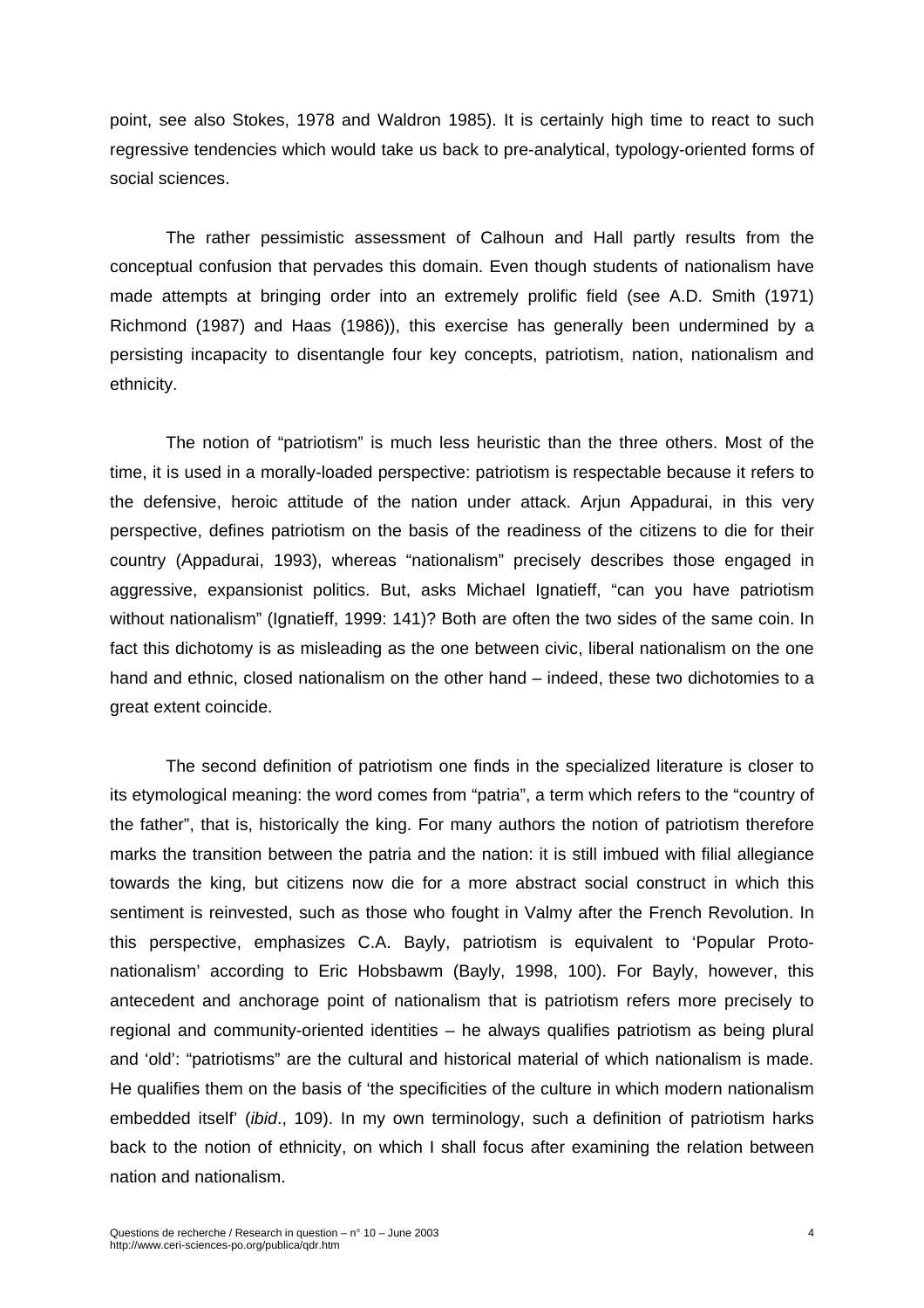Too many comparative or even theoretical books insist on dealing with nation and nationalism simultaneously. However, to construct a theory of the nation and to evolve one of nationalism is not the same thing. Nations have an institutional dimension that is stateoriented – hence the notion of "nation-state" -, whereas nationalism is an ideology (an 'ism') which often claims the control of a nation and/or promotes one's own (superior) identity against Others'. Its foundations, therefore, are rooted in identity politics and culture. Therefore, I hypothesize in the following pages that there are more affinities between theories of nationalism and theories of ethnicity than between theories of the nation and theories of nationalism. $^3$  $^3$ 

 The present essay does not only intend to clarify the relations between these three terms, nation, nationalism and ethnicity, but also to propose a framework for the understanding of nationalism that would integrate some of the most influential theories of nationalism in one model.

### **MODELS OF NATION-MAKING**

 The quest for models explaining the emergence of nations and nationalisms, constitutes a recent sub-discipline of political science. Until World War II, this subject had been monopolized by historians who were bent on tracing its characteristics by means of narrative and comparison or through purely descriptive typologies. From the 1950s, models making use of the tools employed by political sociology (such as statistics) found favor in the United States and Europe. In fact, political science first addressed the issue of nationbuilding, instead of that of nationalism, but both things were immediately bracketed together, causing an enduring confusion.

<span id="page-5-0"></span> 3 In fact, among the new journals on this area of interest we find also publications studying nationalism and ethnicity together, like *Nationalism and Ethnic Politics* (Portland), since 1995.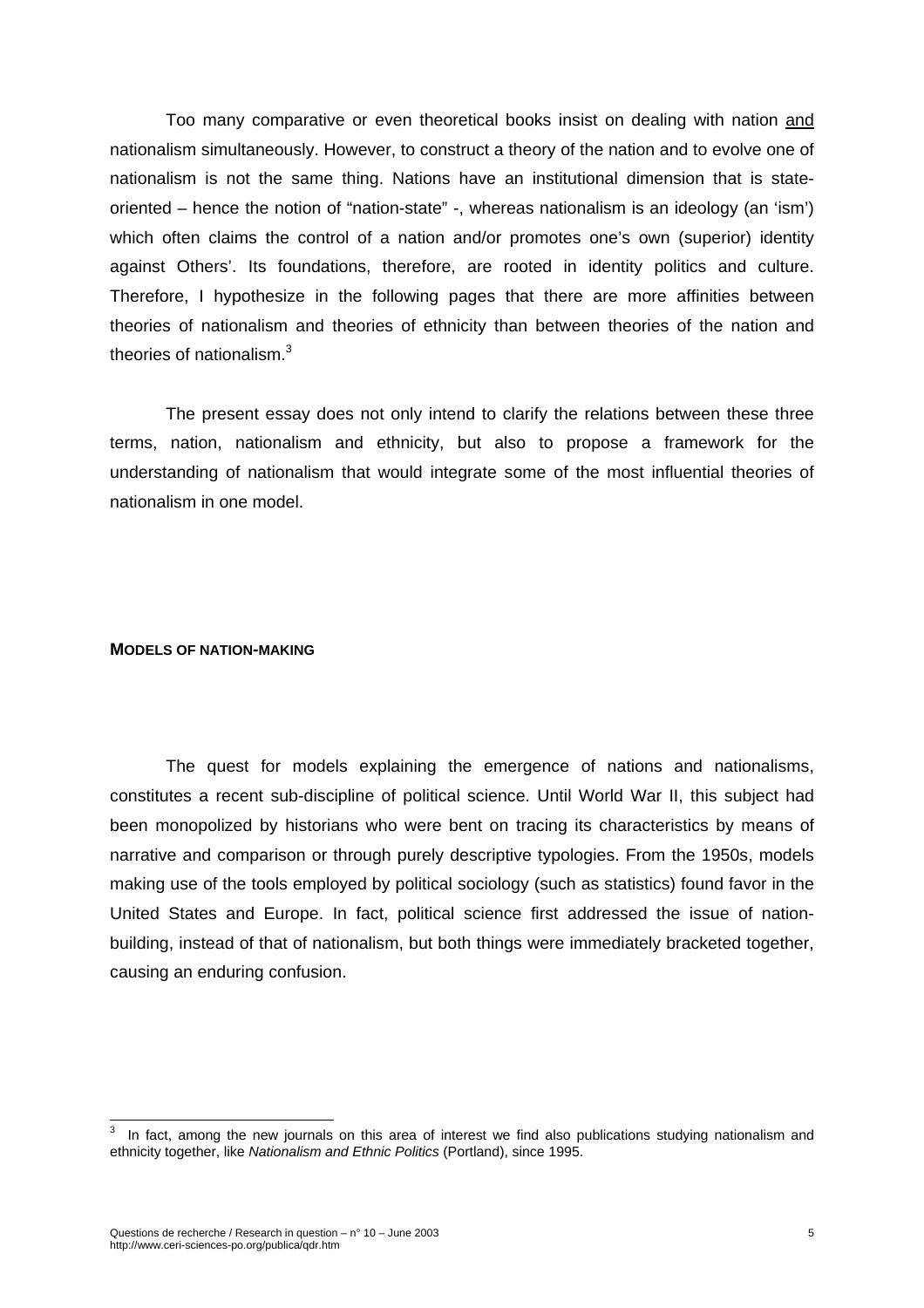# **The 'Nation-building' school**

### **State-making and nation-making**

 The first variant of the 'nation-building' school considers the effects of modernization from the very start of modern history, in the 16th century, in a macro socio-economic perspective. Its main representative, Stein Rokkan, subscribed to the framework of a 'comparative macro-history of the territories of Western Europe' (Rokkan, 1987, p. 75). His study of the emergence of the first European nation-states therefore depends on an analysis of the economic, territorial and cultural variables going back to the medieval period. The order in which they are enumerated here reflects the value he assigns to the material dimension of the modernization processes. The study of these variables was supposed to enable Rokkan to reconstitute the various stages in the formation of nations and explain their characteristics. The evolution of each of these three variables could be measured on the basis of specific data such as, for instance, for the 16th-18th centuries, the density of the network of commercial towns – especially along the axis formed by the Rhine and the Rhone-, and the administrative-military strength of the monarchical centers and their linguistic and religious homogeneity (Rokkan et alii, p. 23). This method of research involved collecting the greatest possible amount of statistical evidence; Rokkan was indeed a staunch advocate of statistics collection in political science (Merritt and Rokkan, 1966).

 The major contribution made by these techniques of investigation lies undoubtedly in the construction of typologies and the identification of geo-economic and geopolitical cleavages that prepared the ground for the differentiation and crystallization of the first European nation-states (Rokkan, 1975, p. 592-595). However, this work deals very little with the concept of nationalism and scarcely with that of nation. The latter, perceived as being the result of a long term process, is seen only through the medium of the state and its institutional framework.

Charles Tilly, who belonged to the same intellectual milieu as Rokkan and worked in the same perspective, is very clear about the fact that 'state-making' is really what interests him. Although he studied *nation*-states, he warned from the outset of his book that '"nation" remains one of the most puzzling and tendentious items in the political lexicon' (Tilly, 1975, p. 6). His macro-history of Europe shows that state-building owes much to wars: before waging war because of nationalism, nation-states are indeed 'made by wars' simply because the cost of these wars oblige the kings to exact greater funds from their subjects and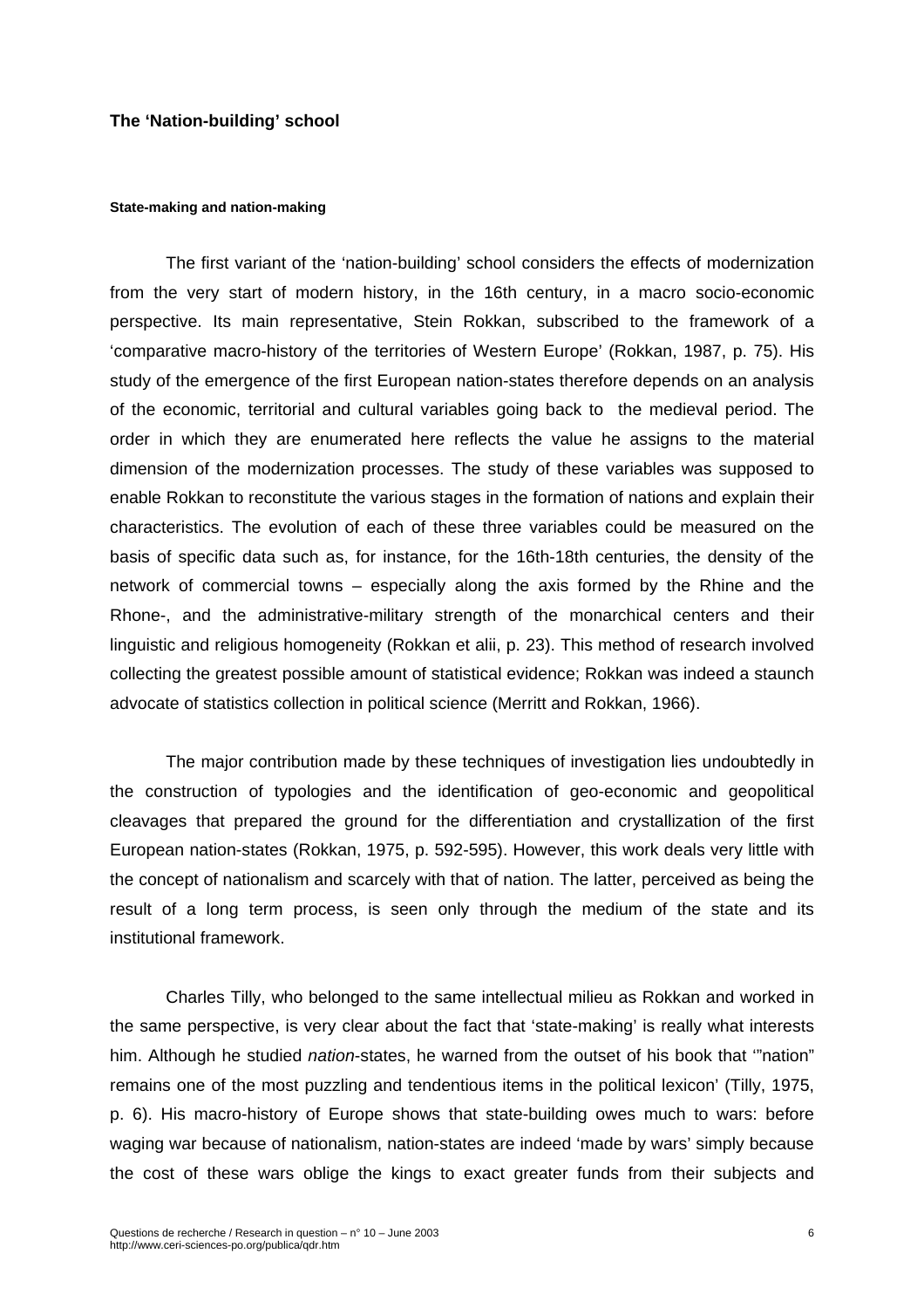therefore to develop a fiscal administration, in other words to territorialize their administration (Tilly, 1990). This process laid the ground for the making of nation-states, but Tilly's approach does not claim to deal with nationalism *per se*.

 More than three decades after Rokkan, Michael Hechter has proposed a theory of nationalism based on the stages of state-formation. According to Hechter, 'nationalism consists of political activities that aim to make the boundaries of the nation – a culturally distinctive collectivity aspiring to self-governance – coterminous with those of the state' (Hechter, 1999, p. 7). Therefore, nationalism is a by-product of the modern state. Premodern states ignored it because they were mainly in the form of empires whose governance units had frontiers including 'culturally distinct groups': this system of 'indirect rule thwarts nationalism' (*ibid*., p. 28). On the contrary, nationalism emerged when technical developments (in terms of communications, mainly) made direct rule possible. Hechter calls the first variety of nationalism that then crystallized 'state-building nationalism' because it is reflected in 'efforts at cultural homogenization' (*ibid*., p. 56). The other types of nationalism are reactions to direct rule: 'peripheral nationalism', sustained by groups resisting 'state nationalism', according to him, is the most prevalent one, then comes 'irredentist nationalism'. Hechter's theory suffers from several pitfalls. First, it does not explain the case of states which were centralized very early on, like China, and which have not given rise to nationalisms for centuries – until they were confronted with threatening Others, a variable absent from Hechter's model. Second, there may be nationalisms which crystallize independently of the demand for self-determination, like those of diasporas which, sometimes, are not even territorialized. Third, the transition to direct rule has not systematically generated nationalisms (most of the peripheral provinces of France are illustrative of this process) and some nationalisms have developed *in spite of indirect rule*, in the federal framework for instance (because of social clashes or economic rivalries). Statemaking, therefore, is not the only variable to consider. In addition, Hechter totally ignores the ideological dimension of nationalism, but focuses all his attention on state-nationalism (that is, the making of the nation-state) or the political *movement* for self-determination.

## **The cybernetic variant**

 Rokkan's study has in fact an equivalent in the cybernetic variant of the 'nationbuilding' school, whose central figure, Karl Deutsch, aspired to formulate a full-fledged model of nationalism, always giving priority to statistical data while concentrating on the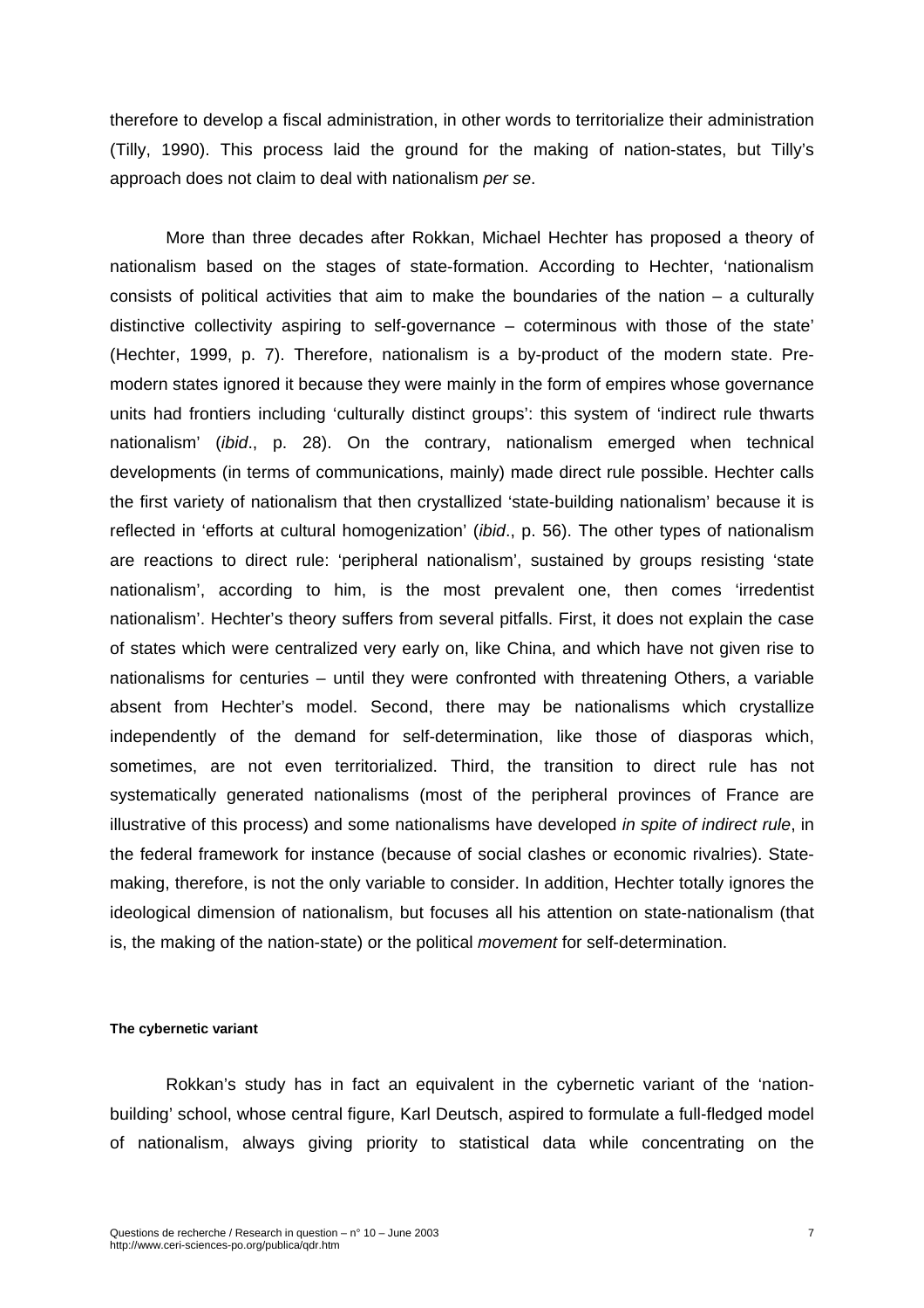'modernization' associated with the technological revolutions of the industrial era – and no longer the 16th century.

 In a pioneering piece of work done in 1953 (I refer to the 1969 reprint), Deutsch expressed his anxiety at undertaking a new study of nationalism which historians, mistakenly, according to him, classified as being a 'simple "state of mind" with no tangible causes' (Deutsch, 1969, p. 16). According to the 'functional definition of nationality' given by Deutsch, this latter 'consists in the ability to communicate effectively, and over a wider range of subjects, with members of one large groups more than with outsiders' (*ibid*., p. 97). For Deutsch, this ability can be measured. As a result, the size of a nation and its cohesion are directly functions of the degree of advancement of this process. This can be evaluated by means of several indicators, such as the speed of urbanization, the level of the active population in the secondary and tertiary sectors, the number of newspaper readers, students, migrants, people connected by post... for all these are signs testifying to a degree of 'social mobilization', that is to say, to an integration into networks of communication that are denser than those of traditional societies. The analysis made by Deutsch is indeed built on the opposition between traditional and industrial societies, the transition from the former to the latter involving an increased 'mobilization of society'.

 When examining the model presented by Deutsch, Stein Rokkan regretted that '[u]seful time series for *all these* variables are obviously very hard to come by even for a *single* country' (Rokkan, 1970, p. 67). In his view, there were not to be found in this theory any 'easily identifiable generalizations for empirical testing across a broad range of nations. Karl Deutsch's model is essentially heuristic: it suggests a priority in comparative data collection and then simply exhorts us to develop generalizations inductively through the processing of such materials' (*ibid*., p. 51).

Besides this criticism from the inside, from a scholar sympathetic to Deutsch's approach, the first major reservation that his model gives rise to, concerns his conviction that modernization will lead to the disappearance of ethnic peculiarities and the assimilation of minority groups into the dominant group: the members of the peripheral groups which participate in social mobilization are supposed to accept the cultural modes of the dominant group, even if only to take part in the division of labor practiced in the urban areas. In a later text, Deutsch even defines the stages through which this process of national construction is likely to take place: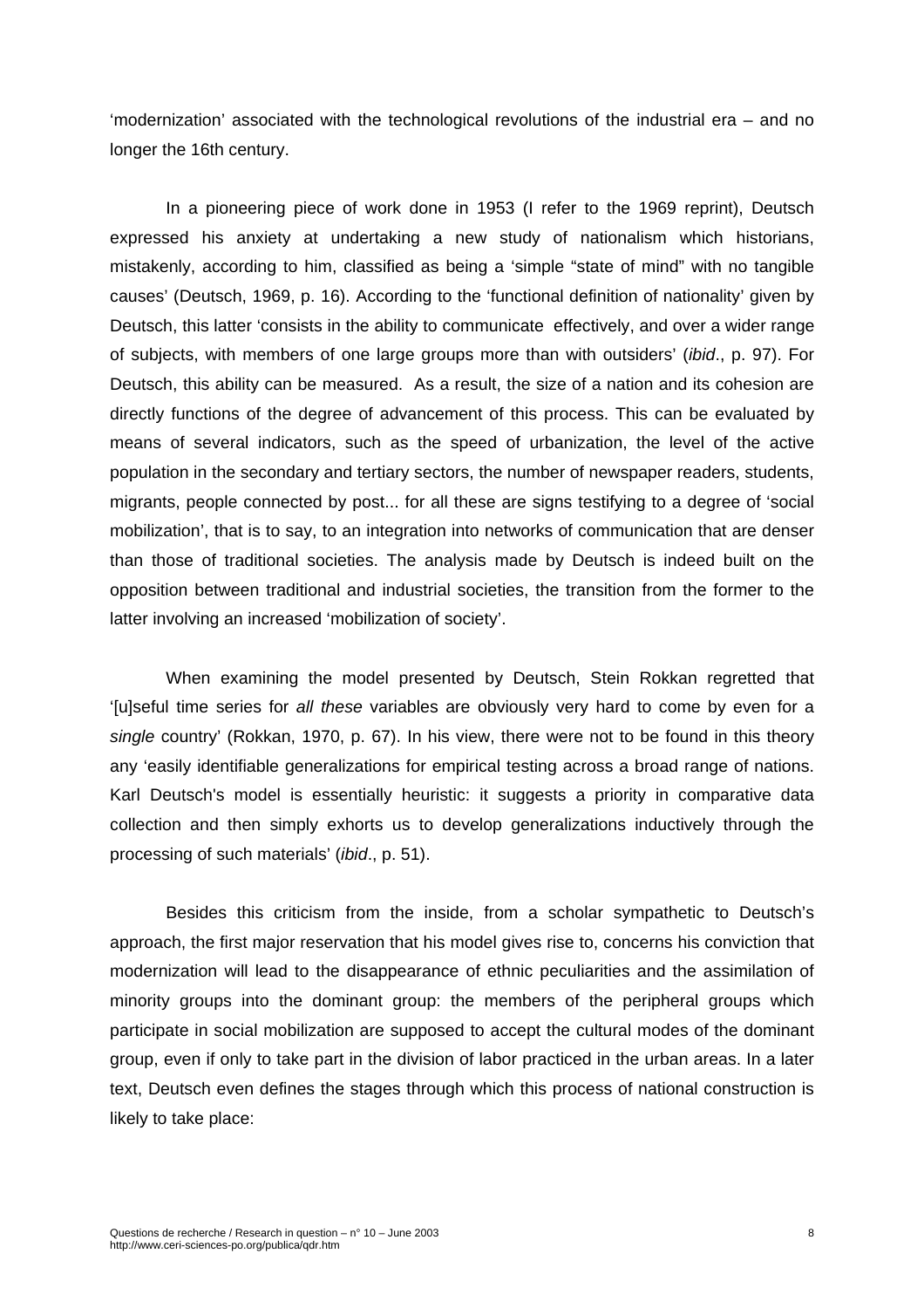Open or latent resistance to political amalgamation into a common national state; minimal integration to the point of passive compliance with the orders of such an amalgamated government; deeper political integration to the point of active support for such a common state but with continuing ethnic or cultural group cohesion and diversity; and, finally, the coincidence of political amalgamation and integration with the assimilation of all groups to a common language and culture - these could be the main stages on the way from tribes to nation [...] How long might it take for tribes or other ethnic groups in a developing country to pass through some such sequences of stages? We do not know, but European history offers at least a few suggestions. (Deutsch, 1963, p. 7-8).

 The criticisms that this vision brings forth are mainly of two kinds: on the one hand, the author indulges in teleological ethnocentrism by assuming that such specific ethnic groups as aboriginal tribes must follow the same process of national integration as the nation states of Europe; on the other hand, some authors have shown that, instead of favoring national integration, 'advances in communications and transportation tend also to increase the cultural awareness of the minorities by making their members more aware of the distinctions between themselves and others.' (Connor, 1972, p. 329). Walker Connor cites the example of Thailand where 'modernization', by making some tribes more conscious of their specificity, has led to numerous separatist movements which developed a truly nationalist perspective.<sup>[4](#page-9-0)</sup> The proponents of 'Nation-building' have completely missed this point, not only because they have adopted a Europeanocentric and theological theory of modernization, but also because nationalism was not their object of study at all: their aim was to explain how nations take shape on the basis of technical developments. Theories of 'nation-building' are not theories of nationalism. The same remark applies to major aspects of the work by two scholars among the better known theoreticians of nationalism, Benedict Anderson and Ernest Gellner.

# **Nationhood is not nationalism**

## **Are 'imagined communities' nationalist?**

 The work done by Benedict Anderson - based largely on processes of communication like Deutsch's – also addresses the issue of nation-building more than that of nationalism. Anderson, too, tries to spell out a general theory of nations and nationalism, two phenomena which, according to him, emerged in modern times after a revolution in the field of values laid the ground for it. This revolution, according to him, found expression in: 1) the fading out of a

<span id="page-9-0"></span> 4 W. Connor also applies his reasoning to some countries of Europe such as Great Britain where minorities such as the Scots may have acquired a collective consciousness only from the time when modernization reached a critical threshold, endangering and simultaneously revealing their identity.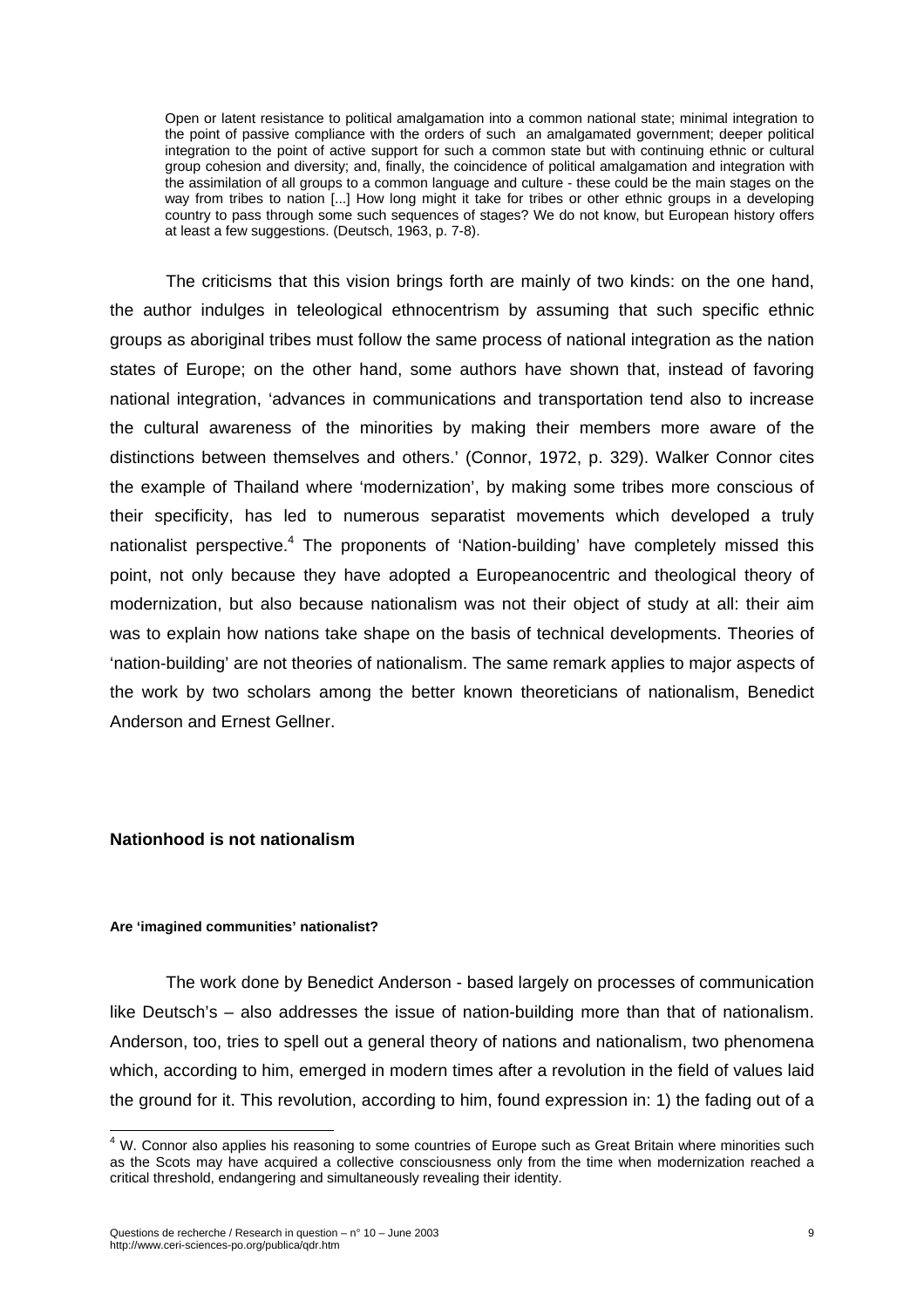language of religion (such as Latin) known to promote access to the Truth, 2) the weakening of the idea according to which society is by nature organized around sovereigns having a divine status, 3) the abandoning of a 'fatalistic' and non-historical concept of time in which cosmology was not distinguished from the history of man.

 These cultural fissures coincide with the development of the techniques of publishing and the emergence of capitalism in editorials, which was to have a considerable impact. Novels and newspaper writing indeed involve the concept of an imagined community and a concept of time in which events get organized in accordance with a sequential, chronological logic. The reader finds himself placed in a specific period of time and within a certain society in which he observes characters playing their roles following a linear axis of time. Now, for Anderson, this is the very same situation in which man finds himself when studying his nation, which constitutes, in the same way, an abstract entity, whose criteria are the roots fixed in the past, the straining towards the future and the basic identity across time. Furthermore, the development of the press gives the feeling of belonging to an 'imagined community' by arousing the same thoughts at the same time among members of a national culture whose borders are marked out on the basis of language:

The significance of this mass ceremony (...) [the fact of reading one's newspaper] is paradoxical. It is performed in silent privacy, in the lair of the skull. Yet, each communicant is well aware that the ceremony he performs is being replicated simultaneously by thousands (or millions) of others of whose existence he is confident, yet of whose identity he has not the slightest notion. Furthermore, this ceremony is incessantly repeated at daily or half-daily intervals throughout the calendar. What more vivid figure for the secular, historically-clocked, imagined community can be envisioned? (*ibid*., p. 39).

 This characterization of national sentiment as a mental fact underlying the development of the means of mass communication, can complement Deutsch's cybernetic model in which little was said about the nature and the origin of a national consciousness. But this aspect of Anderson's theory remains more relevant for explaining an important element of nation-making, the feeling of forming a community - *nationhood* -, than for our understanding of nationalism as an ideology. In fact, Anderson does not say much about the content of nationalism, except that it is rooted in the past and relies on a linear as well as abstract conception of time.

Parallel to the impact of 'print capitalism', Anderson examines that of the administrative *modus operandi* in the European colonies, and especially in the Spanish American Empire. Once again, the starting point of the demonstration lies in the state-making process: in the administrative units of this Empire, the modern state eroded intra-regional cleavages by establishing not only 'a standardized language-of-state' (something that runs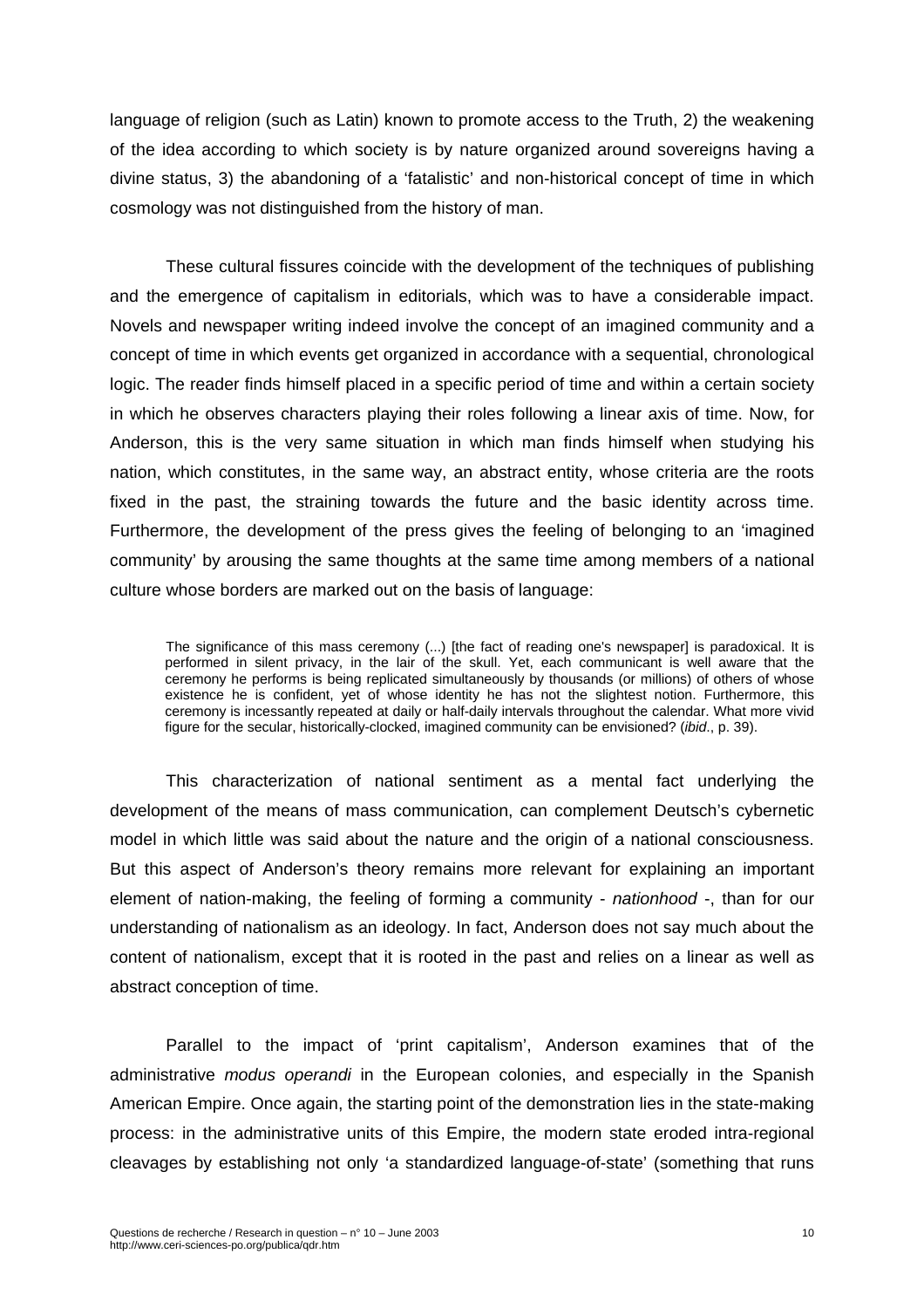parallel to the impact of 'print-capitalism'), but also 'human interchangeability', in the sense that bureaucrats from different regions were posted, randomly, in regions they did not know before. This sequel of the ideal-typical Weberian rational state prepared the ground for the feelings of nationhood because these native administrators not only had become more alike and culturally homogeneous, but also meet in the capital where they came for bureaucratic 'pilgrimages'. Such pilgrimages were not only responsible for fostering the solidarity and common culture of those who took part in them: they created a new cultural consciousness based on unprecedented feelings of otherness:

... on this cramped pilgrimage [the native bureaucrat] found travelling-companions, who came to sense that their fellowship was based not only on that pilgrimage's particular stretch, but on the shared fatality of trans-Atlantic birth. Even if he was born within one week of his father's migration, the accident of birth in the Americas consigned him to subordination – even though in terms of language, religion, ancestry, or manners he was largely indistinguishable from the Spain-born Spaniard. There was nothing to be done about it: he was *irremediably* a creole (Anderson, 1983, pp. 58-59).

 Anderson concludes that 'pilgrim creole functionaries and provincial creole printmen played the decisive historic role' (*ibid*., p. 65) in the fragmentation of the Spanish-American Empire into 18 separate nation-states. This sudden development occurred in Latin America at a very early stage in the early  $19<sup>th</sup>$  century, but it was reiterated subsequently along the same pattern up to the decolonization process that Anderson calls the 'last wave'. In Indonesia, for instance, the spearhead of the nationalist movement again emerged from the intelligentsia. Education once again played a major role, not only because standardized textbooks shaped a new, 'coherent universe of experience', but also because the education system was also the crucible of a new social group: students of the tertiary education had to come to Batavia, to the Center and thus 'the twentieth century colonial school-system brought into being pilgrimages which paralleled longer-established functionary journeys', in which some of the students in question were bound to take part. They knew that 'Rome was Batavia, and that all these journeyings derived "their" sense from the capital, in effect explaining why "we" are "here" "together"' (*ibid.*, p. 111). And they were there together as *inlanders*, which 'meant that the persons referred to were both "inferior" *and belonged there*' (*ibid*., p. 112).

Anderson's model therefore combines two dimensions which are respectively epitomized by 'print capitalism' and the pilgrimages of the intelligentsia whose members really acquire a new, national consciousness in the class-room of a centralized, uniform education system and/or as bureaucrats. Anderson, by the way, often uses formulas like 'national consciousness' or 'nation-ness' (*ibid*., p. 123). However, he also, misleadingly, refers to the concept of nationalism to describe this new nationhood, be it in the expressions 'colonial nationalisms', 'nationalist leaders' or 'nationalist intelligentsia'. The intelligentsia has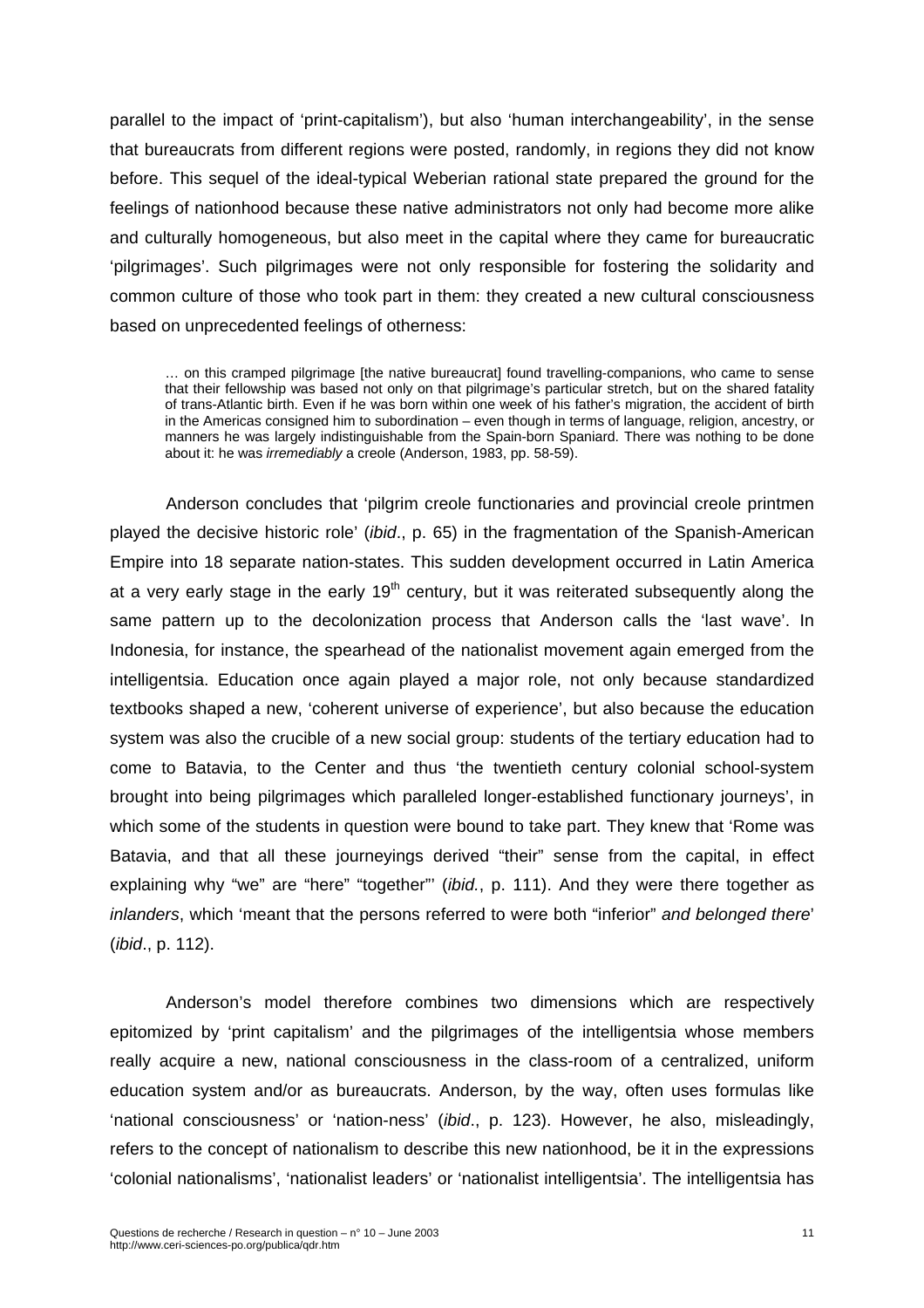gained a new sense of belonging to a larger community called 'nation' but this feeling does not necessarily imply any demand for the control of the state or the promotion of one's own identity against the Other. Surprisingly, Anderson does not elaborate on the impact of the superiority complex of the colonizers, in Indonesia or elsewhere, in terms of proto-nationalist resentment or indigenous cultural reforms, even though he emphasized that one of the important consequences of the exclusion of the natives by the colonial state was a collective resentment. For instance, the exclusion of the intelligentsia from the upper layers of the administration could only but have frustrated them in their aspiration for more power and laid the ground for the crystallization of nationalism.

The additions made by Anderson in the second edition of *Imagined Communities* addressed these flaws. He explains, in the preface, that after the publication of the first edition he had realized that what he 'believed to be a significantly new contribution to thinking about nationalism – changing apprehensions of time – patently lacked its necessary coordinate: changing apprehensions of space' (Anderson, 1991, pp. XIII-XIV). Hence the title of the new, tenth chapter of the second edition of the book, 'Census, Map, Museum' in which Anderson shows that in the 19<sup>th</sup> century, the European state attempted to control its domain by counting the people, mapping the world and recording the past. Populations were systematically classified and quantified, borders delimited countries or regions and the archaeological past was appropriated by the state which, partly to legitimize itself, takes an inventory of rehabilitated monuments which were 'logoized' as collective symbols on stamps or otherwise. This serialization process was also the key element of the state's attempt , also in the overseas colonies, to establish a 'totalizing classificatory grid'. For Anderson, this 'style of imagining' paved the way for nationalism because it 'shaped the grammar which would in due course *make possible* "Burma" and "Burmese", "Indonesia" and "Indonesians"' (*ibid*., p. 185). Here the emphasis is mine because these two words characterize in a nutshell the main weakness of Anderson's otherwise fascinating theory: it is not his intention to explain nationalism here; the study focuses on the preconditions likely to 'make possible' a sense of national belonging. Such an approach has strong affinities with what Michel Foucault called the effects of microphysics, these invisible practices of power which eventually created the modern subject (Verdery, 1993, p. 41). It is a case of nations without nationalists, not only because the processes described by Anderson are explicitly 'unconscious' – there is no actor – but also because there is no political ideology at stake.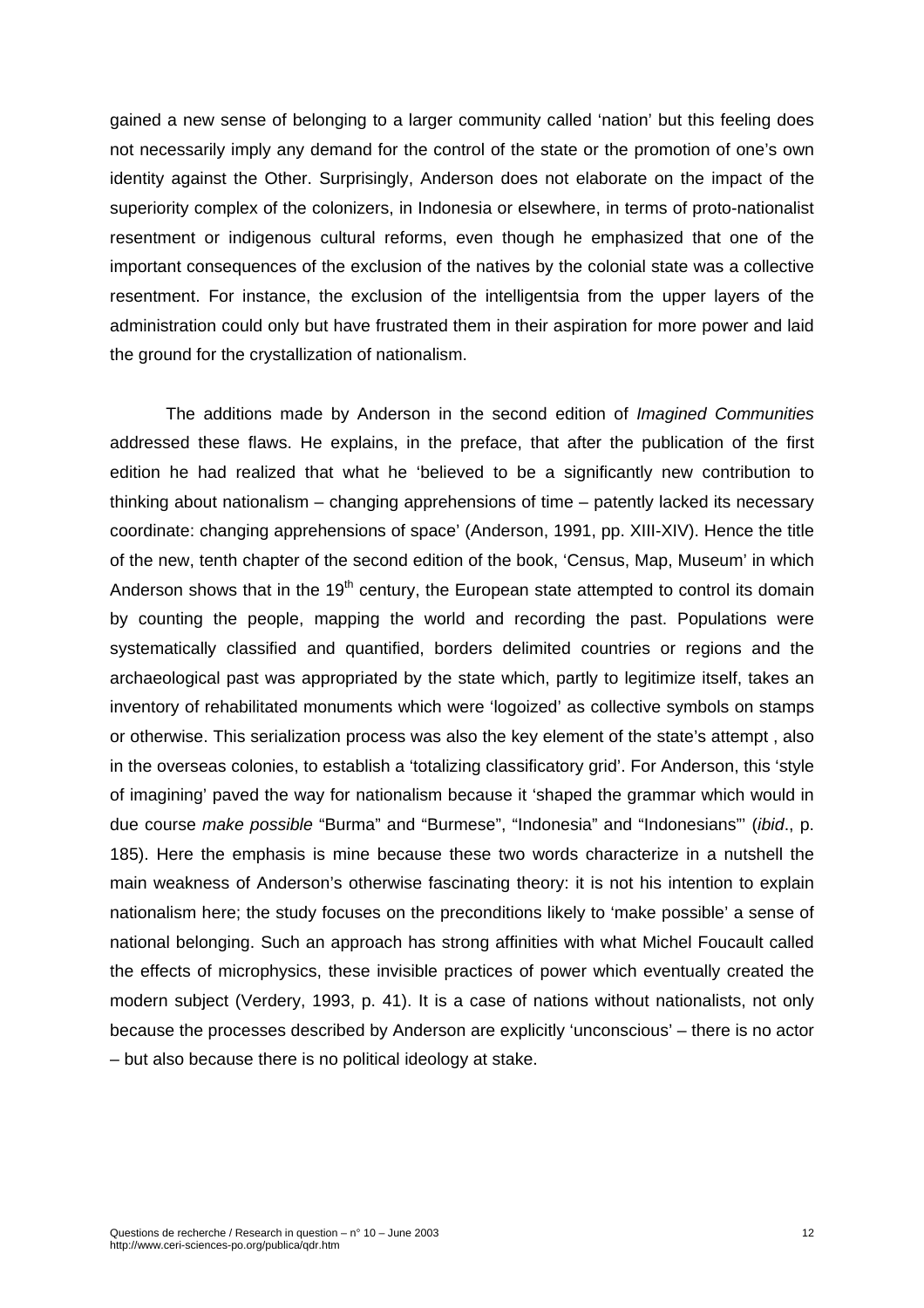#### **Ernest Gellner, or the modernization theory as a remake**

 Ernest Gellner's masterpiece, *Nations and Nationalism*, as suggested by its very title, reflects the pervasive confusion between theories of the nation and theories of nationalism. In fact, the first facet of his model fits into the framework of the modernization theory *à la* Deutsch, what Gellner calls the 'Transition' from traditional societies to industrial societies. The former, described as 'agro-literate' societies, witnessed a strict division between the categories of those who were *literati* and governed, and who, by reason of their power and their literacy, had access to a 'great tradition', and the mass of those who worked on the land and who bore just a 'little tradition' (Gellner, 1983, pp. 9-12).<sup>[5](#page-13-0)</sup> Over and above the horizontal divide formed by this cultural dichotomy between the élite culture and the folk culture, there were many vertical ones in rural society that were particularly strong on account of the autarchic way of life in peasant communities: customs and dialects sometimes differed from one valley to the next. This cultural heterogeneity constituted the main obstacle to the formation of a nation according to Ernest Gellner.

 The emergence of the industrial society goes on to promote cultural homogenization at the end of a long process inherent in the economic logic of this society: based on an evolutive technology and the idea of progress, it involves a permanent growth of productivity; this results, for the working population, in the necessity for extreme professional mobility, hence a versatility which implies a solid generic training. Thus, 'the level of literacy and technical competence, in a standardized medium, a common conceptual currency, which is required of members of this society, if they are to be properly employable and enjoy full and effective moral citizenship, is so high that it simply *cannot* be provided by the kin or local units, such as they are. It can only be provided by something resembling a modern "national" educational system, a pyramid at whose base there are primary schools, staffed by teachers, led by the product of advanced graduate schools. Such a pyramid provides the criterion for the minimum size for a viable political unit' (Gellner, 1983, p. 34).

<span id="page-13-0"></span> 5 A.D. Smith has challenged this view. He has criticized Gellner for taking into consideration, from among the 'premodern' agrarian societies, only the 'aristocratic ethnic groups' - such as the Indian caste society - in which, in truth, the culture at the apex hardly penetrates beyond the category of the lettered and those who govern. He underlines, by way of contrast, the existence in history of 'demotic ethnic groups' in which 'a single ethnic culture permeates in varying degrees most stratas of the population, even if its base remains urban and outlying rural areas exhibit local variants of the culture.' (Smith, 1986, p. 77). This cultural homogeneity arises out of the fact that these peoples consider themselves as 'chosen' in one way or another: '...in the more demotic types of ethnie the missionary and sacred aspect is part of their defining "essence". Hence their ability to mobilize powerful sentiments of attachment and self-sacrificing action on behalf of the community. Hence, too, the often important role played by charismatic leaders and holy men who are felt to embody the unique characteristic of the whole community.' (*ibid*., p. 83). The examples given by A.D. Smith to illustrate this type of ethnic group are notably the city-states and Amphyctions (Sumer, Phoenicia, Greece) and the tribal confederations (Turkish, Persian, Mongol).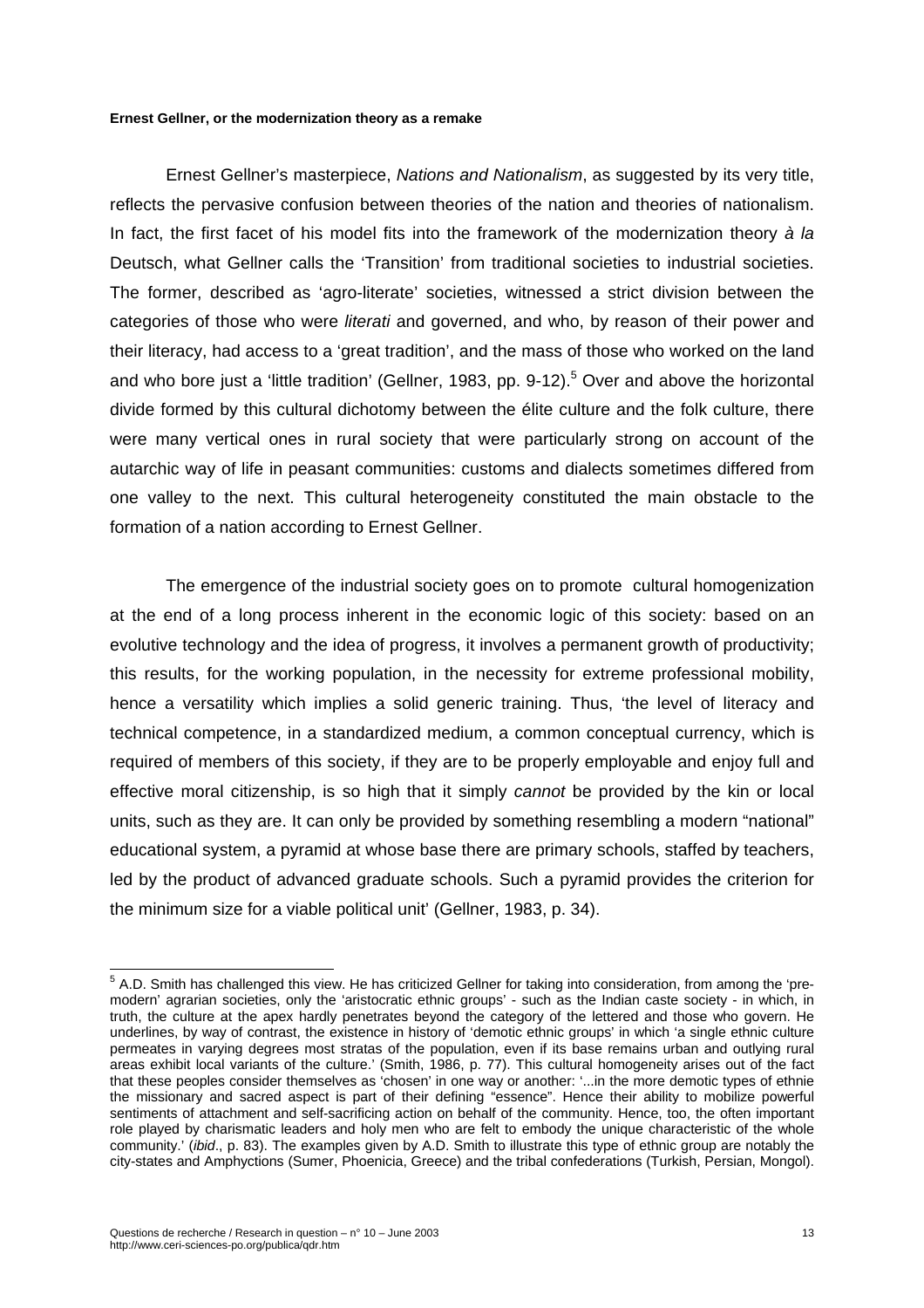The process of national construction thereafter progresses in accordance with the rate of the entry into the educational system of populations living more and more in outlying areas, which have understood that learning the dominant language and possessing a basic education are the prerequisites to their social ascent and their ability to defend their rights vis-à-vis the administration of the nation-state in the making. Beyond this, education confers a moral equilibrium by putting the people in step with the values of the society of which they are de facto members as 'the limits of the culture within which they were educated are also those of the world within which they can morally and professionally, breathe. A man's education is by far his most precious investment, and in effect confers his identity on him' (*ibid*., p. 36).

 Cultural homogenization thus generates a new, national consciousness that Gellner calls 'nationalism'. For him, '[n]ationalism is *not* the awakening of an old, latent, dormant, force though that is how it does indeed present itself. It is in reality the consequence of a new form of social organization, based on deeply internalized, education-dependent high cultures, each protected by its own state. It uses some of the pre-existent cultures, generally transforming them in the process, but it cannot possibly use them all. There are too many of them. A viable, higher culture, sustaining modern state cannot fall below a certain minimal size', which is that required for the maintenance of an efficient educational system (*ibid*. p. 48).

 What Gellner calls 'nationalism' here, in fact, is a new form of collective consciousness, the feeling of belonging to this innovation that is the nation-state. Such a sentiment does not necessarily imply any ideological, national*ist* leanings. In fact, Gellner's theory, so far, recalls that of the school of 'nation-building': once again, national integration is the main issue at stake and is seen as depending upon cultural homogenization in the context of socio-economic and state-led modernization. Hall applies a good test to the universality of Gellner's theory when he points out that 'it fails to explain the very first emergence of nationalism in eighteenth-century Britain and France' by definition since in these two countries, 'nationalist sentiments are clearly in place before the emergence of industry' (Hall, 1993, p. 5). Indeed, this is an additional indication that Gellner is not interested in nationalism as an ideology, but in nation-making and nationhood. Thus, the theories reviewed up to now are theories of nation-making, or nationness-making, rather than theories of nationalism.

1

This criticism of Gellner by Smith has to be seen in the perspective of his interpretation of nationalism as having ethnic antecedents prior to the modern period (see infra.).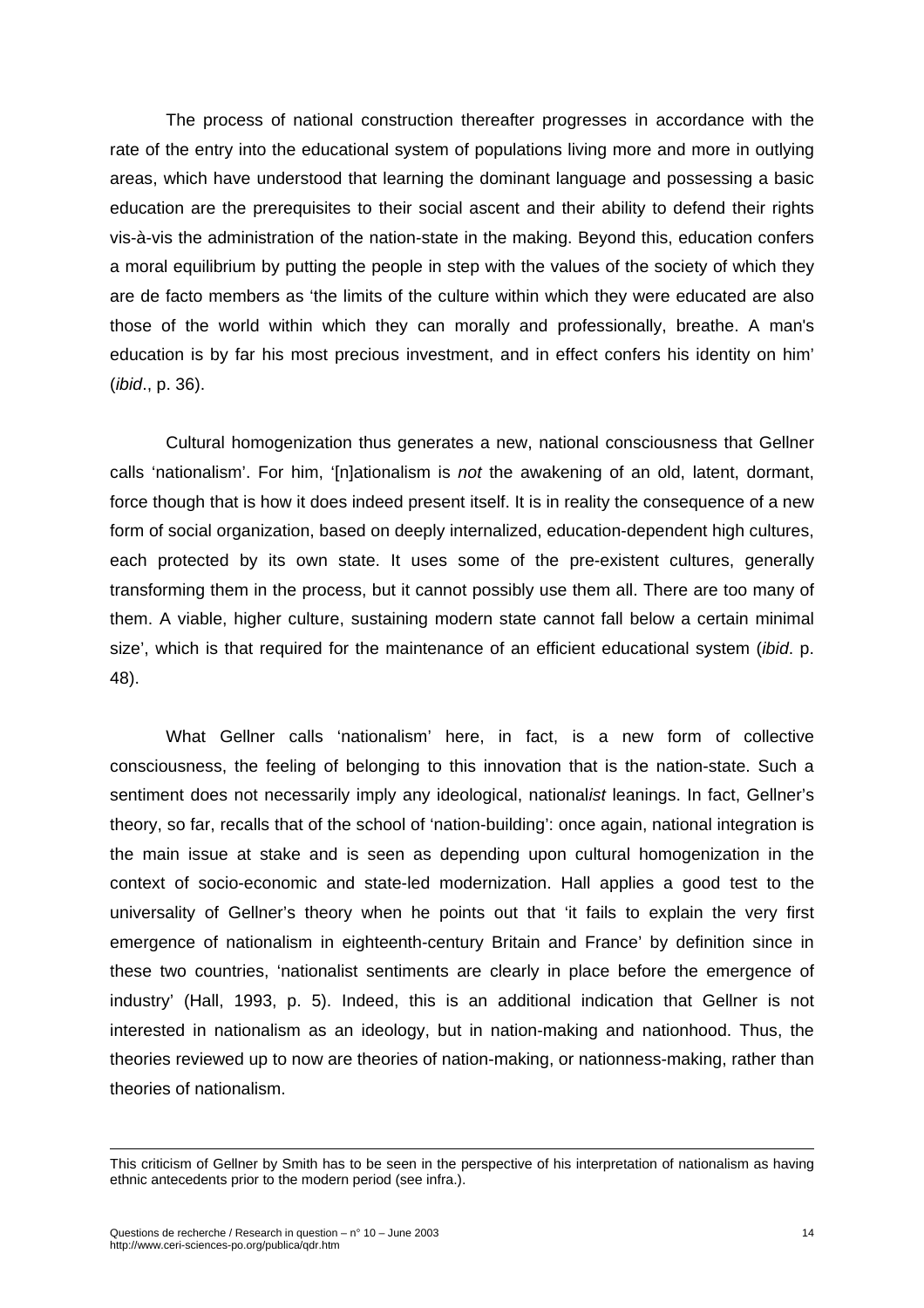Rogers Brubaker has recently emphasized the difference between nationalism and other nation-related concepts like nationhood and nationness. Considering that 'Nationalism can and should be understood without invoking "nations" as subtantial entities' (Brubaker, 1997, p. 7), he insists that nations should not be seen as reified entities inherently incarnated in nationalisms. Hence his criticism of the 'pervasive substantialist, realist cast of mind that attributes real, enduring existence to nations as collectivities…' (*ibid*., p. 15). He brackets together Anderson and Gellner for adopting such a developmentalist approach of the nation, which suggests that it is something that grew and then 'exists' in a stabilized manner. For Brubaker, the nation is a 'category of practice', not a 'category of analysis'. The real categories of analysis are 'nationhood' or 'nationness', two notions which designate, each of them, 'a variable property of groups' and 'something that *happens*' (*ibid*., pp. 18-19), not something that *develops*. While Brubaker dwells on these two concepts in order to contrast them with that of 'nation', he does not elaborate much on the nationalism issue. He simply emphasizes that 'the analytical task at hand […] is to think about nationalism without nations' (*ibid*., p. 21) and that 'Nationalism is not engendered by nations. It is produced – or better, it is induced – by *political fields* of particular kinds' (*ibid*., p. 17). But he adds in a footnote, 'Not only political fields but economic and cultural fields too can generate nationalism' (*ibid*.). Such statements are thoroughly confusing. What remains is the need to de-link the notion of nationalism and that of nation, an excellent preliminary step for a correct understanding of nationalism as an ideology, something that most of the authors reviewed so far have missed, except Gellner to a certain extent.

## **GROUP RIVALRIES AS FERMENTS OF NATIONALISM**

## **Socio-ethnic conflicts and the emergence of nationalism**

 Gellner has evolved a theory of nationalism, in addition of that of the nation that we have analyzed above. If the minimal size of a nation is defined by him as the minimal scale of an efficient educational apparatus, its maximal size is a function of the role of the "cultures" pre-existing the nation-making process – to use his own terms. Ernest Gellner explains this in *Nations and Nationalism* by calling to mind the manner in which race or religion (less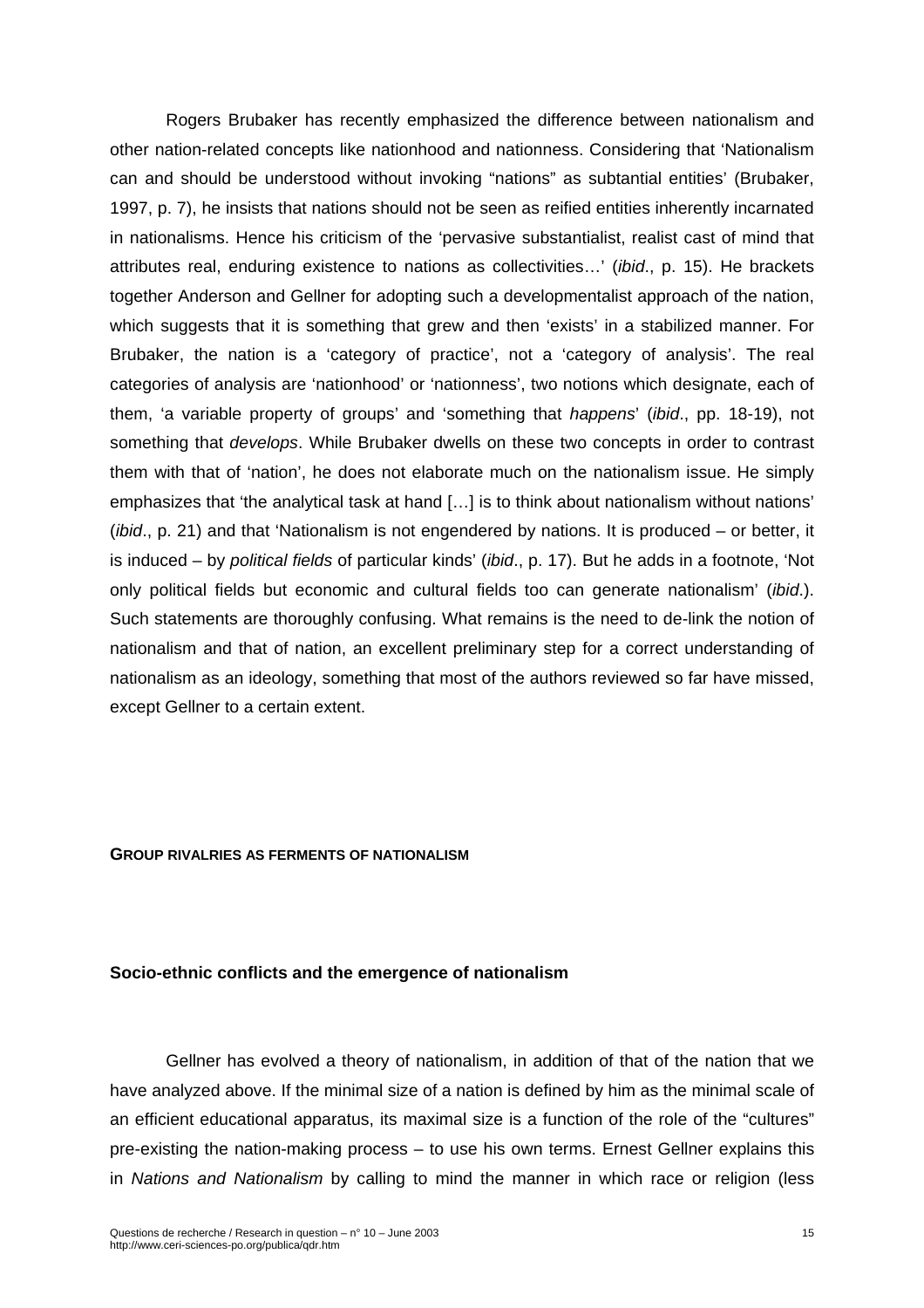interchangeable than language), can serve as the basis for the self-transformation of an 'inferior culture' into a 'superior culture' within the framework of socio-ethnic conflicts. This second facet of Gellner's model was, however, to be found in a more sophisticated form in *Thought and change*, written twenty years earlier, and in which the analysis of the processes of cultural homogenization was, *a contrario*, less developed.

 We already know that Gellner regarded material interest as being one of the motivations for entry into the educational system which gives rise to the nation; this type of incentive becomes central for explaining the maximal size of nations to the extent to which it explains secessionist nationalisms by the fact that 'sometimes, [...] it seems or *is* advantageous to set up a rival "nation" of one's own instead.' (Gellner, 1964, p. 165). Here, he considers the case of an unequal distribution of economic resources across the territory of a state. A people, 'B', originating from a deprived region, goes on to migrate towards the more developed zones where an ethnic group, 'A', anxious to conserve the monopoly of its privileged situation, exercises discrimination towards 'B', putting forward as a pretext its racial or cultural inferiority. The members of 'B' - who have migrated or remained in their region - find themselves in a problematic situation:

... their discontent can find 'national' expression: the privileged are manifestly different from themselves, even if the shared 'nationality' of the under-privileged men from B starts off from a purely negative trait, i. e. shared exclusion from privilege and from the 'nation' of the privileged. Moreover, the men from B now do have leaders: their small intellectual class probably cannot easily pass into A, and even if they can, it now has an enormous incentive not to do so; if it succeeds in detaching B-land, by the rules of the new national game, in which intellectuals are not substitutable across frontiers, it will have a virtual monopoly of the desirable posts in the newly independent B-land (*ibid*., p. 167).

For Gellner, it is in these situations that 'culture, pigmentation, etc., become important: they provide means of exclusion for the benefit of the privileged, and a means of identification, etc., for the underprivileged [...] Nationalism is not the awakening of nations to self-consciousness: it invents nations where they do not exist - but it does need some preexisting differentiating marks to work on, even if, as indicated, they are purely negative.' (*ibid*., p. 168).

 Gellner argues that 'an intelligentsia and a proletariat is required for an effective national movement' (*ibid*., p. 169). Specifying that this proletariat may recruit its members from peasant circles, he does not spell out its status in detail while he carefully describes the intelligentsia as being 'a phenomenon essentially connected with *the* transition. [from the traditional societies to the industrial era] [...] a class which is alienated from its own society by the very fact of its education' (*ibid*., pp.169-170). Most probably, in Gellner's model, the intelligentsia of 'B' would be responsible for shaping the nationalist ideology of this group.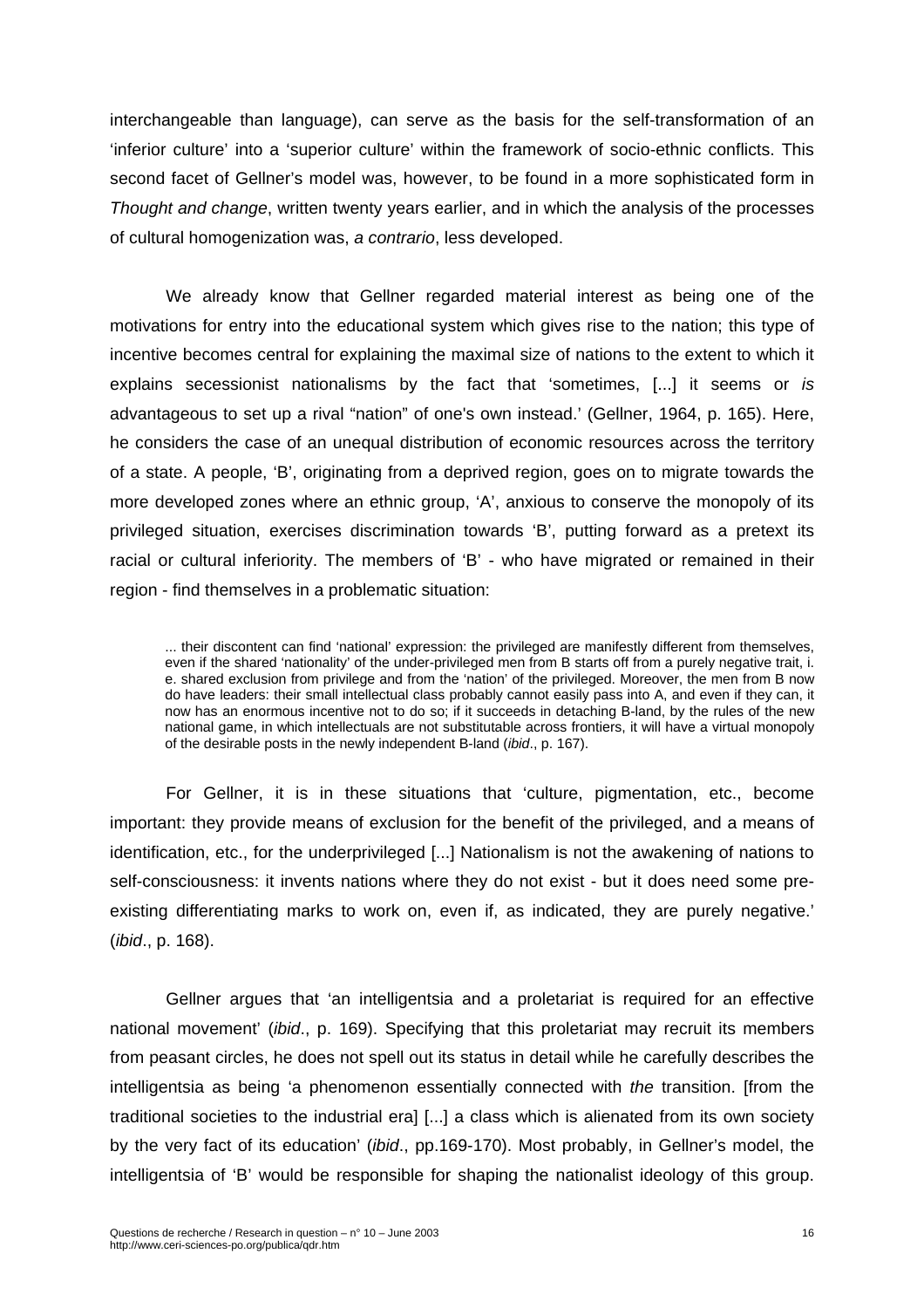But he does not give any detail about this ideology-making process: Gellner is *not* interested in ideas; he focuses on socio-economic processes which are epitomized, here, by a social group, the intelligentsia.<sup>[6](#page-17-0)</sup>

 The analysis of nationalism in terms of conflicts in which socio-economic and cultural or ethnic cleavages are superimposed, actually underlies a number of theories inspired by Marxism or the instrumentalist paradigm.

# **The Marxist debate**

 As mentioned by Tom Nairn, 'The theory of nationalism represents Marxism's great historical failure' (Nairn, 1981, p. 329). The traditional Marxist approach to nationalism, from an international relations perspective, described this political phenomenon in terms of the struggle between imperialism and anti-imperialism. These two 'isms' reflected the action of capitalist classes or of native bourgeoisies pursuing their own economic interest under cover of a basically instrumental national ideology. This widespread version, first found in a formal manner in the writings of Lenin and the debates involving Rosa Luxembourg and Otto Bauer, has been the source that in particular nurtured Peter Worsley's work (1964) during the 1960s (for a history of the Marxist ideas about nationalism, see H. Davis (1978) and Connor (1984).

More recently, some Marxist writers, noting how wrong their predecessors had been in underestimating nationalistic phenomena by focusing too exclusively on the fate of the social classes, have undertaken to reframe the theory. Marxist authors involved in action supported the thesis of a fundamental identity between oppressed classes and nations (Blaut, 1987). Such an interpretation of nationalism is congruent to Gellner's approach since it applies the same socio-economic rationale to nationalism as class struggle does. More

<span id="page-17-0"></span>**EXECT**<br>6 Adopting a similar perspective, Dov Ronen connects in a relatively innovative manner the notion of ethnic conflicts to the diffusionist paradigm. He assumes that, the idea that self-determination having 'extended across the world' (Ronen, 1979, p. 17) since the French Revolution, all individuals aspire to lead their lives and pursue their interests freely. When this quest is hampered in one way or another, groups crystallize to eliminate the obstacle. The nature of the group that gets constituted in this manner and the nature of its action vary in accordance with the characteristics of the oppression felt: the French Revolution, the 19<sup>th</sup>-century nationalities movement, the struggle of the Marxist classes, anti-colonialism and the movements of minorities are all manifestations of the same phenomenon. In each case, a group consciousness emerges as a reaction to domination or to external aggression, as can be witnessed in the case of ethnic communities: 'Human beings speaking a certain language, guided by similar values, and relating to an historical past have always existed, but only when threatening neighbors or rulers, who may not speak the same language or relate to the same historical past, are perceived as "them" or 'others", is an "us" born' (*ibid*., p. 8). Like Gellner, however, Ronen does not say anything about the transformation of this 'us-feeling' into nationalism as an ideology.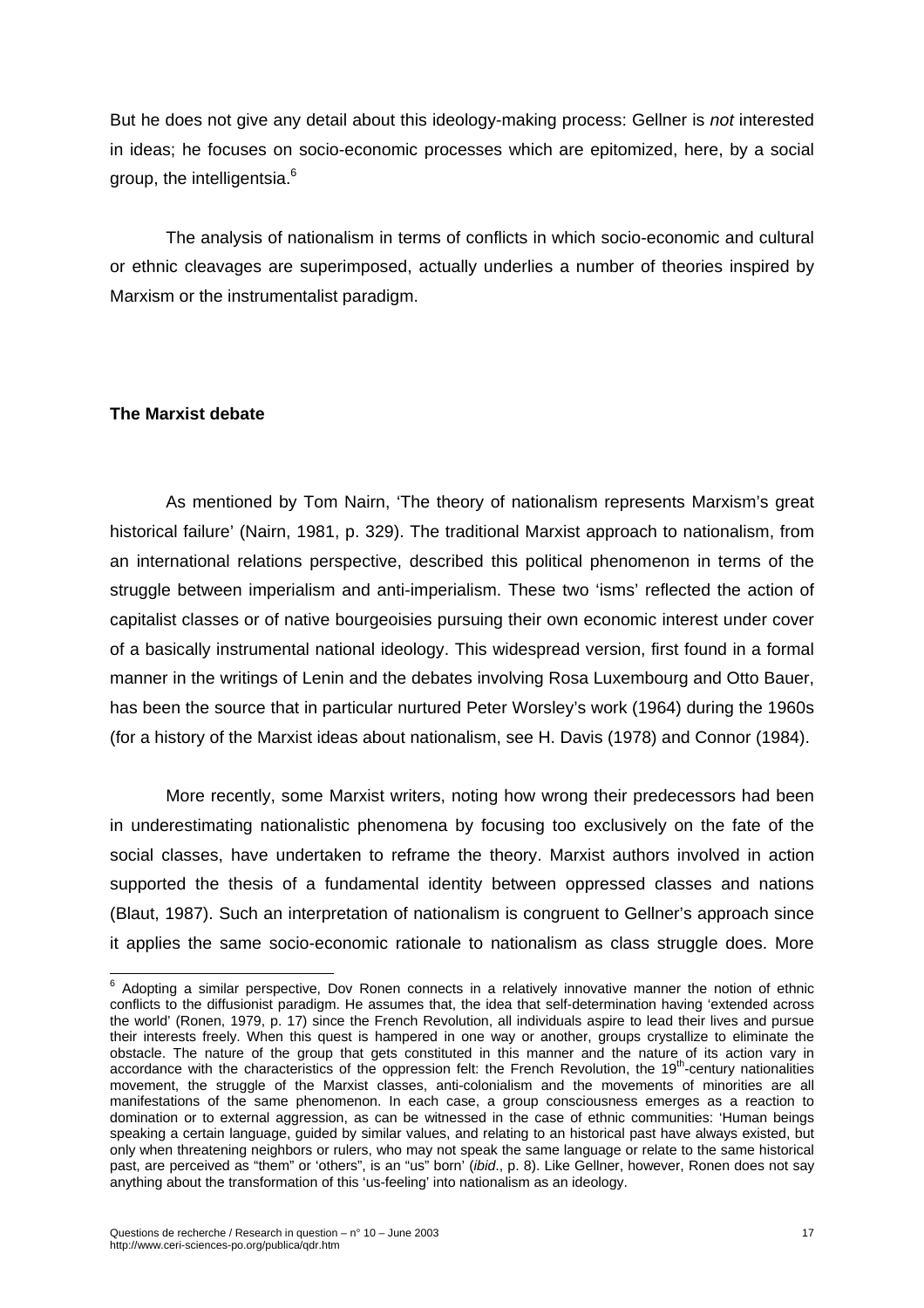generally speaking, the Marxist re-examination of the problem often ties in with the materialistic dimension of the model presented by Gellner, from whose work Nairn, Balibar and Wallerstein, moreover, quote liberally (Nairn, 1981, p. 338 and 343; Balibar and Wallerstein, 1988, p. 69), particularly for his analysis of unequal economic development in a given territory.

However, their analysis remains excessively simplifying and not so different from the old, orthodox ones. For Nairn, who focuses on nationalist movements in Great Britain, the capitalist 'world political economy' being responsible for '*uneven development'* (Nairn, 1981, p. 335) between countries as well as within the Center of the international system, it was necessary to defuse the protest and the coming together of peripheral groups: nationalism, therefore, acquired 'a functionality in modern development' since 'the "solution" lies in the crudity, the emotionalism, the vulgar populism, the highly colored romanticism of most nationalist ideology' (Nairn, 1981, p. 354). The argument developed by Balibar and Wallerstein runs parallel to Nairn's:

National units get constituted from the starting point of the global structure of the world economy, depending on the role that they played at a given period, while starting with the center. Better: they get constituted pitted against each other as instruments competing for the domination of the center over the periphery. This first clarification is a basic one because it substitutes a 'historical capitalism' in which the early phenomena of imperialism and the association of wars with colonization play a decisive role, for the 'ideal' capitalism of Marx and particularly of Marxist economists (Balibar and Wallenstein, 1988, p. 121).

 This unfortunately little-developed input of Marxist writers drawing their inspiration from Gellner as well as from Braudel, in the rest of the book remains somewhat tinged with reductionism to such an extent that nationalism is often seen only as the ideological tool of dominant states, meant to consolidate the unity of their population (*ibid*., p. 129) and to fortify their control over it (*ibid*., p. 111). Nations are eventually described as strategic productions of dominant states which find themselves organized within a world order: 'Inequalities which are significant and clear without for all that being immutable are precisely the kind of processes which lead to ideologies capable of justifying a worthy position in the hierarchy, as also of questioning a poor one. It is these ideologies that are considered nationalistic' (*ibid*.).

 By dint of reducing ideology to the rank of a simple justification for domination on a macro-social level, we arrive at debatable formulas that have not been sufficiently argued out. This is how racism is analyzed as 'the magic formula promoting the realization of capitalist (...) objectives' (*ibid*., p. 48) in the form of the maintenance of an under-paid work force and social peace to the extent to which it enjoins the idea of an inferiority of the races from which workers are recruited.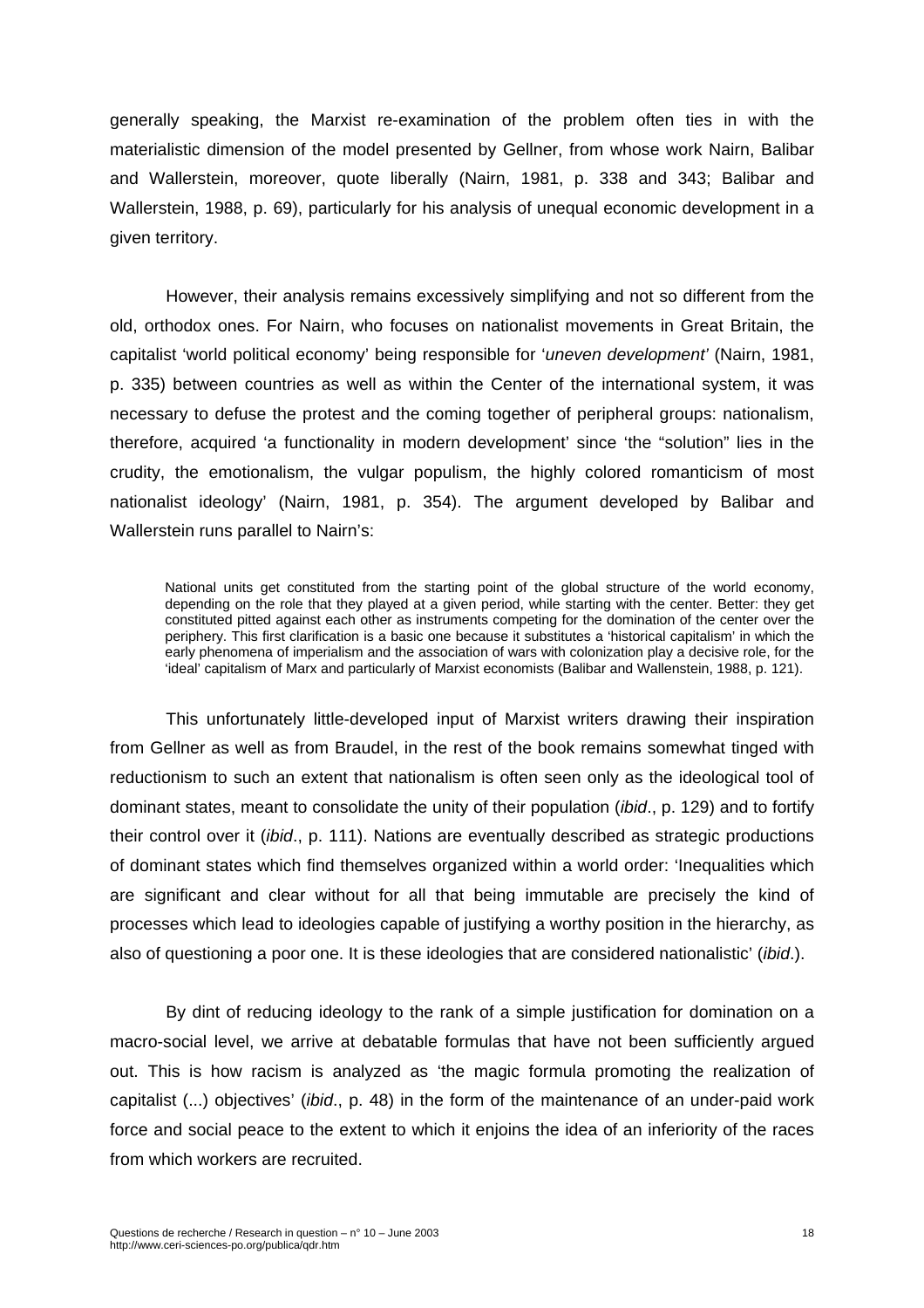The reflections of writers who look at ethnic conflicts in relation to power, sometimes in an instrumentalist perspective, often prove to be more stimulating.

# **Power conflicts, instrumentalism and nationalism**

 Another conflict-related theory of nationalism highlights the role of political oppositions in the genesis of this 'ism'. It is best represented by the masterly synthesis of the historian John Breuilly, whose chronological framework takes us back - as does that of Stein Rokkan - to the 16th century, when truly structured states emerged. The birth of the first nations of Western Europe is in fact analyzed by Breuilly as resulting mainly from the superimposition of the political and religious oppositions of the Protestant countries of the North towards the monarchies of the South (Breuilly, 1982, p. 46-47). Similarly, the movement for national unity in Italy, Germany and Poland in the 19th century is described as stemming from the political opposition of the elite classes forced to part with their prerogatives or deprived of power by 'multinational states' (*ibid*., p. 88-89). The same reasoning is applied to the nationalities movement of Central Europe, born at the time when the Hapsburg Empire was changing from a feudal structure to a centralized form (*ibid*., p. 112-113). Anti-colonial nationalisms also, in their own way, constitute an 'attempt to capture State power' (*ibid*., p. 137). The author summarizes as follows his general line of argument:

…nationalism should be understood as a form of politics and […] that form of politics makes sense only in terms of the particular political context and objectives of nationalism. Central to an understanding of that context and those objectives is the modern state. The modern state both shapes nationalist politics and provides that politics with its major objective, namely possession of the state (*ibid*., p. 352).

 From this perspective, the nationalist ideology is almost nothing more than a dressing, the mask of the political aspirations of those who support it. Breuilly finds three functions particularly assigned to it: the coordination of the different sections (social, economic, religious, etc.) of political opposition, the mobilization of fringe groups often emanating from the 'people' and the legitimization of nationalist views with relation to an international environment dominated by the ideals of universalistic liberalism (*ibid*., p. 324 and p. 366-367).

 This model of nationalism is undoubtedly, after that of Gellner, the most complete of those that are listed among the conflict-related theories. Its weakness, in contrast to the large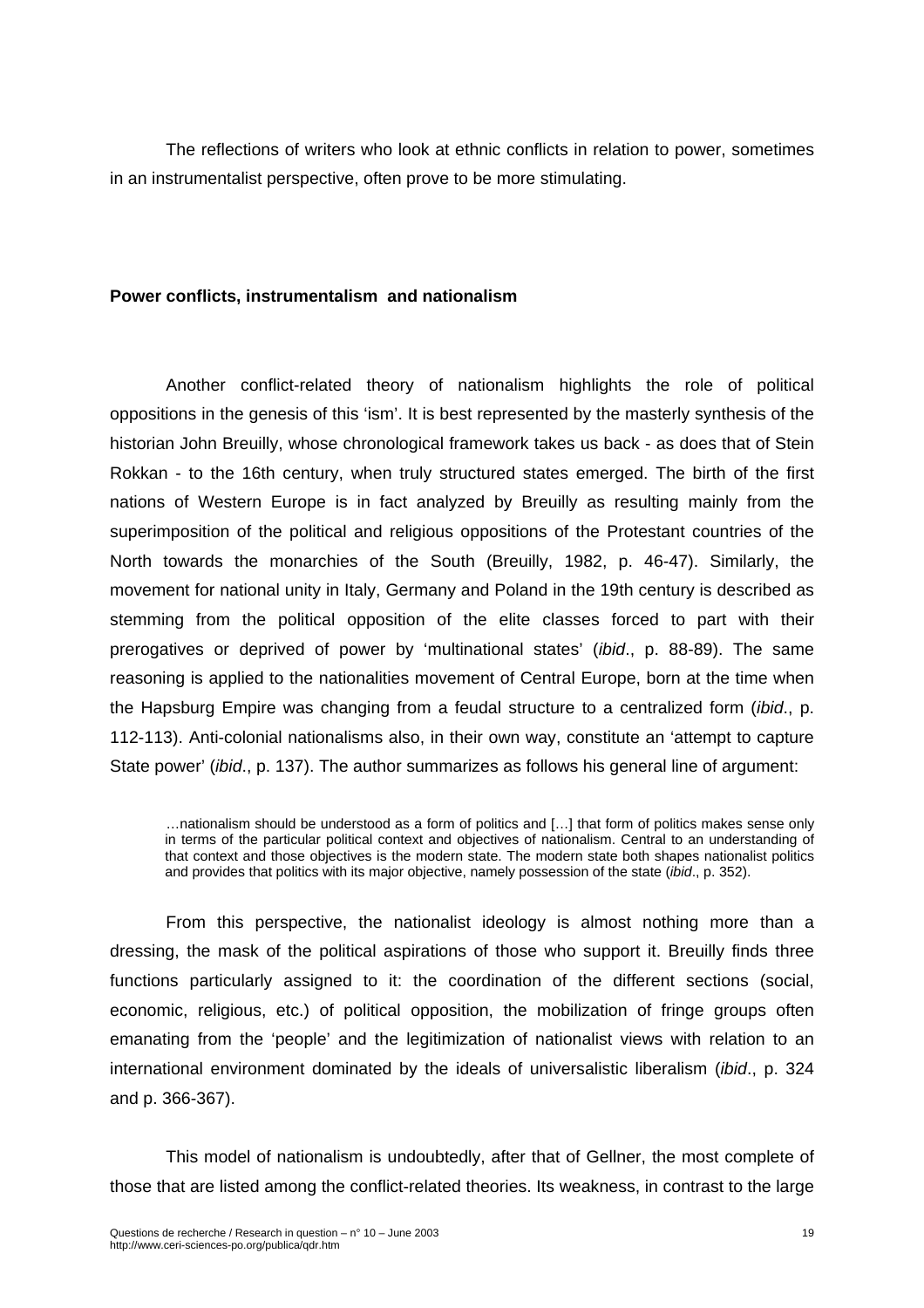majority of the latter theories, lies in the marginal role that it attributes to socio-economic considerations. While laying stress on the conflicts between the elite classes from an even more overtly instrumentalist point of view, Paul Brass, for his part, tries to integrate the socioeconomic with the political dimensions of the problem. Brass is a clear proponent of the instrumentalist approach which 'emphasizes the uses to which cultural symbols are put by élites seeking instrumental advantage for themselves or the groups they claim to represent' (Brass, 1979, p. 69). He argues that in any multi-ethnic state, nationalist conflicts are exacerbated from different angles: 1) the control over the state - and over its resources - give rise to competition between ethnic élites, 2) the State discriminates inevitably between the ethnic groups comprised within its borders and 3) it endangers the existence of the élites of the peripheral ethnic groups by its will to centralize; the ethnic élites stay away from power go on to create nationalist movements to sustain their struggle for power:

 Clearly, both types of conflicts – for control at the center and for control over local territories and communities – take on an added significance when élites in competition are from different ethnic groups and/or use different languages. The ability to mobilize large numbers of people around symbols and values with a high emotional potential is a major, though unstable, resource that can be brought into the fray against the controllers of bureaucratic apparatuses, instruments of violence and land (Brass, 1985, p. 28).

 It is during this process of mobilization of the masses by the élite by means of cultural symbols that nationalist identities get formed; this formation process is, moreover, an ongoing process since the changing circumstances in which the strategy of the elite unfurls involve adaptation to new demands and to new alliances. This malleability of national identities has naturally become a subject of debate, as we shall see while examining the views of the primordialists.

 The theories reviewed in this section pay more attention to nationalism than those reviewed in the previous one, which focused mainly on the nation-state. Yet, they do not make much room for ideas, precisely because they still share with theories of the nation a strong emphasis on material processes. Indeed, they stress the role of élite conflicts and inter-élite competition for capturing the state and/or economic resources in the crystallization of nationalism. Such an approach is clearly reductionist and misleading. Connor has shown, in a very systematic analysis, that nationalist movements can appear independently of any economic discrimination: have not the Catalans in Spain, the Flemish in Belgium, the Sikhs in India, the Croatians and the Slovenes in former Yugoslavia enjoyed from this point of view, a privileged situation (1984, p. 4)? He underlines in addition that wherever there is no ethnic cleavage, economic inequalities between communities such as that of Maine and other American states do not give rise to conflicts as would have been expected. Finally, ethnic conflicts do not die out once economic differences have been leveled out: that is the lesson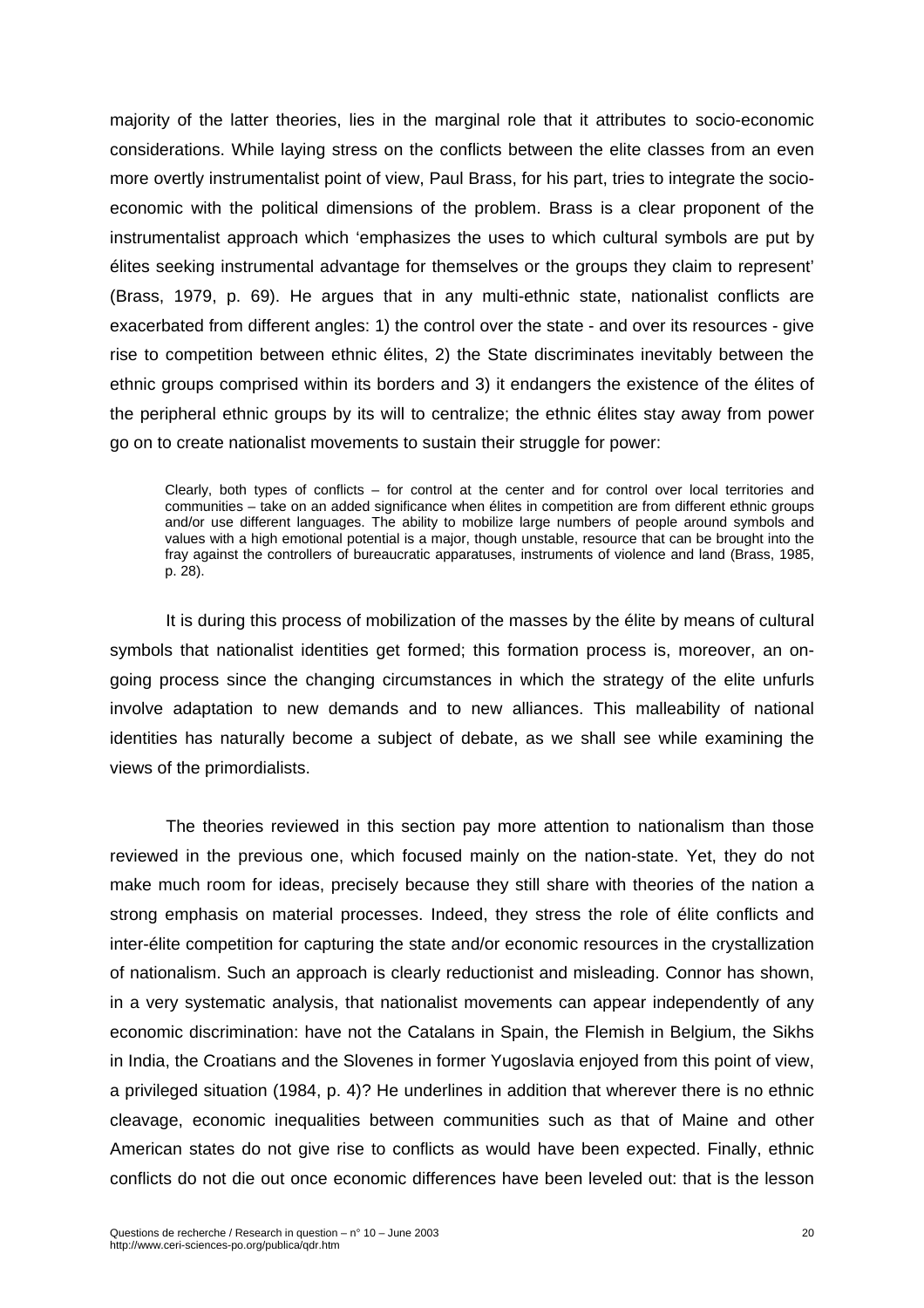to be learnt from the Flemish and Slovak separatist movements which persist despite the successful effort made by the authorities in favor of these regions.

If conflict-related theories of nationalism overemphasize material processes, I would argue that they are nevertheless exploring a most promising hypothesis when they postulate that nationalism results from rivalries and competition. Their mistake, simply, consists in focusing on such rivalries and competition in the sole realms of politics and economics. In fact, the dimension of cultural and even psychological domination and competition play a major role in the development of nationalism. This 'ism' has usually been constructed as an ideology by the intelligentsia precisely because of these influences.

## **NATIONALISM AS AN IDEOLOGICAL RESPONSE**

 Nationalism has hardly appeared to us, till now, as possessing the traits of an ideological force - when it did don this characteristic, it was, at best, as the result of, or the justification for, 'material' processes. It is high time to turn to the ideology-centered theories. They can be divided into two categories: those that analyze nationalism as a construction in reaction of some cultural domination and those that see in it a phenomenon of intellectual diffusionism. Their basic common point lies in a rehabilitation of ideas<sup>[7](#page-21-0)</sup> either as the product of ideological reinterpretations or - in the case of the diffusionists - as agents of history. But the diffusionists are much less convincing, especially when they indulge in functionalist developments.

# **Diffusionism and functionalism**

<span id="page-21-0"></span> Historians are certainly the social scientists who most often expound a diffusionist approach to nationalism. Hans Kohn thus retraces the spread of nationalism throughout the world in this perspective: born in the 17th century in England, the 'English ideas of personal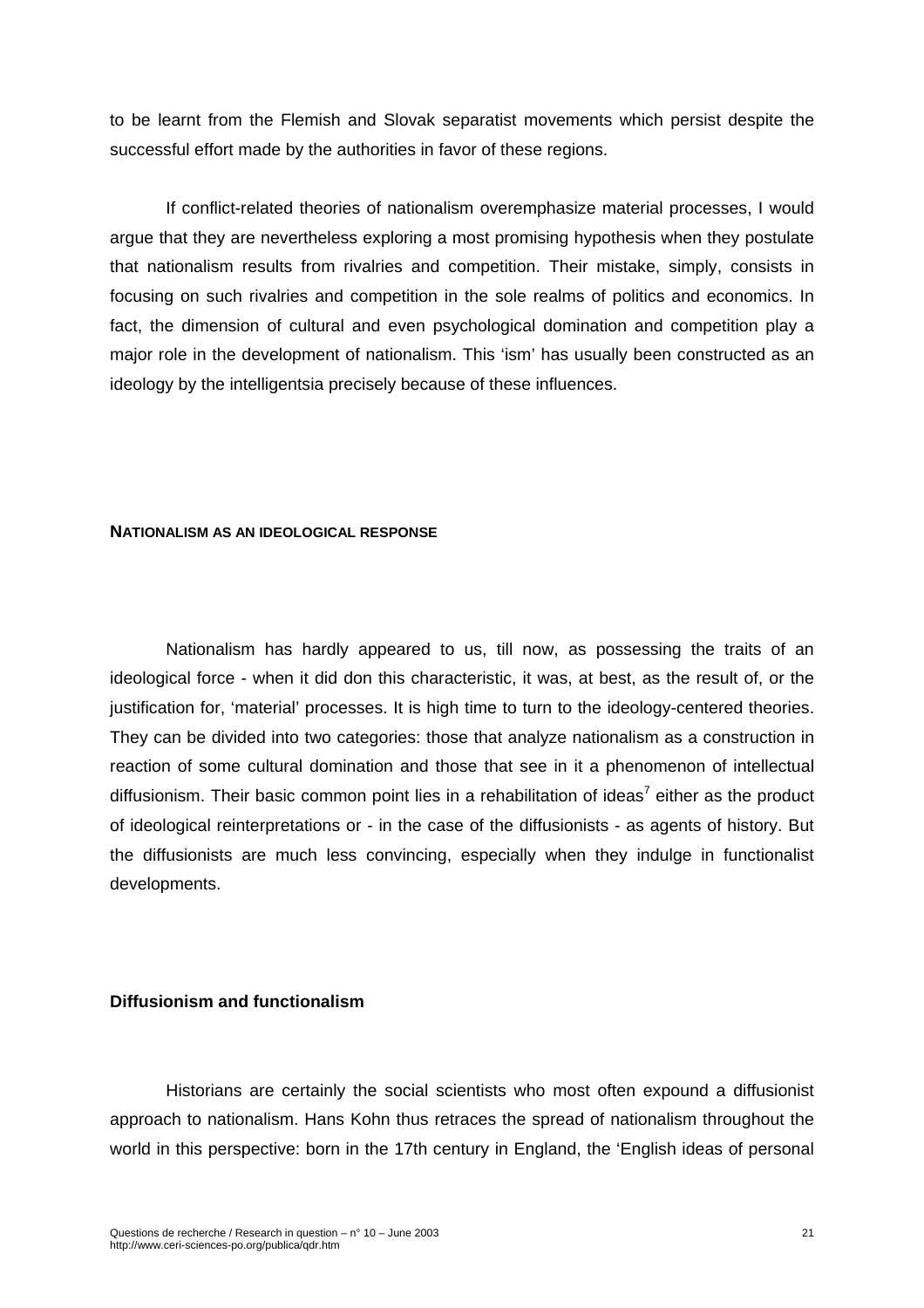liberty and national organization became known abroad through the intermediary of French thinkers, and were absorbed and transformed into the general consciousness of the  $18<sup>th</sup>$ century' (Kohn, 1955, p. 19). The French Revolution drew inspiration from it before its heir, Napoleon, served again as a relay: 'What these [European] peoples – Germans, Italians, Spaniards, Russians -, did not learn from the French Revolution – the spirit of 1789 hardly touched them – they learned from Napoleon: nationalism, not as a vehicle of individual liberty but as adoration of collective power' (*ibid*., p. 29). The colonies were the last stage of this diffusion of nationalism: 'Asia judged herself by this new ideal, she absorbed it, learned and was transformed under its guidance' (Kohn, 1929, p. 90).

 This pure diffusionist concept does not say why the imitation of the learners concerns nationalism rather than any other ideology born in Europe, nor whether it is a conscious undertaking, or how such an alien influence destroys and rebuilds allegiance to a political community. The obvious mistake of the diffusionists lies in their assumption that societies receiving 'influences' from the outside can absorb them as if they were a *tabula rasa*. Now, it is well-known that no element of ideological discourse available on the international market can be transplanted to new societal context without fundamental changes and without responding to deep incentives.

In order to offset these inadequacies, some historians, and some political scientists in their wake, have tried to make the diffusionist postulate revolve around a functionalist paradigm. But functionalism is also intellectually fallacious. Its main flaws reside in the fact that it takes 'the expression of a societal need as a reason for the existence of institutions that seek to look after it' (Hall, 1993, p. 4). In this perspective, for the diffusionists-cumfunctionalists, each wave of expansion of nationalism corresponds to circumstances of restructuring of societies, which gives rise to a 'need for belonging', nationalism being a response to this. Boyd Shafer applies this reasoning to the post-revolutionary phase of the years 1789-1815 (Shafer, 1964, p. 131) and to the crisis of the inter-war period:

Th[e] old rural and agricultural society, while disintegrating, dragged along with it during its fall, its loyalties and its traditions. When men found themselves plunged into the urban and industrial life, they were deprived of their earlier status without finding security (...) Nation and nationalism supplied new gods, new hopes, a means to achieve a good life, at a time of instability, a time when (perhaps more than at any other time) men felt oppressed and ill-adapted to their environment (*ibid*., p. 162-3).

 Once again, the problem we face here concerns the confusion between 'nation' and 'nationalism'. Nations are presented as a response to the instinctive 'need to belong' of man – a proposition we shall discuss below – and nationalism is not discussed as an ideology at

7 For an overview of nationalism in the history of ideas, see O. Dahbour and M. R. Ishay, 1995.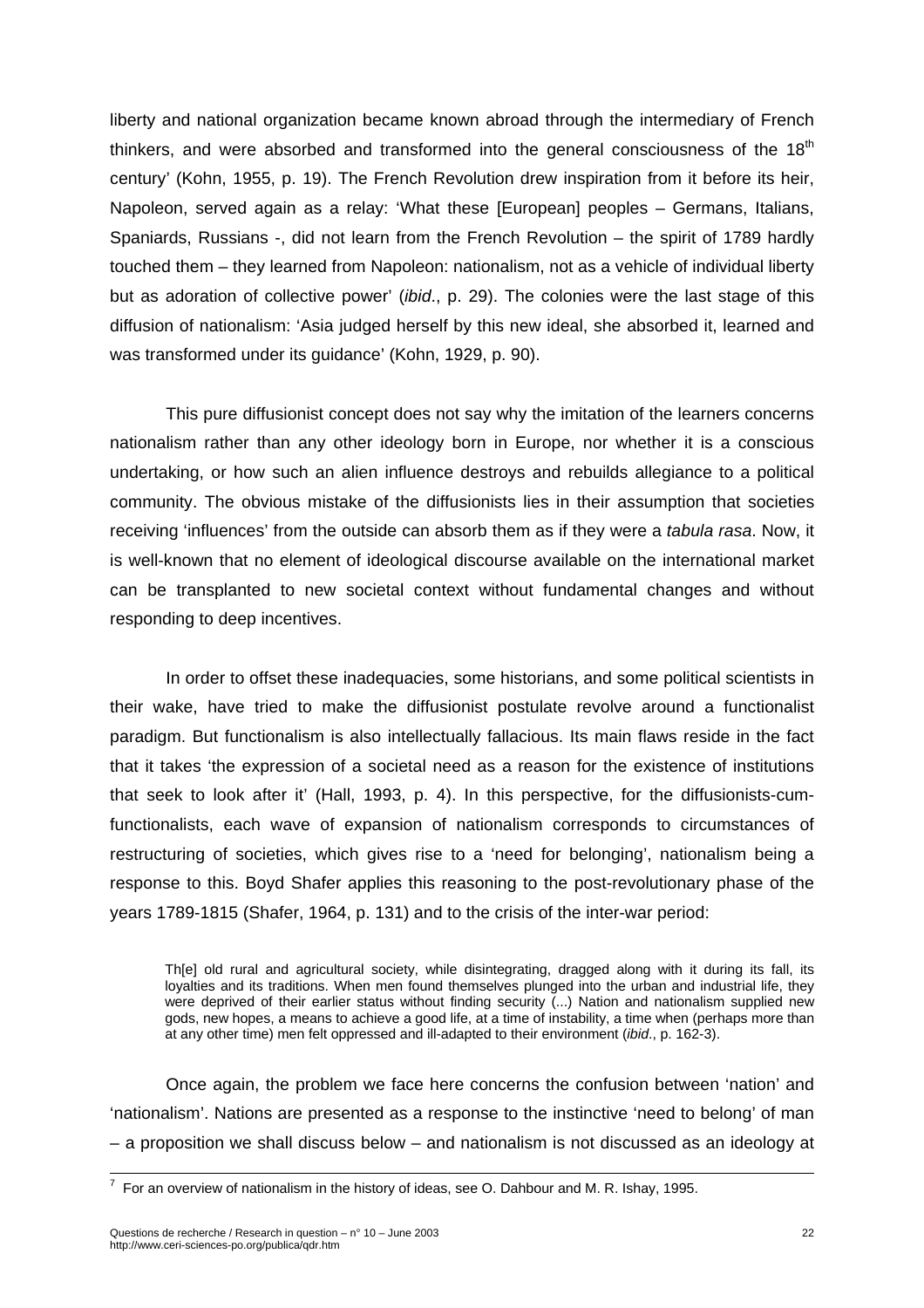all. This is precisely what Elie Kedourie does, while still combining functionalism and diffusionism. The founding values of nationalism, self-determination (rights and duties of the individual) being the foremost, were, in his view, introduced by Kant and then personified for the first time in a nationalist movement through the German Youth group which drew its inspiration from Fichte. The German Youth movement took hold of this ideology because the younger generation was subjected to a recasting of values and social structures at the origin of a search for psychological security. Kedourie's theory of nationalism is primarily functionalist: nationalism developed on the foundation of Kantian ideas because it met the 'need to belong' of a specific community. The writer establishes, at this stage, a general law according to which the destruction of traditional social structures engenders 'an atomized society which seeks in nationalism a substitute for the old order, now irrevocably lost' (Kedourie, 1971, p. 112). This pattern is functionalist insofar as the writer says that the nation 'satisfies a need', 'that of belonging to a community both coherent and stable' (*ibid*., p. 101). Its diffusionist dimension is to be found in the idea that people living overseas import the nationalist ideology from the West to compensate their subjection, with colonization, to the impact of the Modern State: 'European administrative methods in particular, centralized, impersonal, uniform, undiscriminating in their incidence, had a leveling and pulverizing effect on the traditional hierarchies and loyalties, traditional ties of dependence which, however capricious and oppressive in their general effects, did yet have about them a warm and personal quality which made power seem approachable and comprehensible to the humblest and most insignificant man' (Kedourie, 1970, p. 23).

 The agents of the introduction of nationalism are those who appear the most exposed to cultural splits: the members of the intelligentsia who hold their marginal position as a result of the acquisition of 'modern' knowledge in an 'outdated' society which they can hardly fit into, all the more so as few professional outlets are offered to them. However, even in the extreme case of an intelligentsia that is alienated and a prey to deep psychological disturbance, Kedourie seems to set too much store by the power of the 'need to belong', for we may well wonder why this need makes itself felt on the nation rather than on a more familiar entity.<sup>[8](#page-23-0)</sup> And once again what is at stake is more the nation as a collective body than nationalism as an ideology, though Kedourie deliberately refers to the diffusion of ideas. $9$ 

<span id="page-23-0"></span>The work of Hroch displays similar weaknesses. He argues that 'nationalism is a substitute for factors of integration in a disintegrating society. When society fails, the nation appears as the ultimate guarantee' (quoted by Guibernau, whose functionalism is even more mechanistic: 'Nationalism, she argues, appears as a reaction to two intrinsic constituents of modernity that are closely linked to globalization: radical doubt and fragmentation […] In a world of doubt and fragmentation, tradition acquires new importance' (Guibernau, 1996, p. 133).

<span id="page-23-1"></span><sup>&</sup>lt;sup>9</sup> Another stumbling block is the tendency towards teleological reasoning among all historians or theoreticians subscribing to this approach. Louis Snyder lays greater stress on the need for security as being at the origin of the 'need to belong' (Snyder, 1976, p. 163), but always couples together diffusionist and other functionalist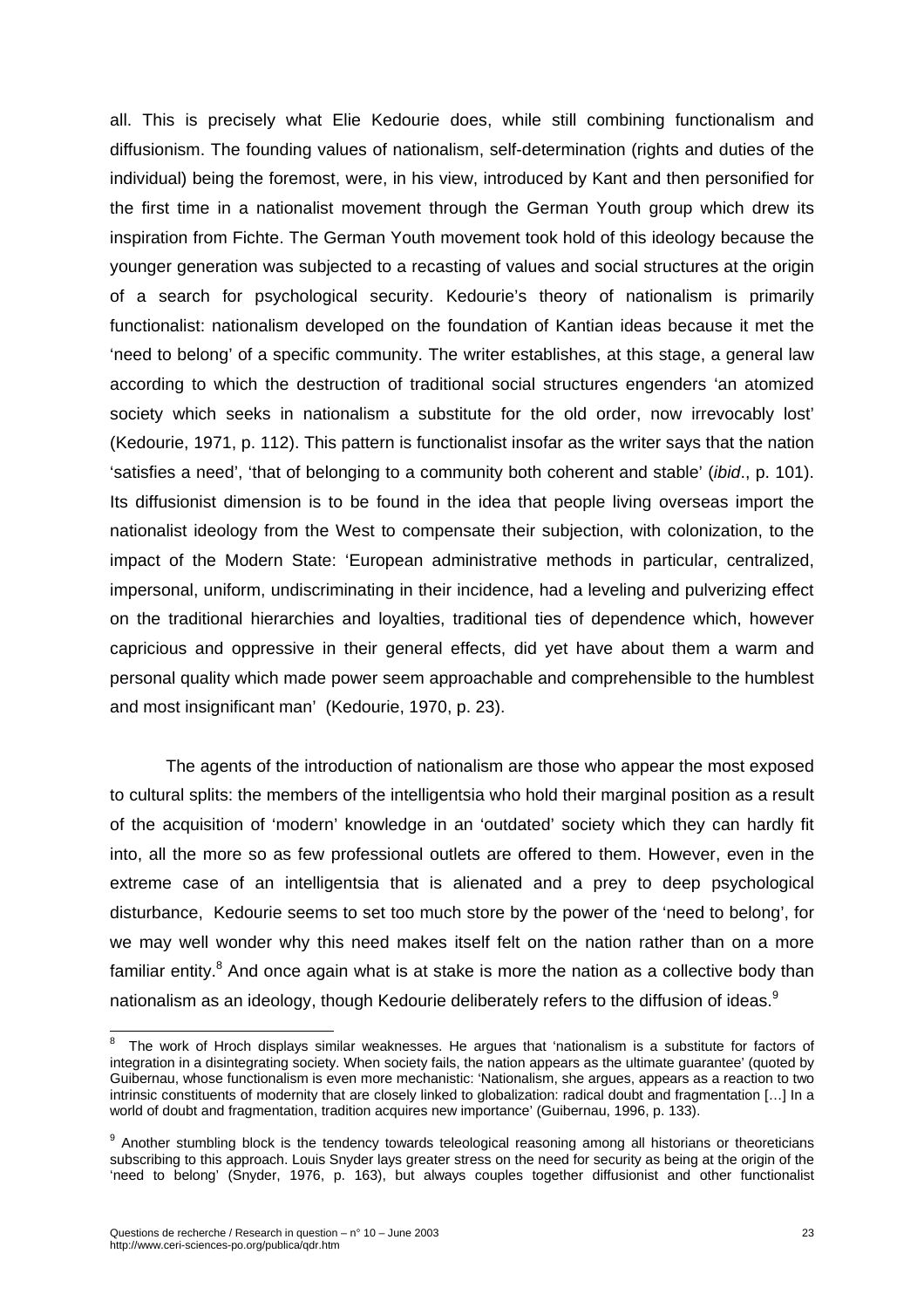In contrast to these mechanistic concepts, political scientists well-versed in the study of social phenomena look at the diffusion of ideas into the framework of receiver societies. It is consequently a matter of analyzing how this impact sets into motion a process of ideological creation through the recasting of sometimes very well stated and rich indigenous cultures. This perspective proves to be particularly convincing also because it can incorporate elements of the conflict-based theories.

## **Nationalism and socio-cultural reform**

 The theory of nationalism presenting this phenomenon as the result from sociocultural reform fills the gaps left by the two groups of theories of nationalism we have reviewed so far. Those based on socio-economic and political conflicts opened a promising perspective but did not pay enough attention to symbols and ideas; those based on diffusionist and functionalist premises paid attention to ideas but explained their export from the West and import elsewhere in the world in an overly simplistic and mechanical manner. The theory now under review is more relevant because it assumes that, while nationalism comes from outside, it is not imported but shaped by the intelligentsia of societies submitted to some domination, not only economic and political but primarily cultural and symbolic. Nationalism, therefore, stems from competition, but on the immaterial, psychological ground first, and must be seen as an indigenous creation.

This approach was first encapsulated in a full-fledged model by Anthony Smith in the early 1970s. At the base of his theory lies the impact of the modern concept of the 'Scientific State' which is defined by the will to 'homogenize the population within its boundaries for administrative purposes' (Smith, 1971, p. 231). The future intelligentsia receiving a Western education in the framework of the Scientific State and after a traditional socialization process, finds itself in an ambivalent situation. Three attitudes are possible in the face of this psychological difficulty:

1

reasonings: 'Nationalism came to the peoples of Africa and Asia through a combination of what the anthropologists call parallelism and diffusion in culture. On the one hand, the new nationalism arose parallel to European developments as a psychological need. In this sense it was an independent phenomenon. On the other hand, many of its forms, techniques and symbols were diffused from London, Paris, Rome, and New York along routes travelled by African and Asian students' (*ibid*., p. 113). Other historians adopt a purely functionalist reasoning, describing nationalism as 'a substitute for, or supplement to, historic, supranatural religion' (Hayes, 1960, p. 176).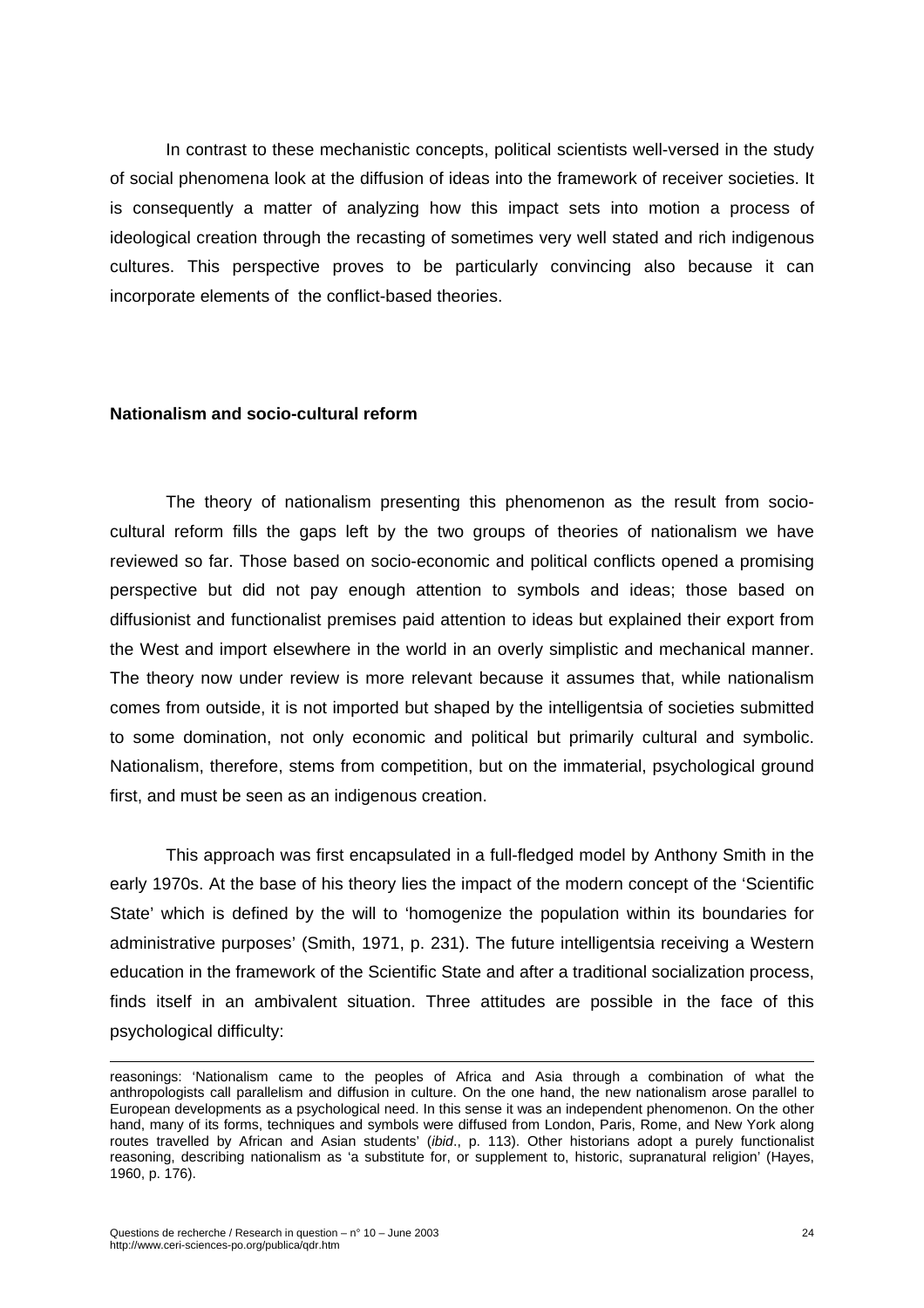- The reaction of the traditionalists, the foremost of these being the priestly hierarchy and the traditional aristocracies or ruling classes faced with a threat to their functions, will consist in rejecting the science of the modern State (*ibid*., p. 241). This option is expressed through a militancy hostile to Western innovations in the name of holy tradition.

 - The attitude of the 'assimilationists' is equally clear-cut: the Scientific State having 'rendered the Gods powerless', allegiance has to be transferred to this source of authority that is pragmatic and effective in material terms (*ibid*., p. 242). Science gives a new meaning to life. This attitude goes hand in hand with a new universalist vision of the world.

 - The reformist assumes, in contrast to the other currents of the intelligentsia, the duality of the sources of authority with which he is confronted, but seeks to reconcile them. He succeeds in doing so thanks to a 'providential deism': god guides man towards his salvation through work. The advent of this new era is, however, found conditioned by a reform of religion (*ibid*., p. 246). That is why the reformists endeavor to seek the essence of their religion to discover the criteria of reform and eliminate all that, in the past, was not at the basis of their religion. In their quest, they proceed to a return to the sources of their tradition, described by Smith by the word 'historicism', which turns them into 'revivalists'. The transformation of the reformist into a revivalist occurs when he 'discovers' or rather invents 'an idealized past age, into which he reads all his aspirations for a future which will embody prized and "unique" communal virtues.' (*ibid*., p. 248). This inflexion is no longer spiritual in nature but, in fact, marks the start of a secularization of the reformist current insofar as it gives rise to comparisons 'between ages of the history of the community and between the tradition of "my" community at various times, and that of other communities. The periods of religious greatness are increasingly measured by the secular criterion of worldly success' (*ibid*., p. 249).

 The position of the 'assimilationists' evolves in such a way as to converge with the reformists turned 'revivalists'. Impelled at first by the '"*messianic*" belief in the advent of a cosmopolitan world, free of oppression and injustice, because of the triumph of reason and science' (*ibid*., p. 252), the 'assimilationist' is disappointed when he becomes aware of the fact that the vocation of the Scientific State was to institutionalize the national entities in the form of the nation-state. A.D. Smith deduces the emergence of nationalism from the fusion of the 'reformist-revivalist' and 'assimilationist' inputs. It is therefore a model of ideological construction in which the external influence only sets in motion a process of cultural recasting whose motive force is the reformist-revivalist current.

 The aspect of Smith's theory which remains underdeveloped is the relation to the Other, the architect (or the introducer) of the Scientific State. This is a key element because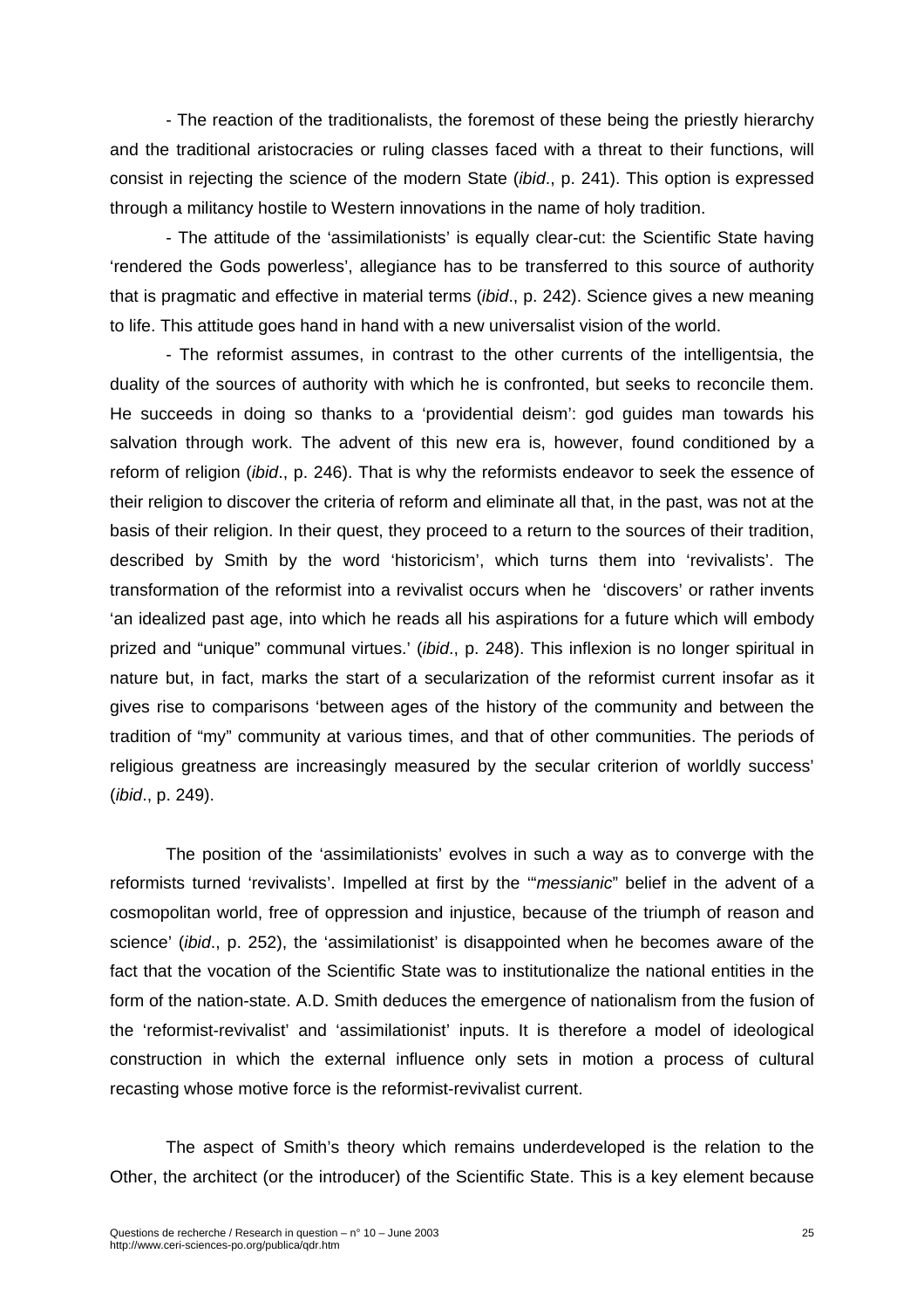all the indigenous reactions mentioned by Smith, including 'reformism', the most important one, stem from this initial impact. Actually, his account of reformism and revivalism is disappointing. For him the former is simply motivated by the anxiety to adapt tradition to the spirit of the time and the latter an attempt 'to re-establish roots and continuity, as well as authenticity and dignity, among a population that is being formed into a nation, and thereby to act as a guide and model for national destiny'.<sup>10</sup> We need to know more, not only about the roots of reformism and revivalism, but also about their modalities.

## **Reform and** *ressentiment*

The theory of nationalism developed by John Plamenatz is most relevant in this regard. Plamenatz distinguishes Western nationalism from the 'oriental' type, but he does not denote by this latter term a homogeneous geographical area; he rather refers to countries of Slavic, African and Asian civilizations whose common point is that they do not possess enough cultural resources to put up a resistance to Western domination in the imperial or colonial form. For Plamenatz this domination was first and foremost a cultural phenomenon which appeared to these countries as a challenge that threatened to undermine their structure:

Drawn gradually, as a result of the diffusion among them of western ideas and practices, into a civilization alien to them, they have had to re-equip themselves culturally, to transform themselves. In their efforts to assert themselves as equals in a civilization not of their own making, they have had to, as it were, to make themselves anew, to create national identities for themselves (Plamenatz, 1973, p. 30).

 Plamenatz retraces this process from the starting point of the case of the Slaves dominated by the Germans. In the case of the Czechs, the cultural reform which defines 'Oriental nationalism' took place following a typical pattern; as some German intellectuals displayed an interest in the folklore and languages of these populations, they exhumed rich cultural material which Czech philologists were the first to get hold of. On these bases, they formulated a literary language to replace the earlier dialects. Theirs was a dual objective, being as much the protection of the traditional culture as the creation of instruments that 'would enable them to acquire western ideas and practices' (*ibid*., p. 31). Because, to 'retain their nationality and their separate cultural identity, they had in many ways to imitate the foreigners with whom they refused to identify themselves' (*ibid*.). The locals were all the more

-

<span id="page-26-0"></span> $10$  In fact, this is Smith's assessment of 'the golden age', that he considers to be 'an important, and probably an essential, component of nationalism' (Smith, 1997, p. 59).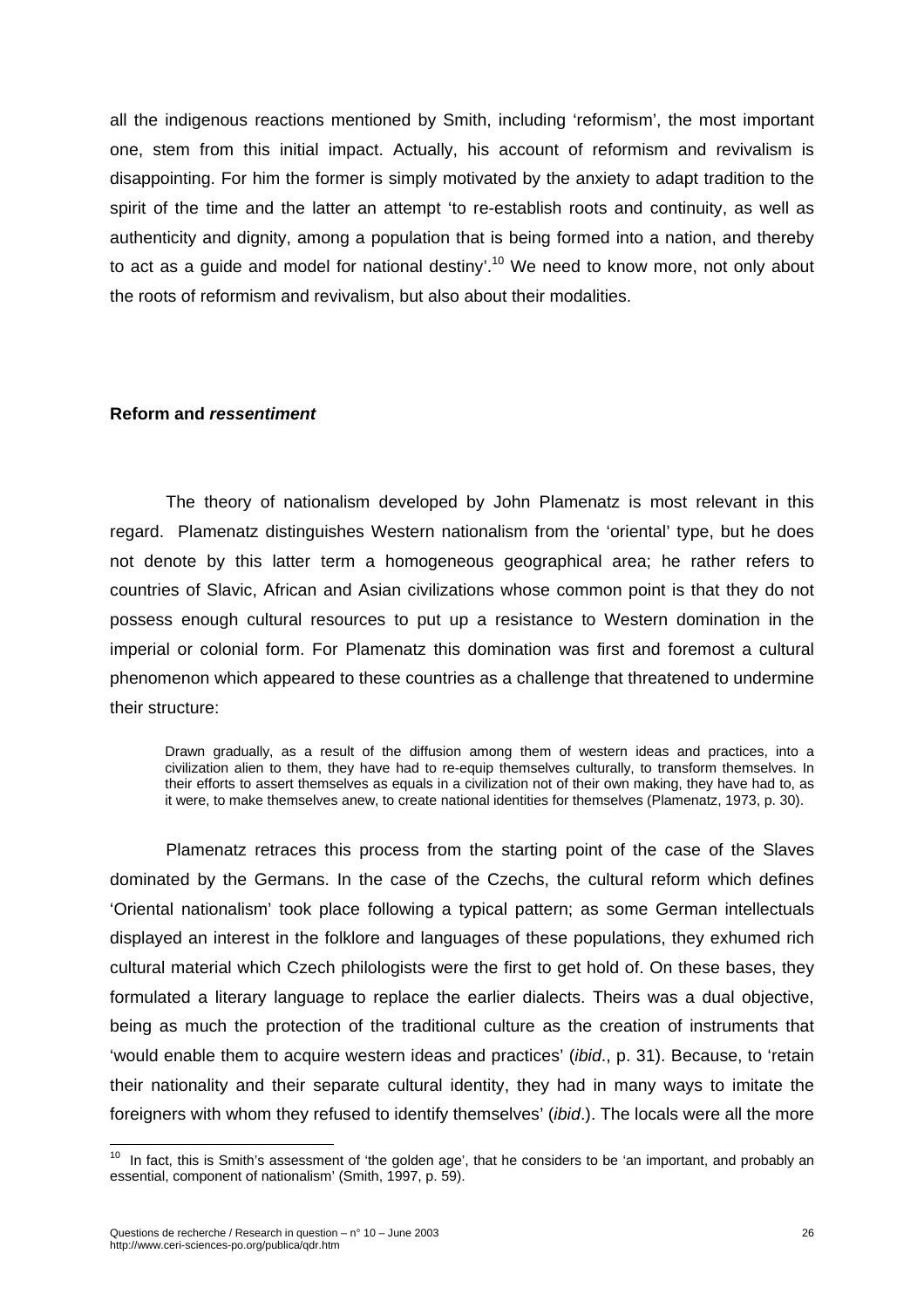incited to carry out this mutation as industrialization and urbanization opened up new perspectives of employment accessible particularly to natives having gained the required qualifications and language.

 On the basis of this case-study, Plamenatz suggests a more general conclusion about the nationalist ideologies which have developed in reaction to the domination of Others, often from the West: it is 'both imitative and hostile to the models it imitates'. This profound, creative ambivalence relies on a twofold rejection: 'rejection of the alien intruder and dominator who is nevertheless to be surpassed by its own standards, and rejection of ancestral ways which are seen as obstacles to progress and yet also cherished as marks of identity' (*ibid*., p. 34). This creative tension, which is certainly at work in cases other than the Czechs, is also well in evidence in other theories of nationalism.

The first part of Plamenatz's argument, the trauma provoked by the aggression of a threatening Other is a key element of Isaiah Berlin's reading of nationalism. In such circumstances, he says, 'The response, as often as not, is pathological exaggeration of one's real or imaginary virtues, and resentment and hostility towards the proud, the happy, the successful' (Berlin, p. 246). For Berlin, this type of twofold reaction is best illustrated by the German response to the French domination in the late  $18<sup>th</sup>$  century-early  $19<sup>th</sup>$  century:

The French dominated the western world, politically, culturally, militarily. The humiliated and defeated Germans, particularly the traditional, religious, economically backward East Prussians, bullied by French officials imported by Frederick the Great, responded, like the bent twig of the poet Schiller's theory, by lashing back and refusing to accept their alleged inferiority. They discovered in themselves qualities far superior to those of their tormentors. They contrasted their own deep, inner life of the spirit, their own profound humility, their selfless pursuit of true values – simple, noble, sublime – with the rich, worldly, successful, superficial, smooth, heartless, morally empty French. This mood rose to fever pitch during the national resistance to Napoleon, and was indeed the original exemplar of the reaction of many a backward, exploited, or at any rate patronized society, which, resentful of the apparent inferiority of its status, reacted by turning to real or imaginary triumphs and glories in its past, or enviable attributes of its own national or cultural character. Those who cannot boast of great political, military or economic achievements, or a magnificent tradition of art or thought, seek comfort and strength in the notion of the free and creative life of the spirit within them, uncorrupted by the vices of power or sophistication (Berlin, p. 246).

As Berlin emphasizes, such a scenario was to repeat itself elsewhere in central Europe, Russia, Asia and Africa. Indeed, Liah Greenfeld applies a similar, but more sophisticated model to France, Russia and Germany. Greenfeld's masterpiece, in a way, also suffers from the classic confusion between 'nationalism' and 'national consciousness'. She assumes that nationalism is a phenomenon resulting from the modernization of the European societies of orders and of its contradictions in the context of growing demands for social mobility from the  $16<sup>th</sup>$  century onwards. More precisely, Greenfeld contends that the 'inventors of nationalism were members of the new English aristocracy. Commoners by birth,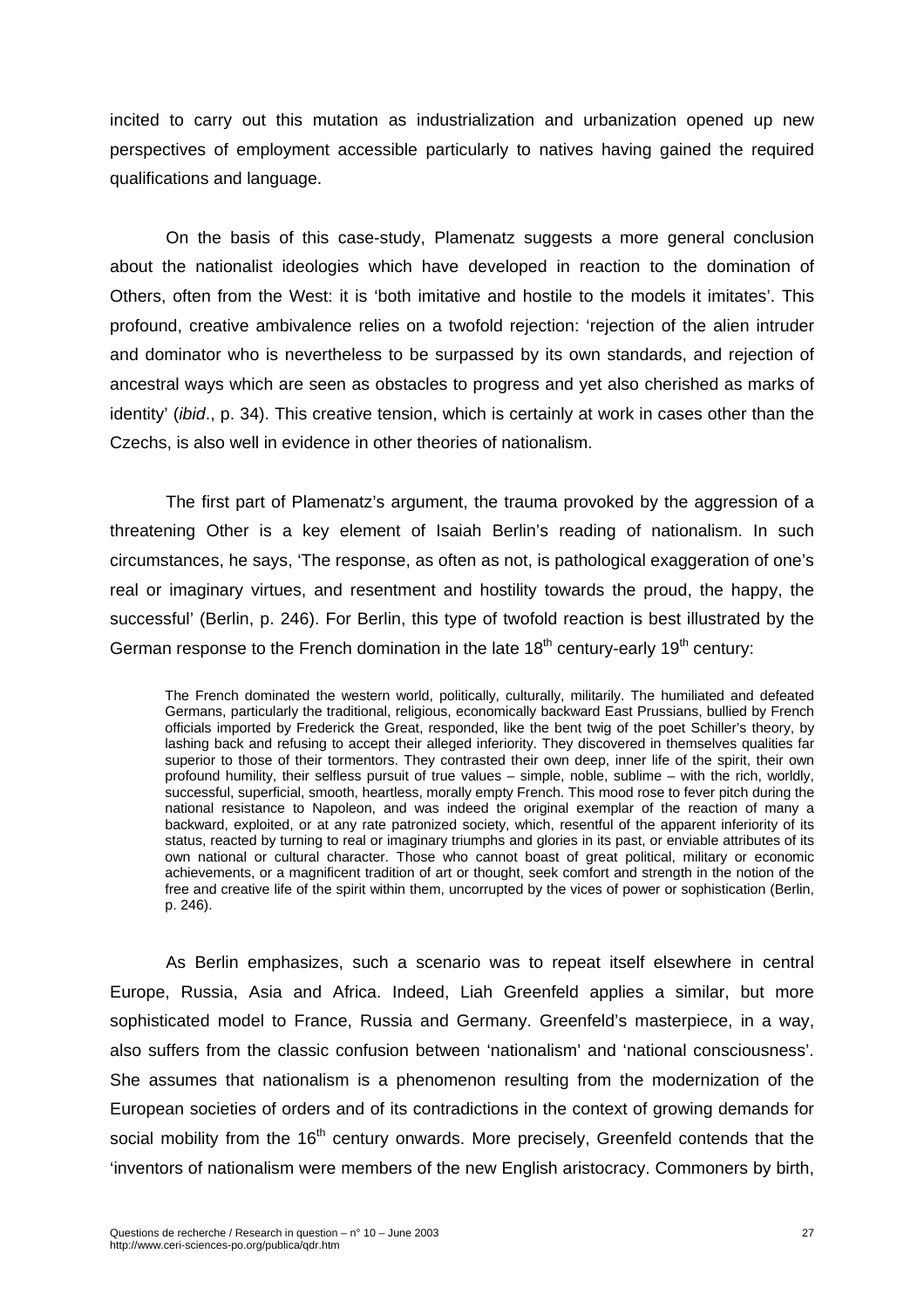they found the traditional image of society, in which upward mobility was an anomaly, uncongenial and substituted for it the idea of a homogeneously elite people – the *nation*' (*ibid*., p. 487). This interpretation is more akin to a theory of the nation than to a theory of nationalism. However, it results from the postulate that nationalism is 'related to preoccupation with status', an assumption which indeed gives rise to a very stimulating theory of nationalism.

Greenfeld argues, as already mentioned above, that nationalism was born in England in  $16<sup>th</sup>$  century in the garb of an 'individualistic civic nationalism' that was to spread in British colonies, including the United States (Greenfeld, p. 14) and that, further East, nationalism subsequently developed in reaction to those from the West (or even the west). The key element in this model is a 'psychological factor', *ressentiment*, a notion that Greenfeld borrows from Max Scheler who had himself taken it from Nietzsche. *Ressentiment* can be defined as a 'psychological state resulting from suppressed feelings of envy and hatred (existential envy) and the impossibility of satisfying these feelings' (*ibid*., p. 15).

Greenfeld applies this model to France first, whereas she could have mentioned similarly tense relations to threatening Others in the case of England – her first case study where nationalism partly resulted in the very beginning from the notion of a Protestant people under attack from Europe's Catholic monarchies (Colley, 1992, p. 18). In France, such a feeling developed in the  $18<sup>th</sup>$  century after the country 'ceded to England the position of leadership it had held in the seventeenth century' (Greenfeld, p. 177). Hence the motto embraced by the élite: 'regeneration'. Such a reaction led the Philosophers to demand the introduction of 'liberal reforms [in order to] make France a nation similar to the English' (*ibid*., p. 178), a stand calling to mind that of Smith's reformists. The Philosophers were led to change their mind too in the course of time, not because of the attraction of revivalism, but because their plan turned out to be more difficult than they thought: France did not succeed in becoming the equal of England. Hence an increasingly powerful *ressentiment*: 'Anglophilia gradually gave way to Anglophobia' (*ibid*. p. 178) and French nationalism developed: 'France conceived of itself as a liberal nation' (*ibid*.) like England but pretended to be more liberal than its master. The French Philosophers, Voltaire, Montesquieu, Rousseau were therefore in a position to assert a new, national dignity.

The case of Germany has already been remarkably documented by the above quotation of Isaiah Berlin. The only analytical additions that Greenfeld offers concern the distinction she makes between the French reaction to English superiority and the German reaction to French superiority. In the first case, there was a transvaluation of values (France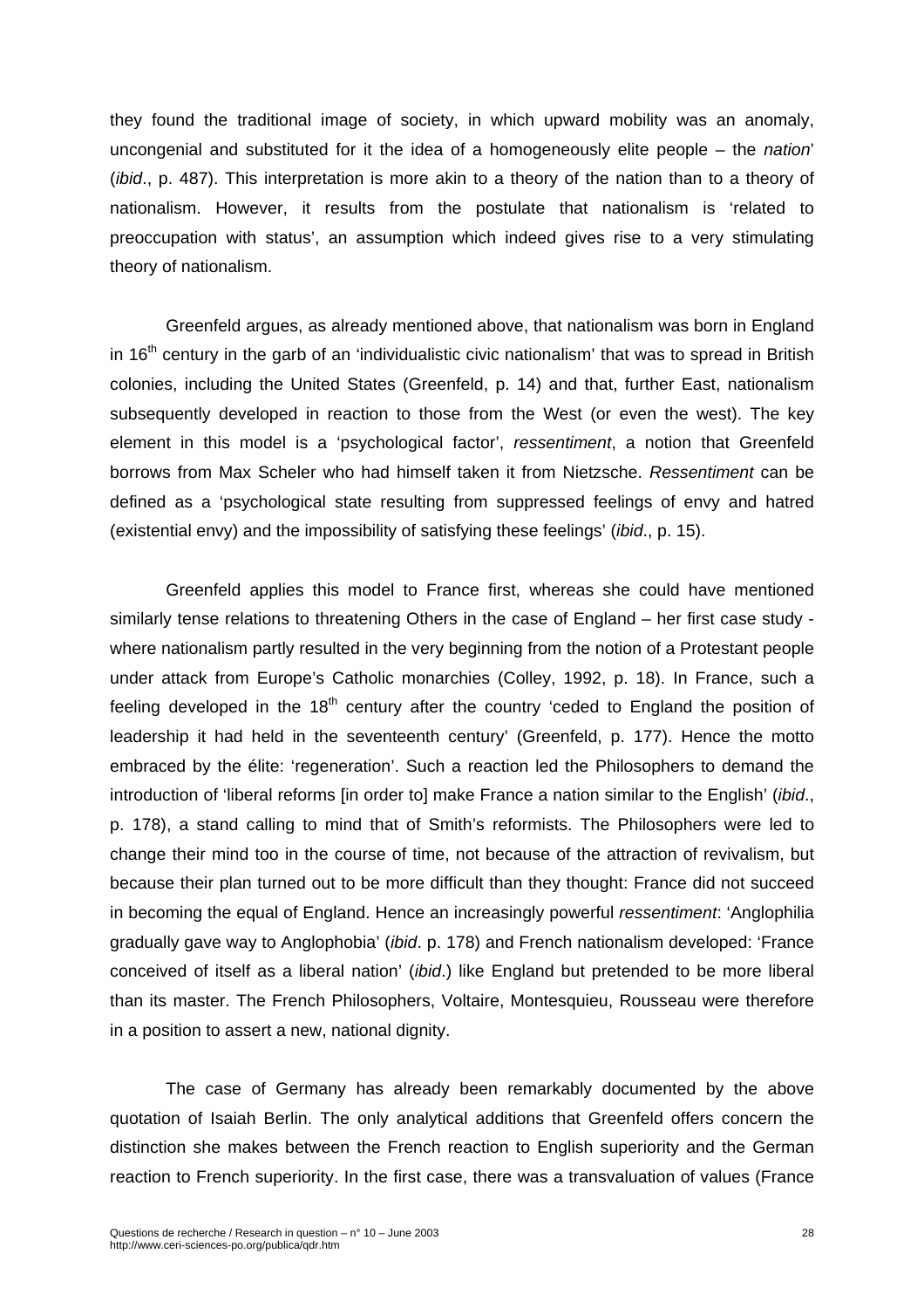tried to appear as more liberal than the liberal nation that was England and this competition was the core element of its nationalism). In the second case, the German '*ressentiment* did not result in a transvaluation of values. The values which were to form the core of German nationalism were already present and firmly embedded in the collective mind' (*ibid*., p. 374). Greenfeld argues that the existing, pietist legacy of the  $17<sup>th</sup>$  century and the romantic mentality which rejected the French values like those of the *Aufklärung* provided German nationalism with its own set of values.

On the contrary, Russian nationalism, according to Greenfeld, could not find enough resources on its own. The Russian elite, which had been exposed to French influence because of Peter the Great's modernization projects, reacted to it, to begin with, with 'an undiluted admiration' (ibd., p. 223). But the 'recognition of the superiority of the West gave rise to increasingly complicated attitudes which eventually built up into *ressentiment*' (*ibid*., p. 228), simply because educated Russians – the emerging intelligentsia – 'were deeply troubled by the discrepancy between Russia and its model' (*ibid*., p. 233). For Greenfeld there were three ways to overcome this feeling: to imitate the West, to 'define the West as an inappropriate model for Russia' (*ibid*., p. 254) and transcend *ressentiment* in nationalism. This typology of attitude is perfectly parallel to the categories of Smith's model (that Greenfeld does not mention): the assimilationists, the traditionalists and the reformists turned revivalists. But here the reformists could not become revivalists because the 'Russians had left their pre-Western existence and would not go back to it' (*ibid*., pp. 254-255). The only argument the Russian nationalists could invoke in their competition with the West was the superiority of their spirit, something immaterial nobody could cross-check and something also noticed by Isaiah Berlin in the rather similar case of German nationalism:

Russia was still measured by the same standards as the West (for it defined Western values as universal), but it was much better than the West. For every vice, it had a virtue, and for what appeared as a virtue in the West, it had a virtue in reality, and if it was impossible to see these virtues in the apparent world of institutions and cultural and economic achievements, this was because the apparent world was the world of appearances and shadows, while the virtues shined in the world of the really real – the realm of spirit (*ibid*., p. 255).

The most significant consequence of this *ressentiment*-led nationalism lays in the dependence that it generated vis-à-vis the 'model'. Since Russia had severed its links with its cultural roots, it was not in a position to establish its nationalism on the basis of a solid Golden Age, like Germany. Every aspect of Russia's nationalism, every Russian 'virtue' derived from the confrontation with the West. In fact, 'There simply would be no sense in being a nation if the West did not exist' (*ibid*., p. 254). Certainly, Russian nationalism provided the ground for individual and collective self-esteem but, '[u]nfortunately, the West remained the significant other for Russia and was still an absolutely necessary condition for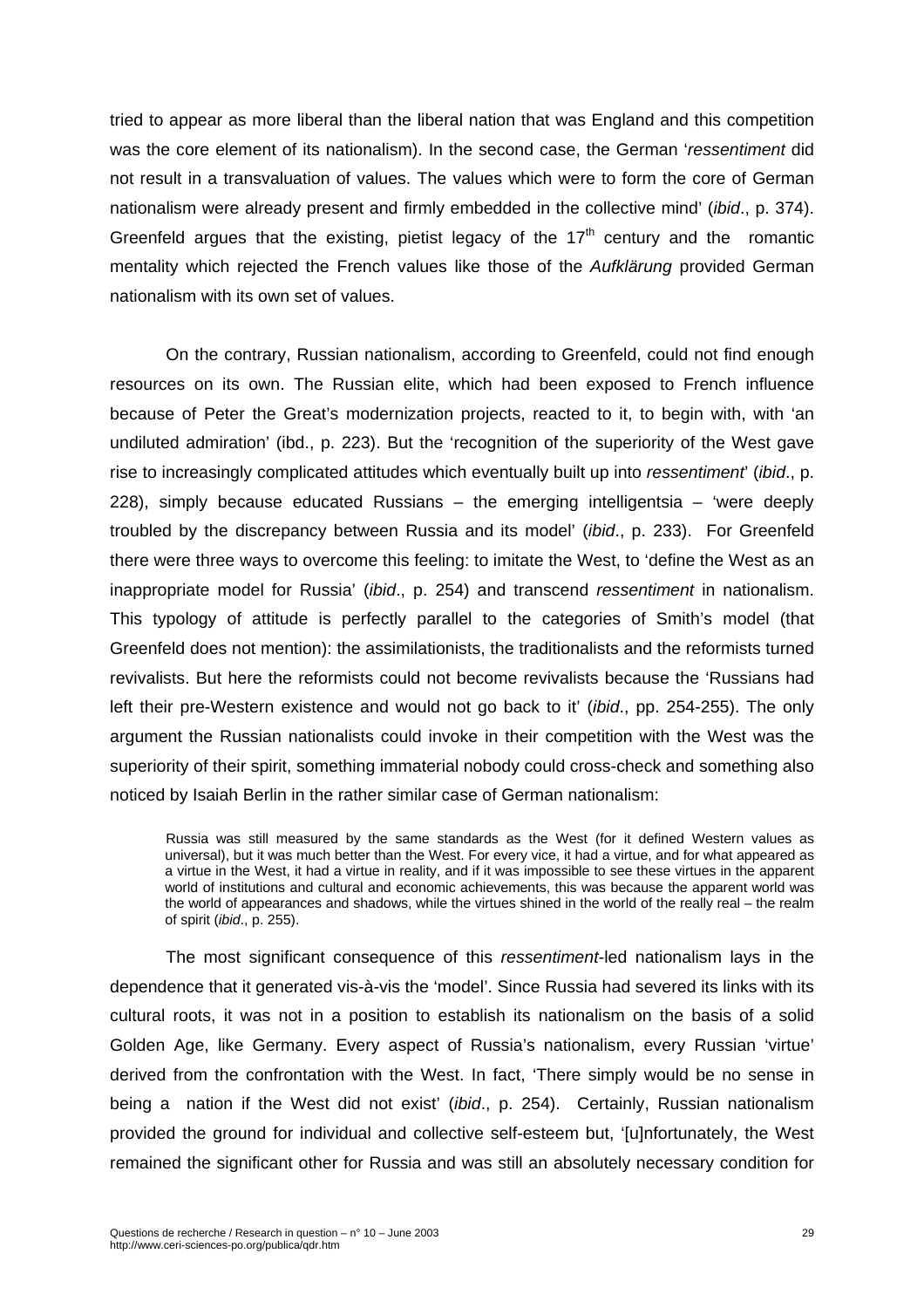the successful formation and sustenance of national pride; the paramount motivation within the framework of thus-defined national identity was still winning its approbation. Again and again, eager to prove its worth, Russia was forced to confront the West on its own ground, only to return, humiliated, to the world of inner glory, where it licked its wounds and thought of revenge. The very same drama was constantly reenacted' (*ibid*., p. 261).

# **Nationalism as a 'derivative discourse'**

This congenial incapacity of nationalism to emancipate itself from the very forces against which it has been constructed has been a cause for concern for all the intellectuals of the post-colonial nations who became suspicious about their newly acquired freedom. This kind of problematic led Partha Chatterjee, who emphasizes the 'need of an explicitly critical study of the *ideology* of nationalism',<sup>11</sup> to analyze nationalism partly as a 'derivative discourse' (Chatterjee, 1986a). For Chatterjee, this relative failure to create identities independent from the dominant categories of the West stems from the very aim of the nationalists, to establish a free nation-state in the concert of nations: 'Can nationalist thought produce a discourse of order while daring to negate the very foundations of a system of knowledge that has conquered the world?' (*ibid*., p. 42). The answer is an emphatic 'no': nationalism is a 'different discourse, yet one that is dominated by other' (*ibid*.), as evident from the fact that all the anti-colonial nationalist movements, in the end, have engendered an inherently repressive 'state-representing-the-nation' (*ibid*., p. 168) which found its place in the world as shaped by Western capitalism and rationalism. This is the 'moment of arrival' for all nationalist movement according to Chatterjee. But let's return to the 'moment of departure' in order to relate his theory with Greenfeld's.

 To begin with, like any scientific state, Chatterjee's colonial state asserts the superiority of the West and 'an essential cultural difference between East and West' (*ibid*., p. 50). 'Nationalist thought at its moment of departure formulates the following characteristic answer: it asserts that the superiority of the West lies in the materiality of its culture, exemplified by its science, technology and love of progress. But the East is superior in the

 $\overline{\phantom{a}}$ 

<span id="page-30-0"></span> $11$  Elaborating on this basis, he adds: 'Both sociological determinism and functionalism have sought to interpret nationalist ideology by emptying it of all content – as far as nationalist politics is concerned, their assumption is that "thinkers did not really make much difference". Our position, however, is that it is the content of nationalist ideology, its claims about what is possible and what is legitimate, which gives specific shape to its politics' (Chatterjee, 1986a, p. 40).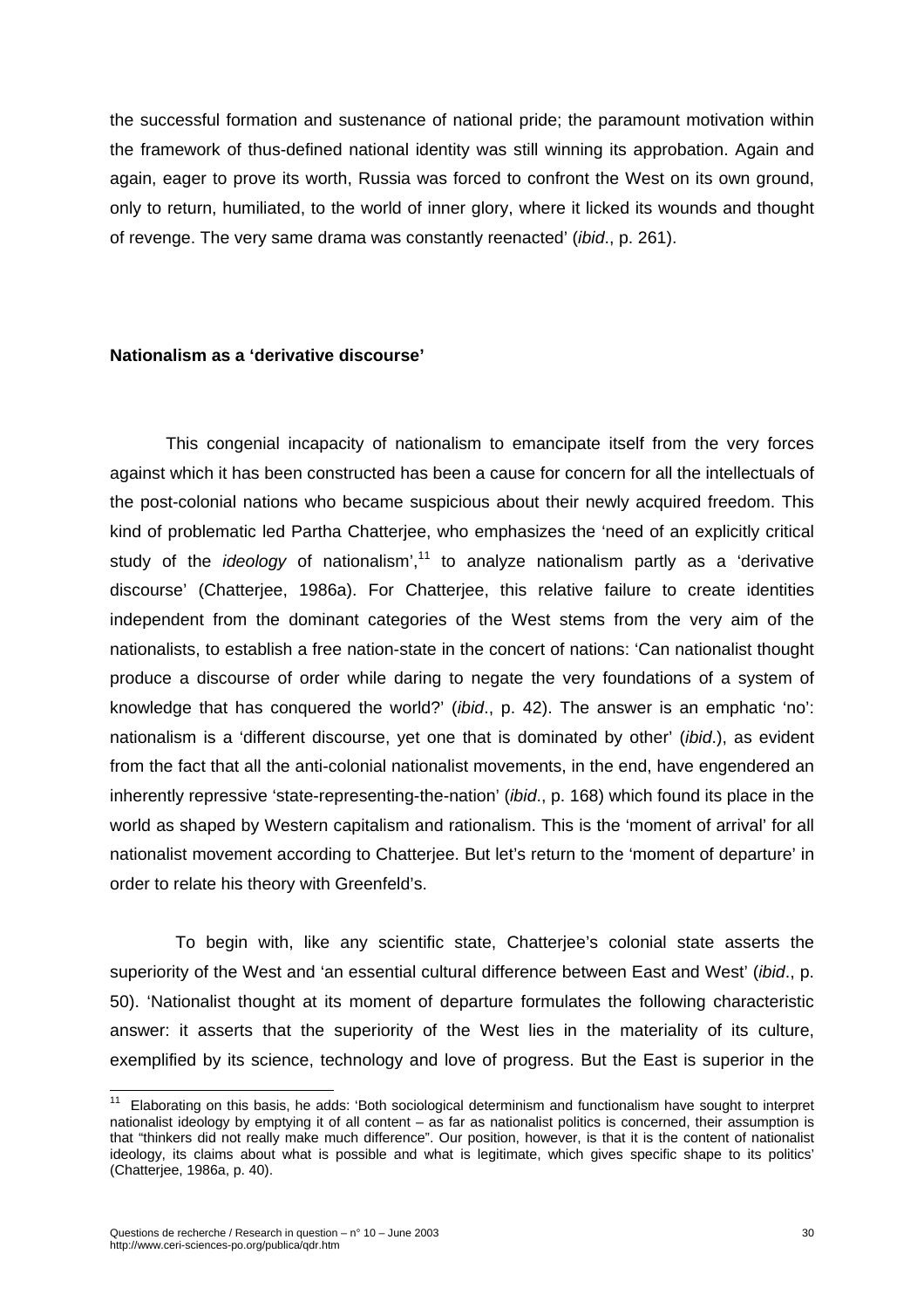spiritual aspect of culture' (*ibid*., p. 51). Such a reply is possible when the cultural equipment of the society in question is sufficiently rich to give birth to an 'invented tradition' of Golden Age(s) – like in Germany but not in Russia according to Greenfeld. Even so, nationalism can be nothing other than a 'derivative discourse'. First, it depends on the categories of western Orientalism: 'nationalist thought accepts and adopts the same essentialist conception based on the distinction between "the East" and "the West", the same typology created by a transcendent studying subject, and hence the same "objectifying" procedures of knowledge constructed in the post-Enlightenment age of Western science' (Chatterjee, 1986b, p. 121). At the same time, Chatterjee points out that the nationalist discourse is not purely 'derivative': it 'is selective about what it takes from Western rational thought' (*ibid*., p. 122). He gives several examples of this selectivity but he does not do it in a systematic way. Plamenatz and Greenfeld are more helpful when they suggest that the Other has to be imitated to be surpassed by its own standards, while, at the same time, the Eastern nationalist refuses to betray his culture and society. *Nationalism is precisely invented, as an ideology – and then a political movement –, by an intelligentsia suffering from the West's socio-cultural domination, to enable its members to find in a reinterpreted tradition the Western standards, or equivalents to them.*[12](#page-31-0) This is also an explanation of the route that followed the reformist turned revivalist in Smith's model: by interpreting the ancestral tradition in accordance with the cultural canons of the invader – here is the criterion of the selective process mentioned by Chatterjee –, the reformists could adapt it to new, modern functions of the Scientific state *and raise its prestige*, bringing it on a parity with the dominant culture, while at the same time preserving the essence of this tradition.

India provides us with many examples of this nationalist strategy of stigmatization and emulation of the threatening Others – who were the British missionaries and bureaucrats. As a reaction to their propaganda challenging Hindu institutions as basic as idol worship ('idolatry') and the ('inhuman') caste system, some Brahmins from the intelligentsia, who were initially fascinated by British superiority, undertook a reform of their tradition. To defuse the attractiveness of the missionaries' proselytism and the British agents' egalitarian discourse, they invented a Golden Age in which, according to the first reformists turned revivalists, Hinduism was monotheist – even more than Christianity that incorporates 'three gods', the Trinity!<sup>13</sup>– and egalitarian because the caste system at that time, allegedly relied on meritocratic values (Jaffrelot, 1996, chapter 1). Such a discourse amounted to importing

1

<span id="page-31-0"></span> $12$  'West' and 'western', in this definition, have a metonymic character. They refer to the value system invented by the British and French elite and the expansionist civilization to which it gave birth.

<span id="page-31-1"></span> $13$  Such an attempt at outbidding one's rival recalls Greenfeld's analysis of the French Philosophers' anglomania turned into anglophobia. Montesquieu, she quotes, pretended that the English 'enjoy[ed] only a half-liberty' (Greenfeld, p. 179).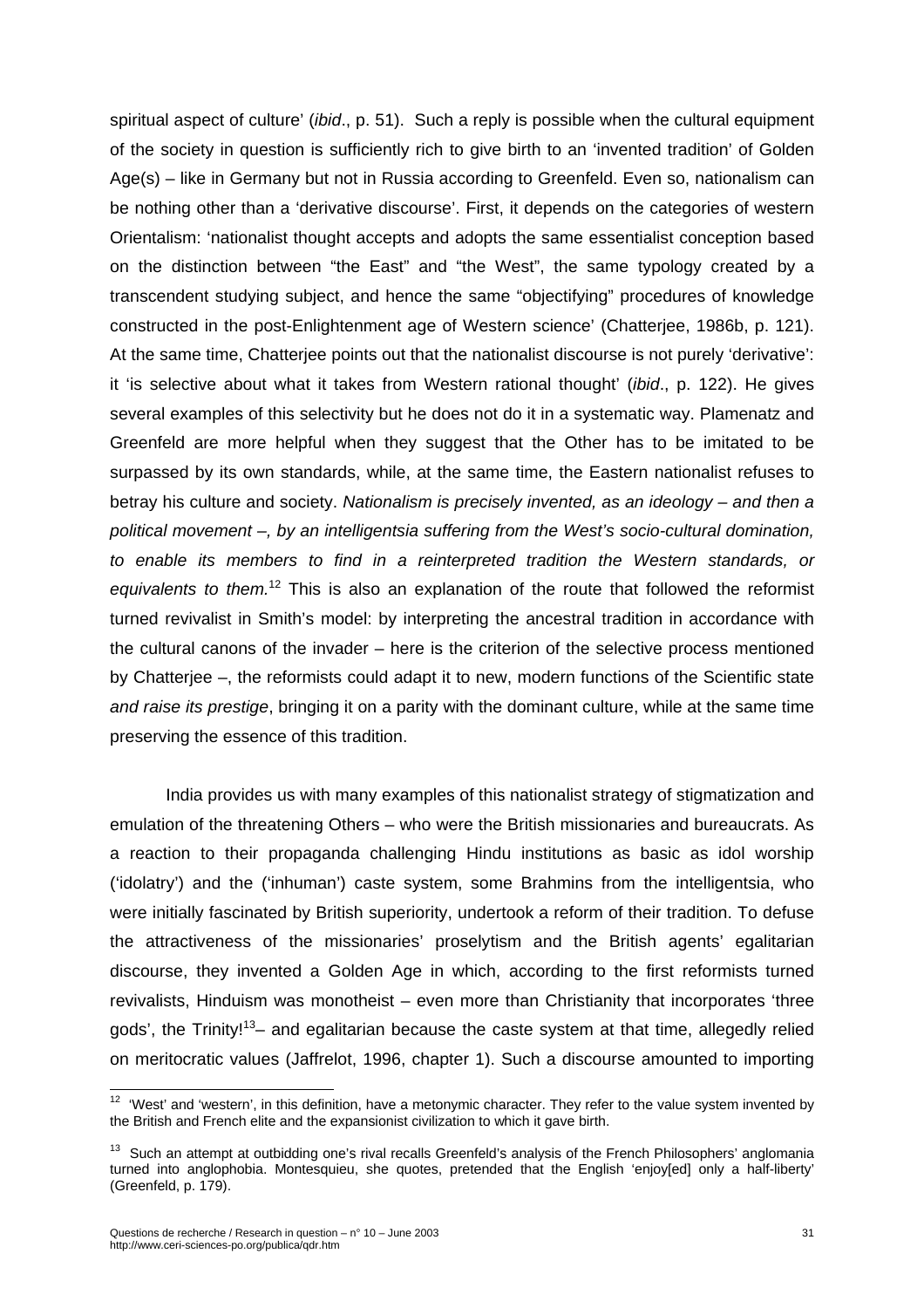some prestigious features of the dominant Other (monotheism, individual merit) which were useful to culturally re-equip the society to modernize, but while claiming to derive them from a Vedic religion of the origins, that Orientalists had already undertaken to exhume (just like the German philologists had done in the Czech case). This reformism was strategic since it aimed at modernizing a traditional society and at rehabilitating the Hindu self-esteem through the invention of a Vedic, monotheistic, Golden Age that held the individual in respect, was democratic, etc. Its ancient character moreover allegedly set it up as a matrix for the other Aryan civilizations, as testified by the status of Sanskrit, the mother of Indo-European languages. This construction of an ethnic nationalism with strong Hindu connotations accompanied that of an Indian nationalist variant closer to the 'assimilationist' current and finally of a universalist type.

This strategy of emulation and stigmatization of the dominant Other recalls Greenfeld's theory based on *ressentiment*. More generally speaking, it fits in René Girard's intuition that 'Human relationships are basically relationships of imitation and competition' (Interview in *Le Monde*, 'What is going on today is a mimetic rivalry on a global scale', *Le Monde*, 6 November 2001, p. 20) and more explicitly in Michel Foucault's views. Foucault, indeed, presents 'resistance' as a phenomenon situated within the power which provokes it, and not outside this power: '[…] I believe that resistance is an aspect of this strategic relationship that involves power. Actually, resistance always draws on the situation is is combatting' (Foucault, 1984).

 In fact, the theory of nationalism stemming from these developments can be interpreted in the same terms as any ideology-building process. It echoes the enlightening definition of ideology that Fallers gives in an article devoted to Ugandan nationalism: for him ideology is 'that part of culture which is actively concerned with the establishment and defense of patterns of belief and value' (Fallers, 1961, p. 677-678). The profound ambivalence of the whole process is evident from the association of these two terms: 'establishment and defense'. The construction of a nationalist ideology aims at creating something new to cope with the cultural threats posed by the dominant Other, but it is also a defense of the existing culture that needs to be reinvented, precisely to meet this challenge. The nationalist ideology, therefore, like any ideology, is a 'symbolic strategy' (Geertz, 1973, p. 230). For Geertz, precisely, ideology is 'a response to strain', '*cultural* as well as social and psychological strain' (*ibid*., 219). For instance, the nationalist 'constructs arguments for tradition only when its credentials have been questioned. To the degree that such appeals are successful they bring, not a return to naive traditionalism, but ideological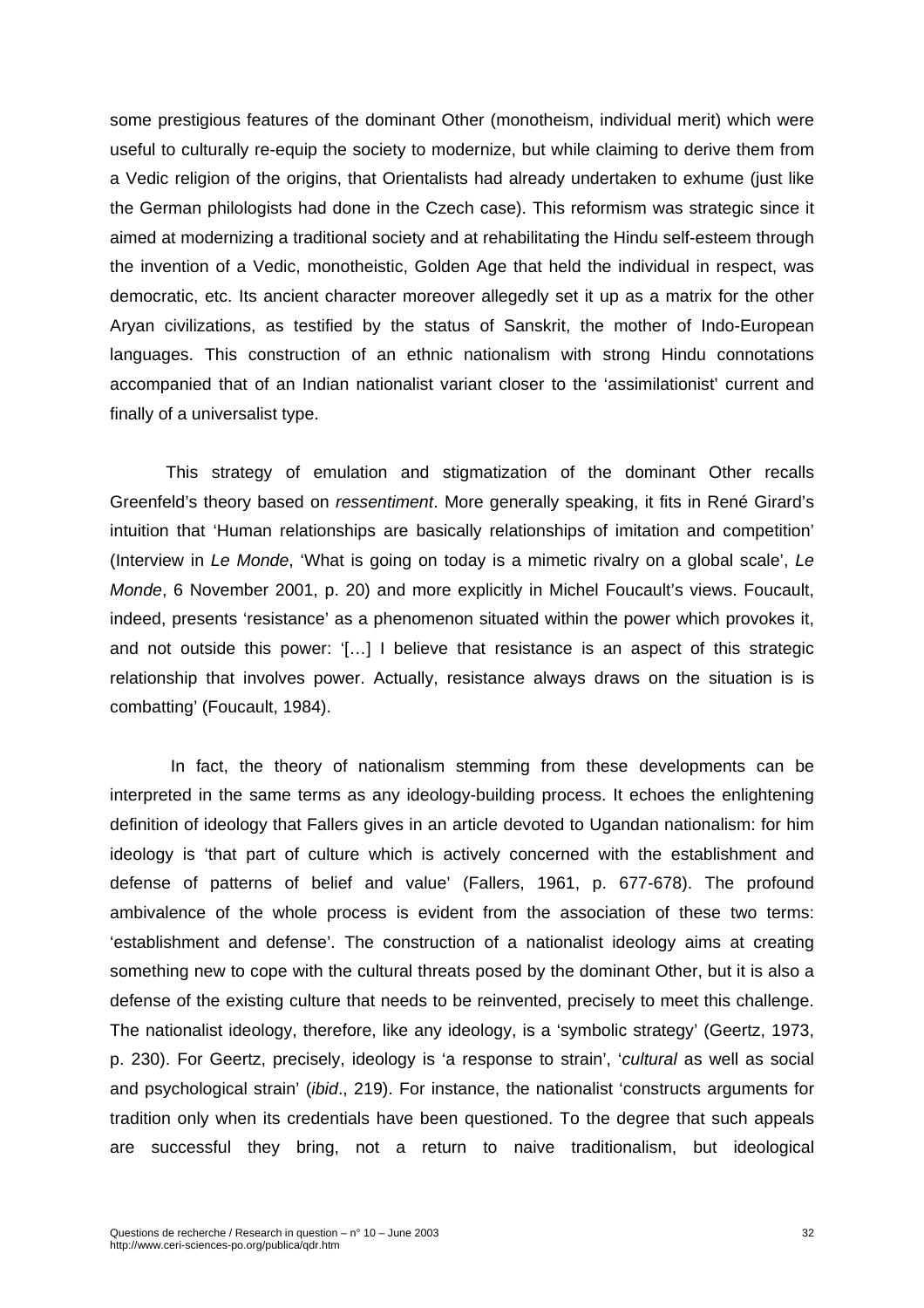retraditionalization' (*ibid*. fn.). Geertz substantiates the point made by Plamenatz about the need for cultural re-equipment when he concludes:

It is a confluence of sociopsychological strain and the absence of cultural resources by means of which to make sense of the strain, each exacerbating the other, that sets the stage for the rise of systematic (political, moral, or economic) ideologies.

And it is, in turn, the attempt of ideologies to render otherwise incomprehensible social situations meaningful, to so construe them as to make it possible to act purposefully within them, that accounts both for the ideologies' highly figurative nature and for the intensity with which, once accepted, they are held (*ibid*., p. 220).

 This theory spelt out in terms of cultural reform is not incompatible with the one, previously reviewed, which emphasizes the role of conflicts. Quite on the contrary, we are now in a position to suggest an integrated model of nationalism combining both perspectives. At the base of this model lies the reform of one's own culture in response to the threat posed by outsiders; this reform is in fact undertaken in imitation of this dominant Other but under cover of a return to the source which generally involves the invention of a 'Golden Age'. This detour through a reinterpreted history makes it possible to modernize and vindicate the endangered identity vis-à-vis the Other and to regain one's self-esteem, which opens the nationalist perspective. This ideology-building process is fostered, at a second stage, by socio-economic and political conflicts responding to motivations arising out of interest. The same social group, the native intelligentsia, often plays a key role in both phases. This social category, which is made up, basically, of professionals, teachers, lawyers and administrators, will develop and propagate all the more willingly the nationalist message as its social ascent within the state bureaucracy is blocked - often by an élite belonging to another community.

This integrated theory of nationalism is especially relevant in the case of the ethnic kind of nationalism, where the culture which is at stake  $-$  during the reform/revival process  $$ is rooted in cultural traditions. Unsurprisingly, the author we have reviewed first in the previous section, A.D. Smith, has insisted on the 'ethnic origins of nations' (Smith, 1986). The risk, here, is to over emphasize continuities and underestimate the qualitative change that the shift from ethnicity to nationalism inevitably represents. One can obviate this risk by relying on theories of ethnicity which do not indulge in primordialism but, in fact, run parallel to the theories of nationalism we have just reviewed.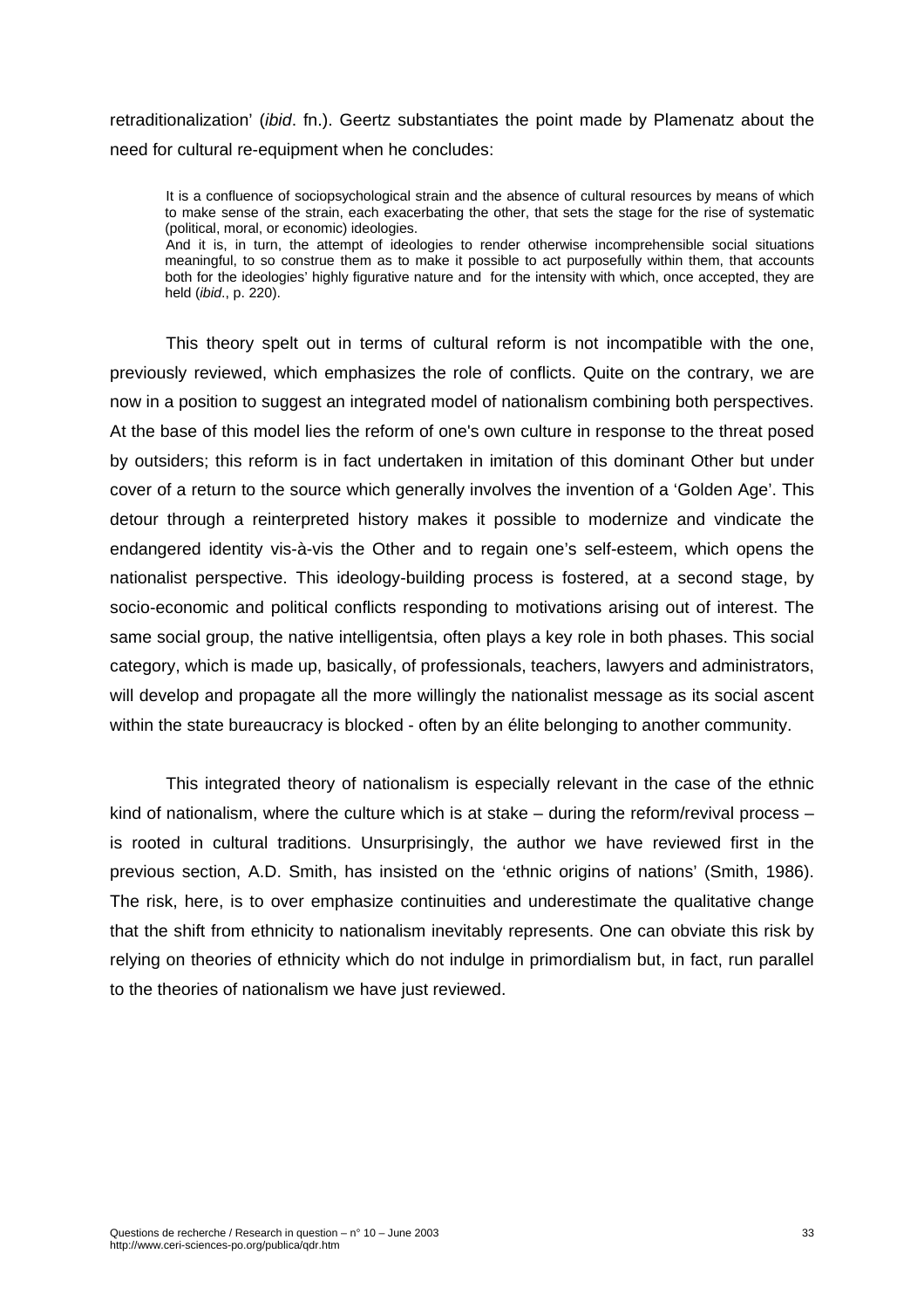## **THEORIES OF ETHNICITY**

 Mixing together nationalism and ethnicity can be as confusing as bracketing together theories of nations and nationalism. However, the recent development of ethnic studies has tried to clarify the terms of this debate: over the last ten years, readers (see, for instance, Hutchinson and Smith, 1996 and Poutignat and Streiff-Fenart, 1995), textbooks and conceptual papers have multiplied and help us to disentangle both notions, nationalism and ethnicity. The first discriminatory criterion which they generally put forward is the relationship to territory. For Hechter, for instance, territory 'is sufficient to distinguish nations from ethnic groups' because the former are 'territorially concentrated ethnic groups' whereas the latter 'are spatially dispersed in a given state' (Hechter, 1999, p. 15). Such a proposition is rather unconvincing, since there are also ethnic groups which are territorially concentrated and do not transform themselves into nations (like the Pathans in Pakistan).

The relation to the state might be a more important variable. Eriksen points out that 'a nationalist holds that political boundaries should be coterminous with cultural boundaries whereas many ethnic groups do not demand command over a state' (Eriksen, p. 6-7). When they do, they have developed a nationalist ideology: ethnicity therefore represents 'a step in the process of nation-formation' (Connor, 1994, p. 102). Max Weber had already suggested such an interpretation when he pointed out that the concept of the ethnic group 'corresponds' to that of the nation but that 'the sentiment of ethnic solidarity does not by itself make a "nation"' (Max Weber, 1978 [1922], pp. 389-395). Connor tries to further clarify this distinction by arguing that 'While an ethnic group *may* […] be other-defined, the nation *must* be selfdefined' (Connor, 1994, p. 103), which means that it has developed a nationalist ideology.

The way most of the authors mentioned above present ethnicity as a *stage* in the development of nationalism is a good antidote to primordialism but it tends to incorporate ethnicity within the theory of nationalism as a mere building-block of the latter or of the nation-building process. Yet, there are powerful theories of ethnicity which, on their own, are likely to help us put the theories of nationalism in perspective.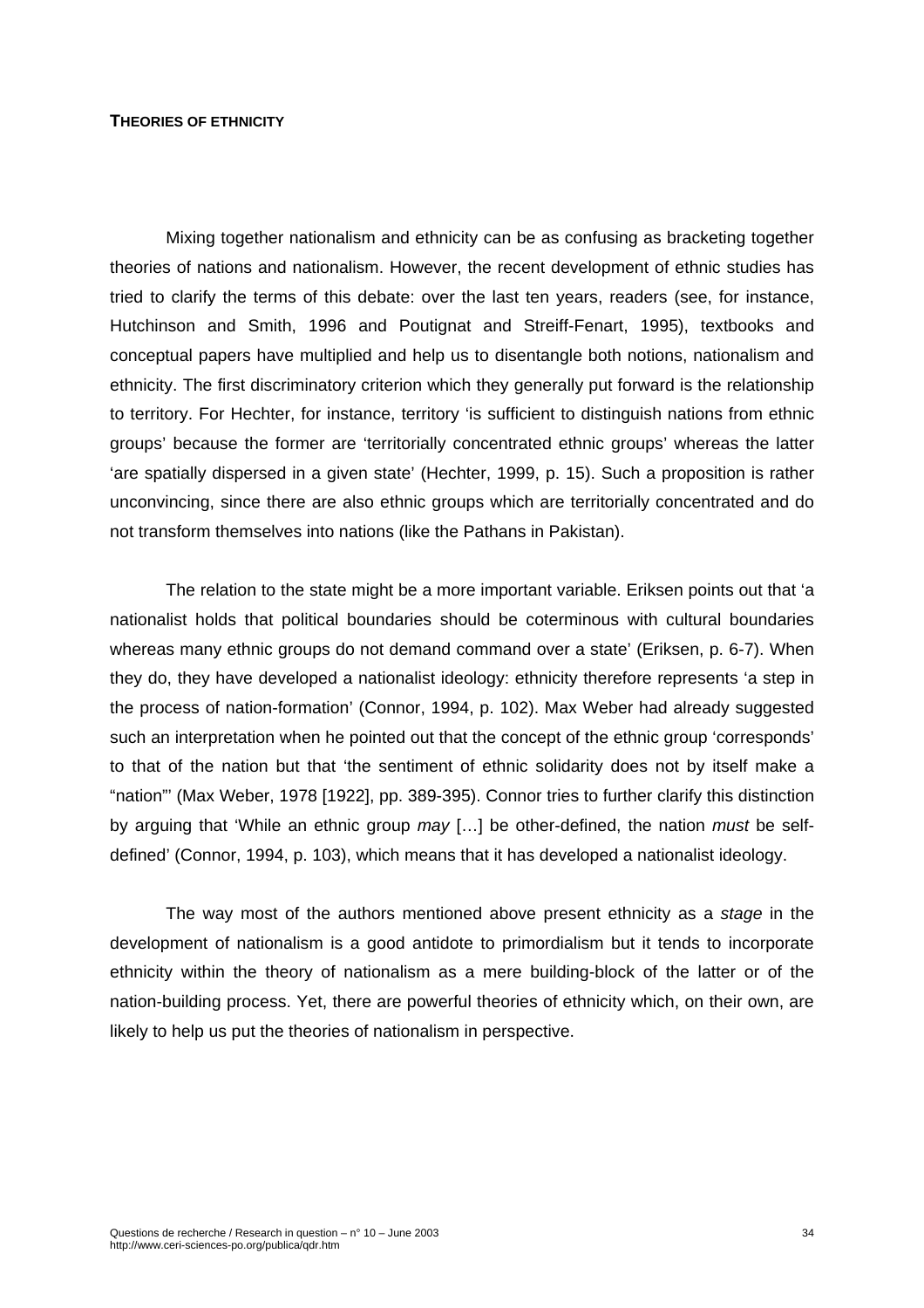# **The flaws of primordialism**

 The first studies of the political dimensions of ethnicity adopted an approach known as 'primordialism'. Edward Shils was the first to outline this theoretical position (Shils, 1957), finally formalized by Clifford Geertz (Geertz, 1963). Geertz's study arose from the contradiction between the features of a modern society (material progress, social reforms, civic culture, etc.) and the resilience of what he calls the 'primordial bonds' (Geertz, 1963, p. 109): bonds of blood, race, language, region, religion, custom. In this perspective, he diagnosed the irreducible character of these cultural and physical 'givens', particularly in the case of the new states emerging from the decolonization process:

Though it can be moderated, this tension between primordial sentiments and civil politics probably cannot be entirely dissolved. The power of the 'givens' of place, tongue, blood, looks, and way-of-life to shape an individual's notion of who, at bottom, he is and with whom, indissolubly, he belongs is rooted in the non-rational foundations of personality (*ibid*., p. 128).

 Geertz's primordialism, which stands in stark contrast with his very subtle interpretation of the ideology-building process, has been questioned for its a-historical, essentialist bias. Eller and Coughlan have argued pertinently that, not only primordial ties could not be taken for granted as a priori coercive forces, but that ethnicity could not be rooted only in the emotional dimension of such primordial bonds because 'emotion is not necessarily or ordinarily primordial but has a clear and analyzable sociogenesis' (Eller and Coughlan, p. 201). The instrumentalists have been especially critical of the primordialist stand. For them, as we now know, the ethnic groups are constructions resulting from material processes. According to Gellner, 'Men do not become nationalists from sentiment or sentimentality, atavistic or not, well-based or myth-founded: they become nationalists through genuine, objective, practical necessity, however obscurely recognized' (Gellner, 1964, p. 160). The instrumentalists' position suffers from a major weakness, however, since they tend to explain the mobilization of the masses by the nationalist élites – especially during separatist campaigns – on the basis of the manipulation of emotional symbols, which clearly refer to primordial ties (religion, language, etc.).

 Interestingly, proponents of primordialism have themselves criticized Geertz' position in order to refine it from the inside. Pierre Van Den Berghe, reproached 'classical' primordialism for being content with 'asserting the fundamental nature of ethnic sentiment without suggesting any explanation of why that should be the case (Van Den Berghe, 1981, p. 17). Adopting an 'evolutionist perspective', he seeks to demonstrate that man tends to favor one's own ethnic group, seen as an extension of one's own family, in order to improve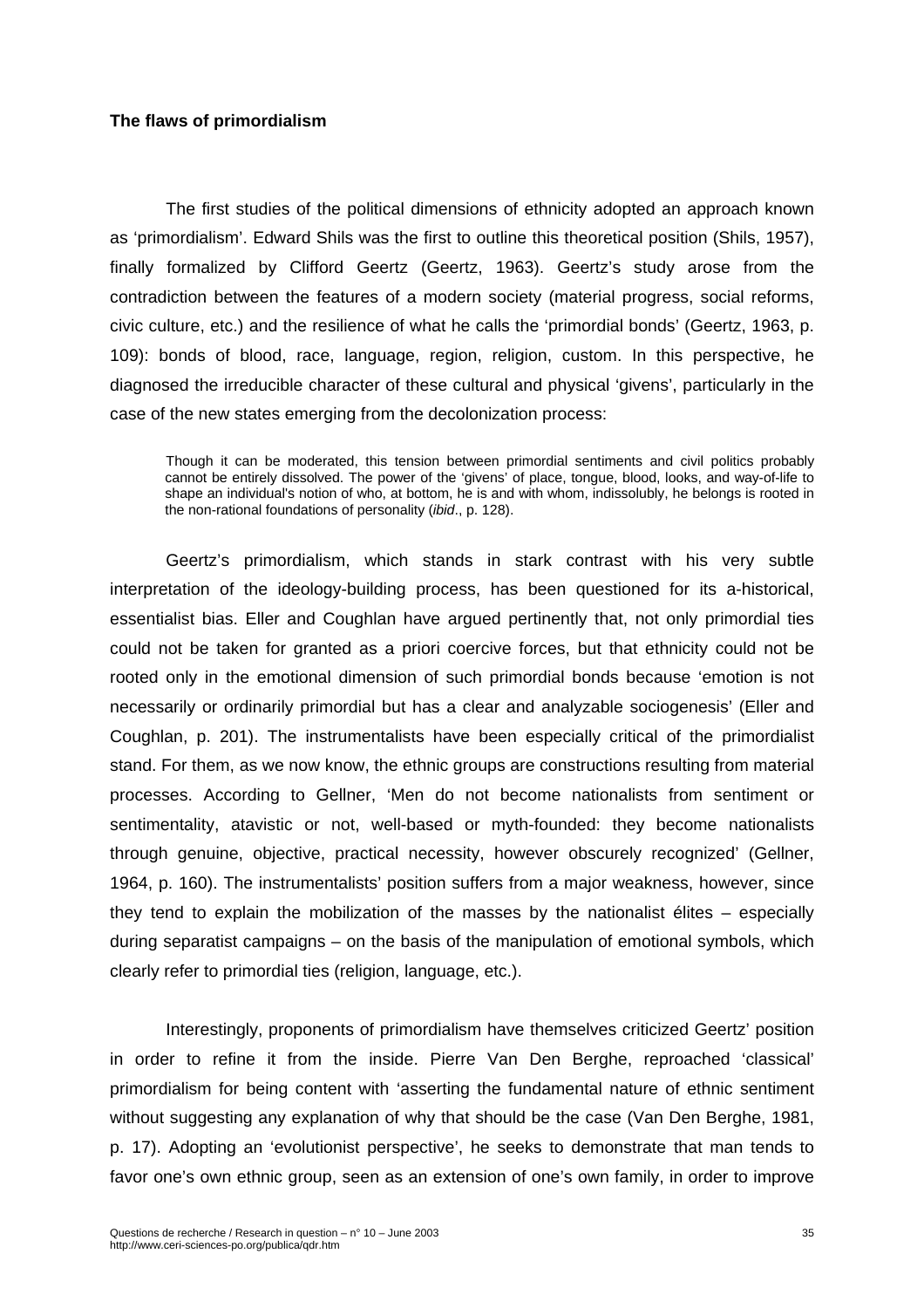one's own aptitude and capabilities – this is why the ideology of ethnicity promotes endogamic behaviors. Van Den Berghe, therefore, pretends that one can combine both paradigms, primordialism and instrumentalism:

The propensity to favor kin and fellows is deeply rooted in our genes, but our genetic programs are highly flexible, and our specific behaviors are adaptive responses to a wide set of environmental circumstances. Ethnicity is *both* primordial and situational (*ibid*., p. 261). There is no incompatibility between, on the one hand, blind adherence to one's ethnic group, right or wrong, and, on the other hand, the calculating manipulation of ethnicity and the weighting of ethnicity against other types of sociability, for individual gain. Indeed, nepotism itself is a fitness-maximizing game, albeit an unconscious one (*ibid*., p. 256).

 The idea that there is no incompatibility between atavistic ethnic feelings and the manipulation of the traits of ethnic identity, which would be open to change because of a 'fitness-maximizing choice […] homologous to that of classical microeconomics' (*ibid*., p. 255) is all the less convincing as, in the field of genetics, this calculation appears as being more or less unconscious or 'non rational'.

 The sociobiological approach of ethnicity has been promoted by several social scientists in the 1990s, including James Kellas who came to the conclusion that people 'distrust and dislike foreigners, and prefer "their own kind"' because '[w]e are born with genetic characteristics and instincts, and we cannot escape from them, although they can be cultivated in several directions' (Kellas, 1994, pp. 8-9). This stand is obviously flawed by the fact that ethnic affiliations are not fixed. Van Den Berghe himself admits that two groups may merge to defend their interests more effectively. This example is supposed to illustrate the strategic dimension of his model, but how can one conciliate the atavistic attachment to one's own ethnic group and … its dissolution for tactical reasons?

# **The making of ethnic boundaries**

 The primordialists are wrong, not only because they consider that ethnicity is defined by a set of 'givens', but also because they assume that this definition is durable. Frederik Barth has shown, quite on the contrary, that ethnic groups are constructs whose identities changed continuously: 'The human material organized within an ethnic group is not immutable' (Barth, 1969, p. 21), he says. Barth, therefore, is interested in the 'processes that seem to be involved in generating and maintaining ethnic groups' (*ibid*. 10). Adopting an interactionist viewpoint, he postulates that ethnic groups organize 'interaction between people'. Two considerations derive from this: first, the most important dimension of ethnicity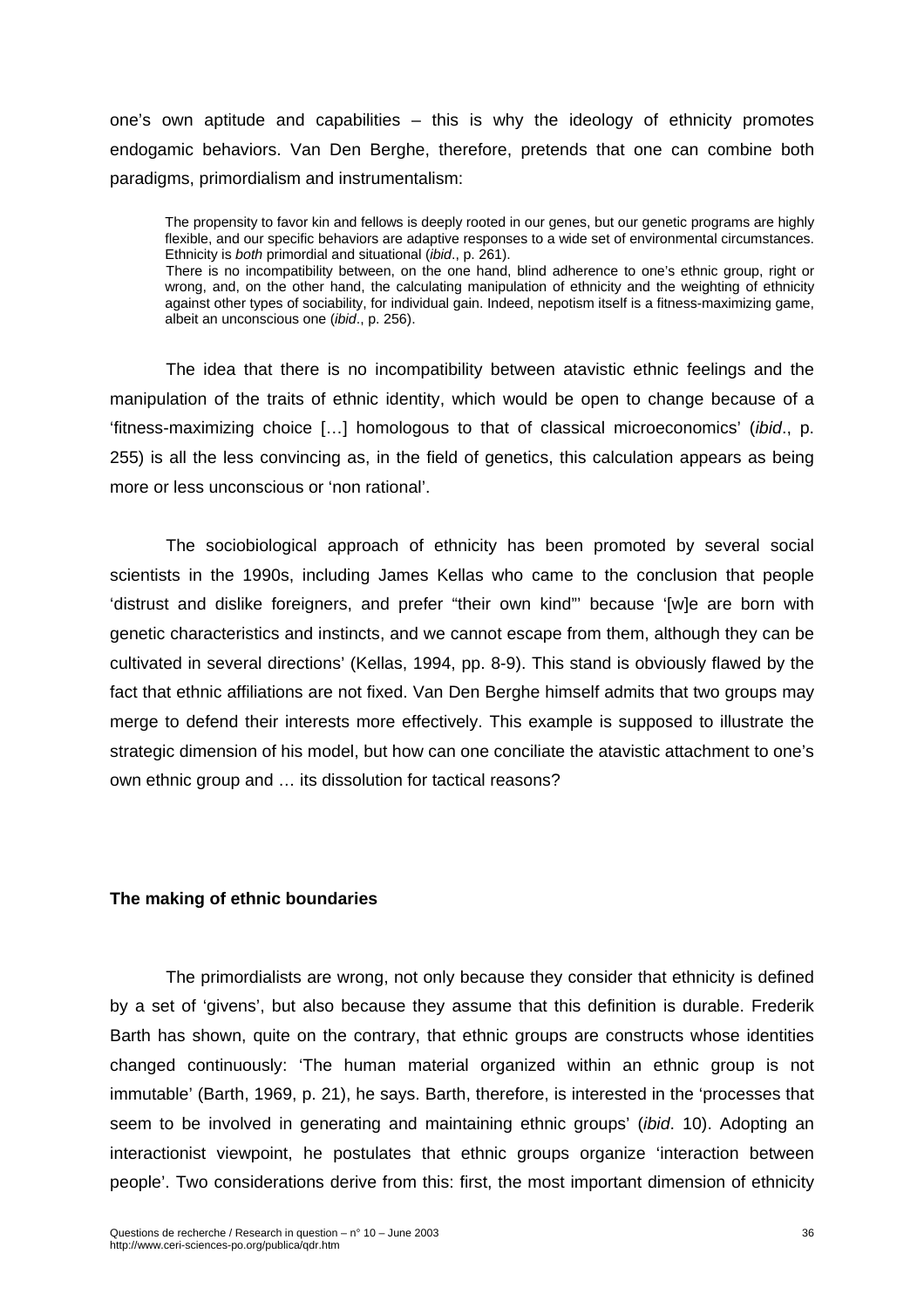is 'the ethnic boundary that defines the group, not the cultural stuff that it encloses' (*ibid*., p. 14). Second, the key element in the definition of this boundary is the relationship to the Other.

 Barth suggests that what 'make ethnic distinctions *emerge* in an area' has much to do with the fact that each ethnic group can be 'associated with a separate range of value standards' (*ibid*., p. 18). The cultural content of this social unit may change, but its boundaries, as defined by these value standards, need to remain enforced in order to differentiate a 'we' from a 'they'. Therefore, to write the history of an ethnic group, for instance, will not consist in reconstituting its culture because most of the cultural elements will have changed over time, but in identifying the boundaries – the criteria of belongingness – that the group will have maintained and reinvented to distinguish itself from the others. This interactionist approach of ethnicity, as Barth himself points out, has 'modern variants' in the garb of revivalist movements. Indeed, this model shares many common features with the ideology-based theory of nationalism presented above, in which the relationship to (so-called threatening) Others played a major role.

# **Ethnicity and mythomoteurs**

 John Armstrong's theory of ethnicity may also have affinities with our ideology-based theory of nationalism. Drawing part of his inspiration from the work of Barth, Armstrong assumes that 'groups tend to define themselves not by reference to their own characteristics but by exclusion, that is, by comparison to "strangers"' (Armstrong, 1982, p. 5).

 On this basis, Armstrong makes it a point to search, through a multitude of examples from European and Middle-Eastern history, for the modalities of emergence and of recomposition of ethnic identities, which, in his view, constitute phenomena that are 'recurrent' (*ibid*., p. 4) over time. In fact, Armstrong studies ethnicity in ancient history, and follows its career till the modern time. These processes of reactivation or of modification of the Barthian 'boundary' borrow first from a large range of symbolic factors: the awareness of belonging to a single ethnic group has been deeply rooted since ancient times in the collective belief in 'mythomoteurs' bearing overtones of a sacred nature, given their religious connotations. These could be the feeling of constituting a 'Chosen people' because of some Divine election, of possessing a language that is particularly pure and ancient or because of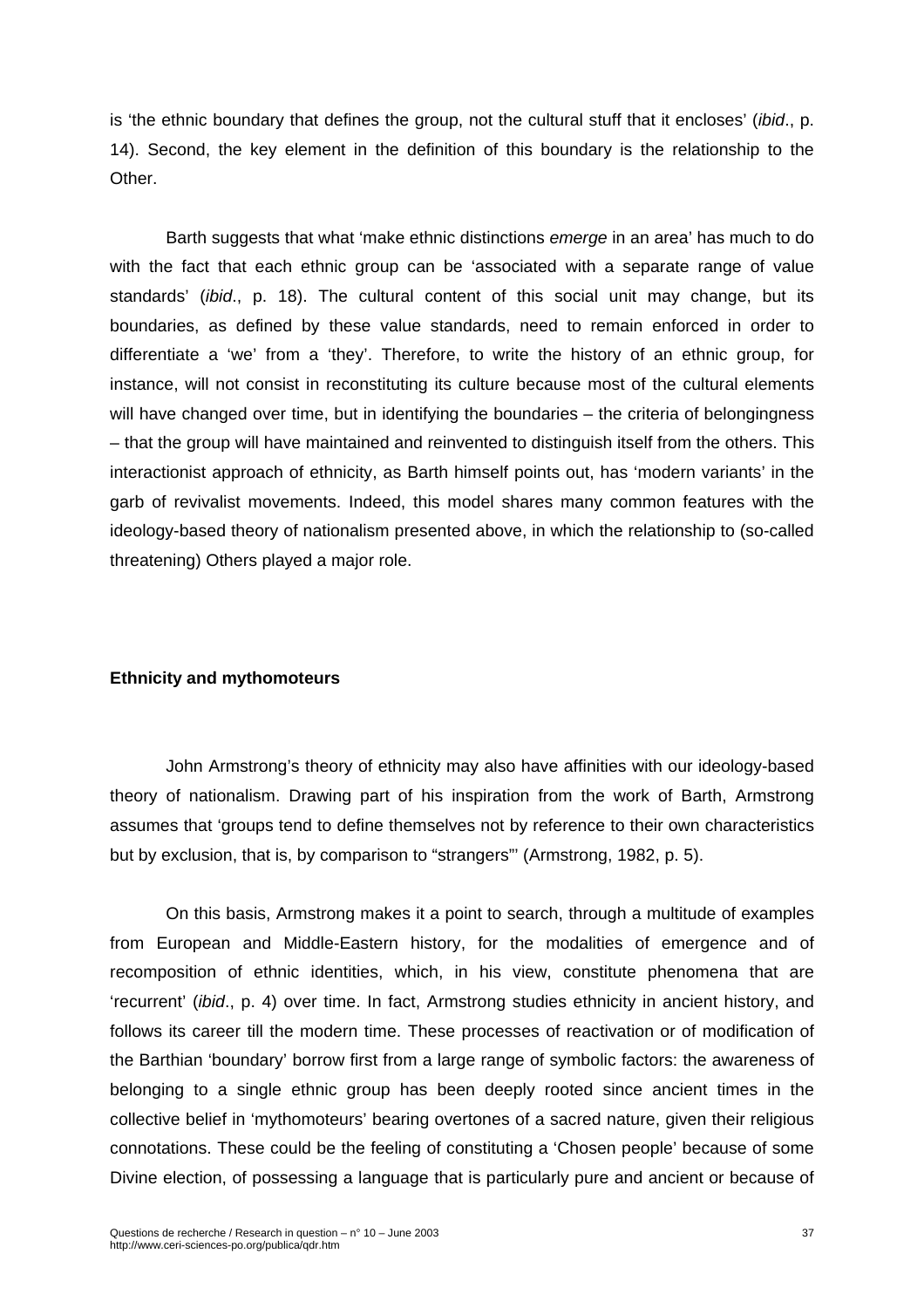the collective nostalgia over a nomadic Golden Age. Every civilization serves in this way as a vehicle for some myths more or less likely to promote the affirmation of an ethnic and then nationalist consciousness – hence the title of Armstrong's book, *Nations before nationalism*. Socio-political factors, again encompassing values and 'imaginaires', such as the idea that the Islamic, Mongol and Byzantian empires represented the replicas of a cosmic order, thus confers a political reality on civilizational divides: 'Over a long period of time, the legitimizing power of individual mythic structures tends to be enhanced by fusion with other myths in a mythomoteur defining identity in relation to a specific polity' (*ibid*., p.9). This mythomoteur 'arouses intense affects by stressing individual's solidarity against an alien force, that is, by enhancing the salience of boundary perceptions' (*ibid*.).

 Armstrong continues to refer to Barth's views here, but, in fact, he emphasizes a new dimension, namely the cultural identity – based on myths and mythomoteurs – of the ethnic group, as if at least this aspect remained unchanged over time. This additional development suggests one more affinity between theories of ethnicity and theories of nationalism: in fact, Armstrong's approach helps us to put A.D. Smith's in perspective by showing that myths were used by ethnic groups to establish and maintain their boundaries *before* the advent of the Scientific state and the subsequent invention of nationalist identities based on invented myths of the Golden Age. The weak point in Armstrong's work here lies in the fact that he does not distinguish the age of ethnic groups from that of nationalism, as if this ideology drew directly from the previous myths. Now, Armstrong could have gone one step further to argue that his ethnic mythomoteurs were *ideological* constructions, as modern nationalisms were to be.

# **Ethnic ideology before nationalism**

 The idea that ethnicity relied on ideological constructions before the ideology of nationalism flourished in the modern era (that is that ideology in identity matters pre-dated the modern era) is supported by the discourse about the formation of European 'nations' in the Middle Ages. Seeking the origins of the Hungarian 'nation' in medieval texts, J. Szücs underlines the primacy of ideology in the formation of nationalism and the diachronic break in the passage from an 'ethnic group consciousness' to a national consciousness (Szücs, 1986, p. 53), but he argues that this ideological passage occurred very early in Hungarian literature. The author did indeed find a *Gesta Hungarorium* written between 1282 and 1285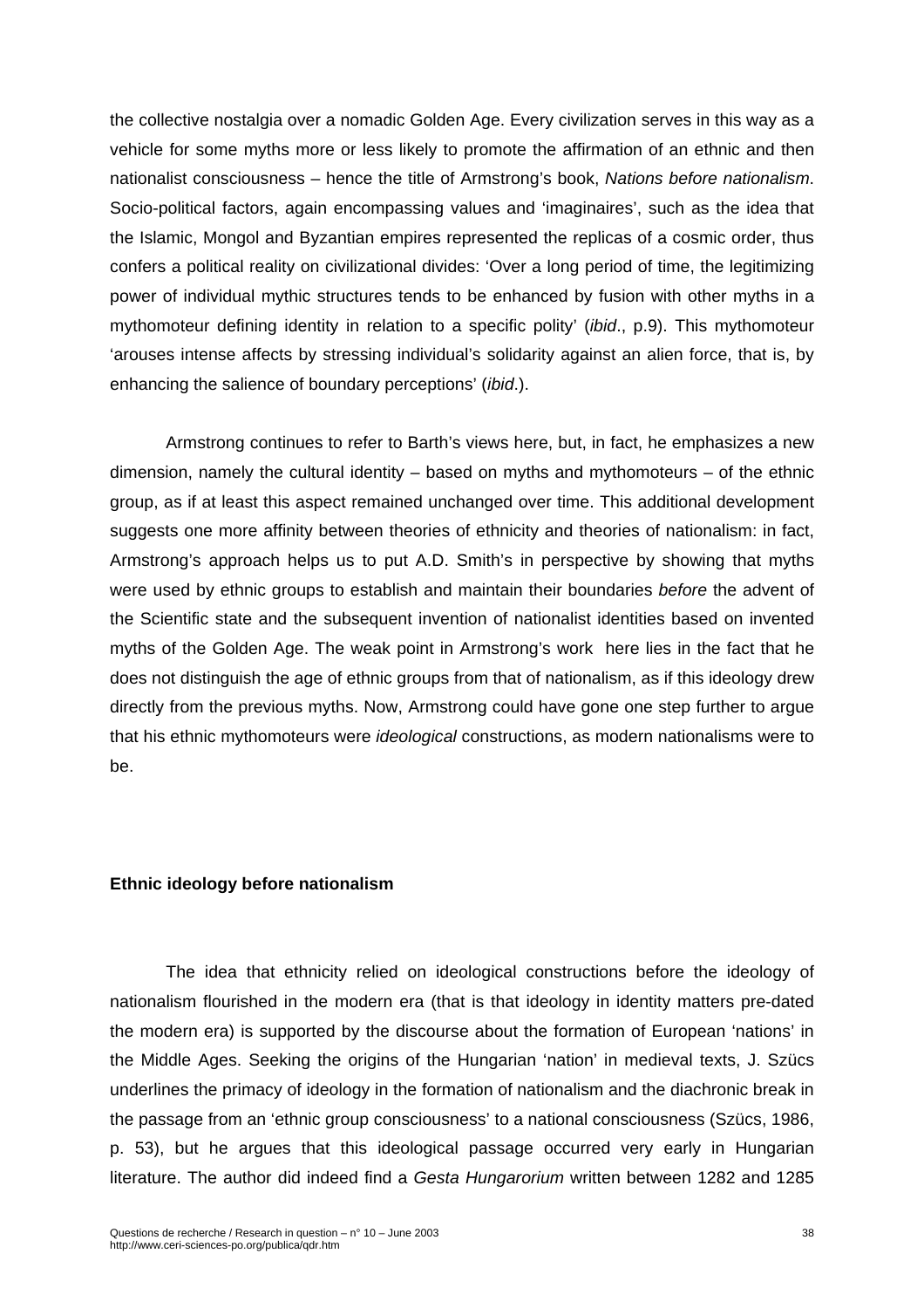by a cleric of the Court of Ladislav IV, in which he observes a process of ideological construction of nationalism. It is a reconstitution of the - fictional - affiliation of the Hungarians with the glorious Huns. This effort of historicization is illustrative of the European "national" historiography' which appeared, according to Szücs, in the middle of the 12th century, when the grip of Christianity - which till then made it imperative for history to start with the establishment of the Church - was loosening:

In the whole of Europe, writers vie with each other to search for a people with an already great ancestral dignity, if possible, in Antiquity, and whom they could make the forerunners of their own people (persons or nation) thanks to the means of 'science', of historical, logical or etymological combinations and by taking the support of oral traditions whose value had then been upheld (*ibid*., p. 55-56).

 In Hungary, this historicist quest proved to be determined by social strategic considerations. In the *Gesta Hungarorum*, we observe that the pattern of the structuring of the ancient society of the Huns, which is described as being dominated by a single nobility (*communitas*) is nothing other than 'the corporation which governs itself' (*ibid*., p. 61), that is to say the model of social organization to which the lesser Hungarian nobility of the 18th century aspired, and whose spokesperson the author of this text thus proved to be. The latter hence conveyed 'in the colorful framework of an epic narration, the expression of a political demand which appeared in Hungary in 1280: the king should include within the provincial assemblies the totality of the nobles present, enabling them to exercise the power and prerogatives of courts of law, and conversely, the *communitas* of the nobility, described in his work for the first time, should declare itself ready to strengthen the power of the king against the powers inclined towards a "loosening"' (*ibid*., p. 62).

 This approach based on pre-nationalist, ethnic discourse has affinities with our theory of nationalism: in both cases, similarly placed social groups are responsible for shaping new political ideologies legitimizing their claim for power.

# **Ethnic groups as interest groups**

 Some theories of ethnicity have also strong affinities with the conflict-based theory of nationalism reviewed above, given the fact that they emphasize even more than Szücs the role of conflicts between social groups. The ethnic group, here, appears as an 'interest group', in the terms of Glazer and Moynihan (1975, p. 7), who played a pioneering role in articulating this theory. They diagnose that modernization has eroded the cultural differences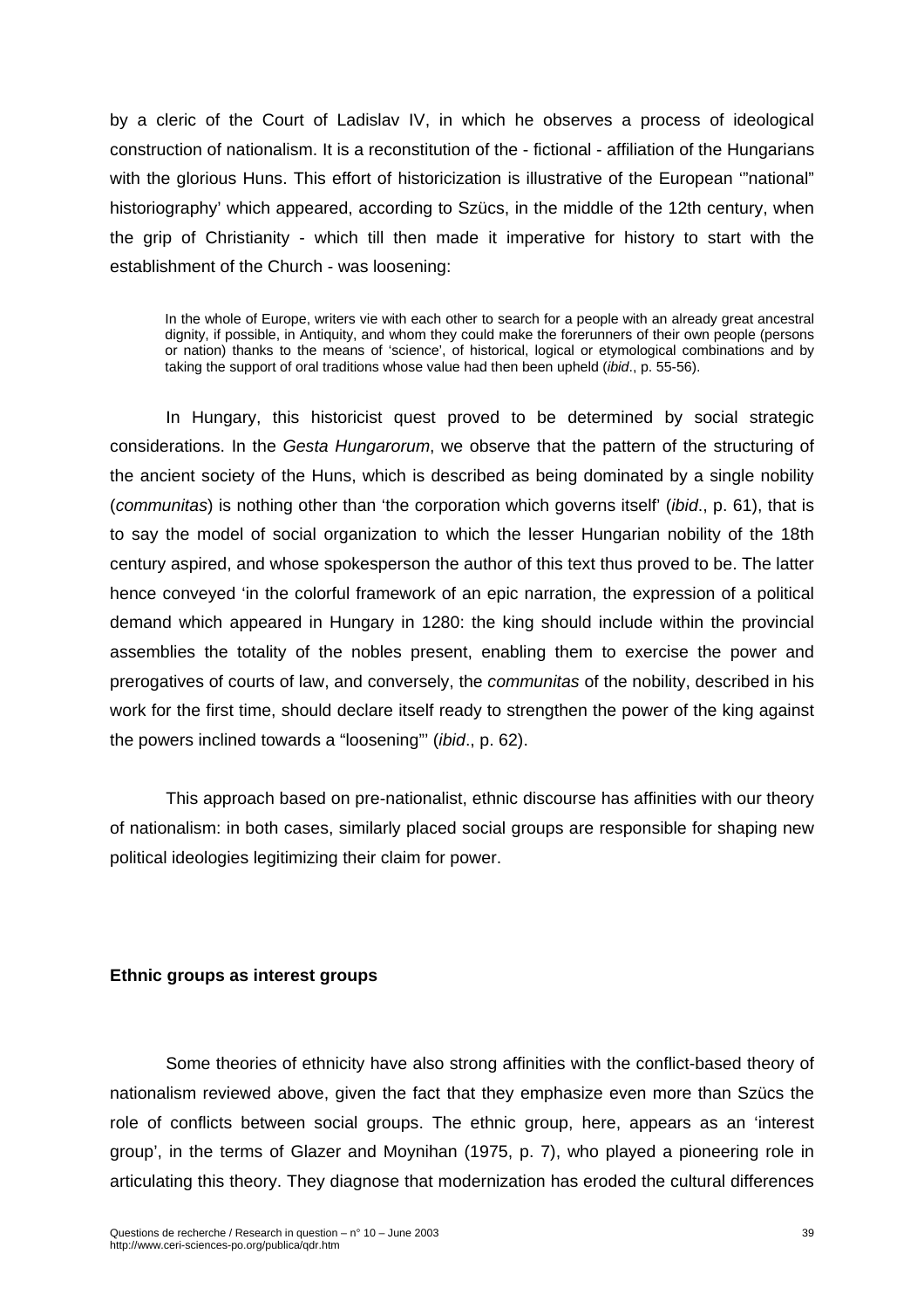between different ethnic groups, '[b]ut since each group had a different history, these groups were differentially distributed in the various social positions of society. As a result, the ethnic group *could* become a focus of mobilization for the pursuit of group or individual interests' (*ibid*., p. 8). Presenting socio-economic demands under cover of standing up in defense of an ethnic group conferred a certain legitimacy on requests made to the State; the latter, in turn, particularly since its growing intervention in society assigned to it the function of redistribution, encouraged this practice which enabled it to define the limits of the "assistance" it was giving to an ethnic group.

 Daniel Bell elaborates on this approach in the same perspective. He emphasizes that '[s]ometimes class becomes congruent with ethnicity' and that 'ethnicity has become more salient because it can combine an interest with an affective tie' (Bell, p. 170). Like Glazer and Moynihan, Bell highlights the role of the state: 'The politicization of the decisions that affect the communal lives of persons makes the need for group organization more necessary, and ethnic grouping becomes a ready means of demanding group rights or providing defense against other groups' (*ibid*. pp. 170-171). This interpretation of ethnicity recalls that of nationalism based on socio-economic interests and competition between groups for acceding to material resources.

Donald Horowitz pays much more attention to group *conflicts* but adopts a similar perspective.14 He does not only emphasize the impact of such conflicts in the socioeconomic domain, but also from the point of view of symbols. He points out that groups' selfesteem may be badly affected by lack of consideration for its language, for instance. Competition for the recognition of an official status for a language, therefore, may be the root-cause for violent group conflicts (Horowitz, 1985, p. 216-224).

 This review of the theories of ethnicity shows that these theories often run parallel to those of nationalism, be they based on conflicts or ideology. Theories of nationalism definitely have more in common with theories of ethnicity than with theories of the nation.

-

 $14$  See, also, the model developed by Gurr and Harff (1994), which is very disappointing, however.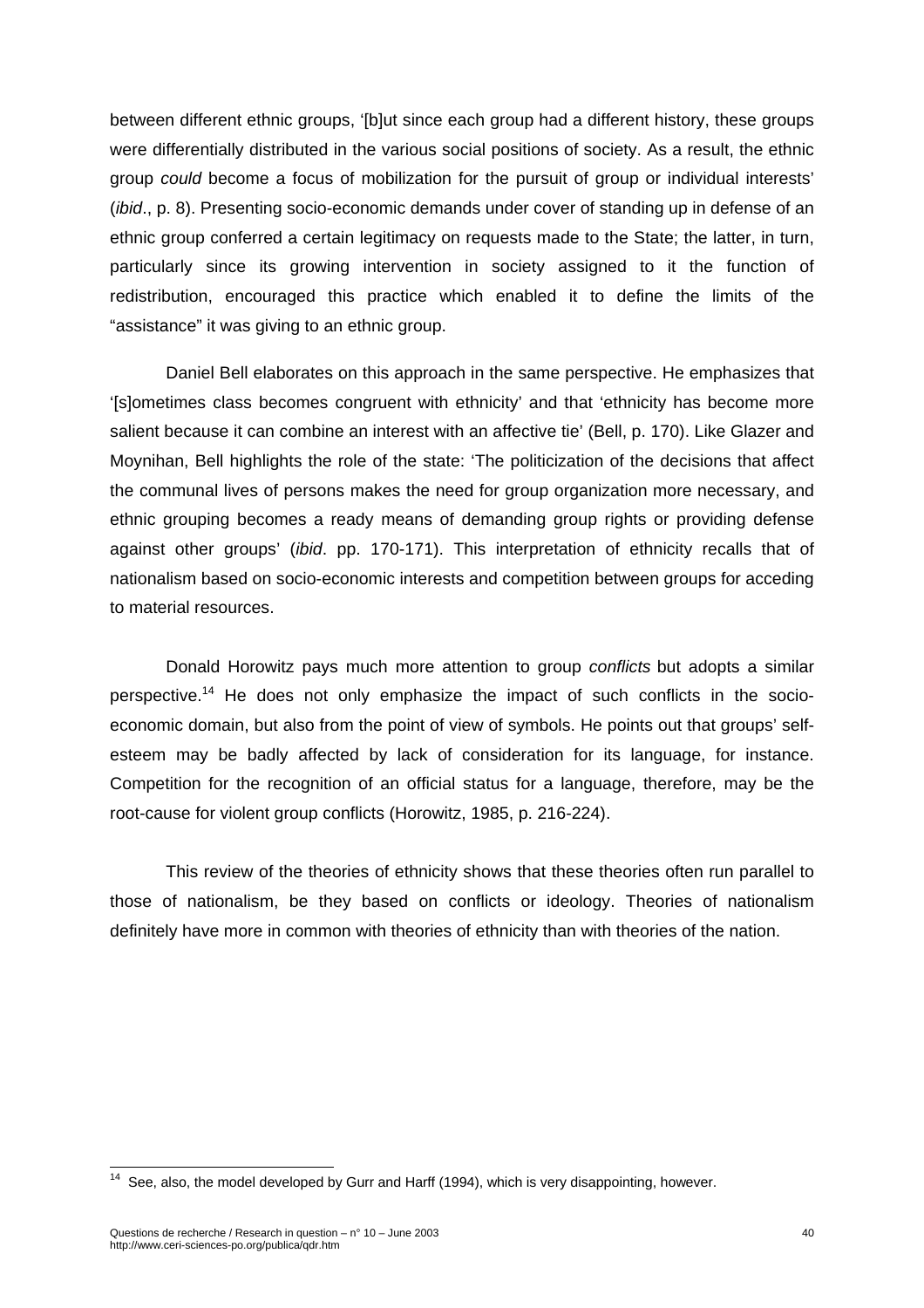# **The case of Africa**

 While no one should underestimate the strength of nationalism in Africa, especially in the anti-colonial phase (Bénot), this continent probably offers the most interesting laboratory for the study of the ethnic phenomenon, not only because it is especially prevalent on the political scene (Coulon, 1997, 37) but also because it is very recent (Ranger, 1999, 13) – however, new case studies emerged in the recent years, includingin Europe, with Bosnia. Ranger, who equates ethnicity with tribalism in the African context, defines it as 'the selfconscious existence of a fairly large group of people who share the same language, operate with the same political, judicial and religious ideas, and hold the same myths of political origin' (*ibid*.) The main argument of most students of ethnicity in Africa can be summarized in a short statement: it is a construction. First, because its so-called primordial givens are constructions themselves. There is almost nothing 'natural' with kinship, for instance: the relations between husband and wife, father and son, brothers of different age, everything is the product of 'historically produced social agreements' (*ibid*.). Second, the criteria defining ethnicities – language, religion, etc. – were constantly shifting in the past: groups' frontiers were fuzzy, with overlapping and undetermined areas. One could be of the same religion but from a different region; of the same linguistic group but from a different clan, and this lability lent a degree of fluidity to social life.

The advent of ethnicity implied that multifaceted identity receded in the background in such a way that the obligations pertaining to this identity overrode all the others. As a result, a reification process developed and eventually simplified and rigidified social life. Ethnicity, therefore, is an historical process as Chrétien and Prunier have argued (Chrétien and Prunier, 1989).

 This process has been often explained by the impact of the colonial period. For Amselle, ethnic groups were invented by the colonial powers and ethnographers who worked more or less with this administration (Amselle, 1990). Certainly, the evolutionist – even Darwinian – mentality of the colonial officials and ethnographers favored their recourse to 'tribes' as the relevant category for classifying Africans (Coulon, 1997, 42). The colonial state's obsession with order also played a role: the administration needed to put into categories societies it was not at all familiar with, simply to be able to rule them.

But these pressures from the outside do not explain the ethnic phenomenon – except if one adopts a purely dependentist approach of colonial societies (Bayart, 1989: 41).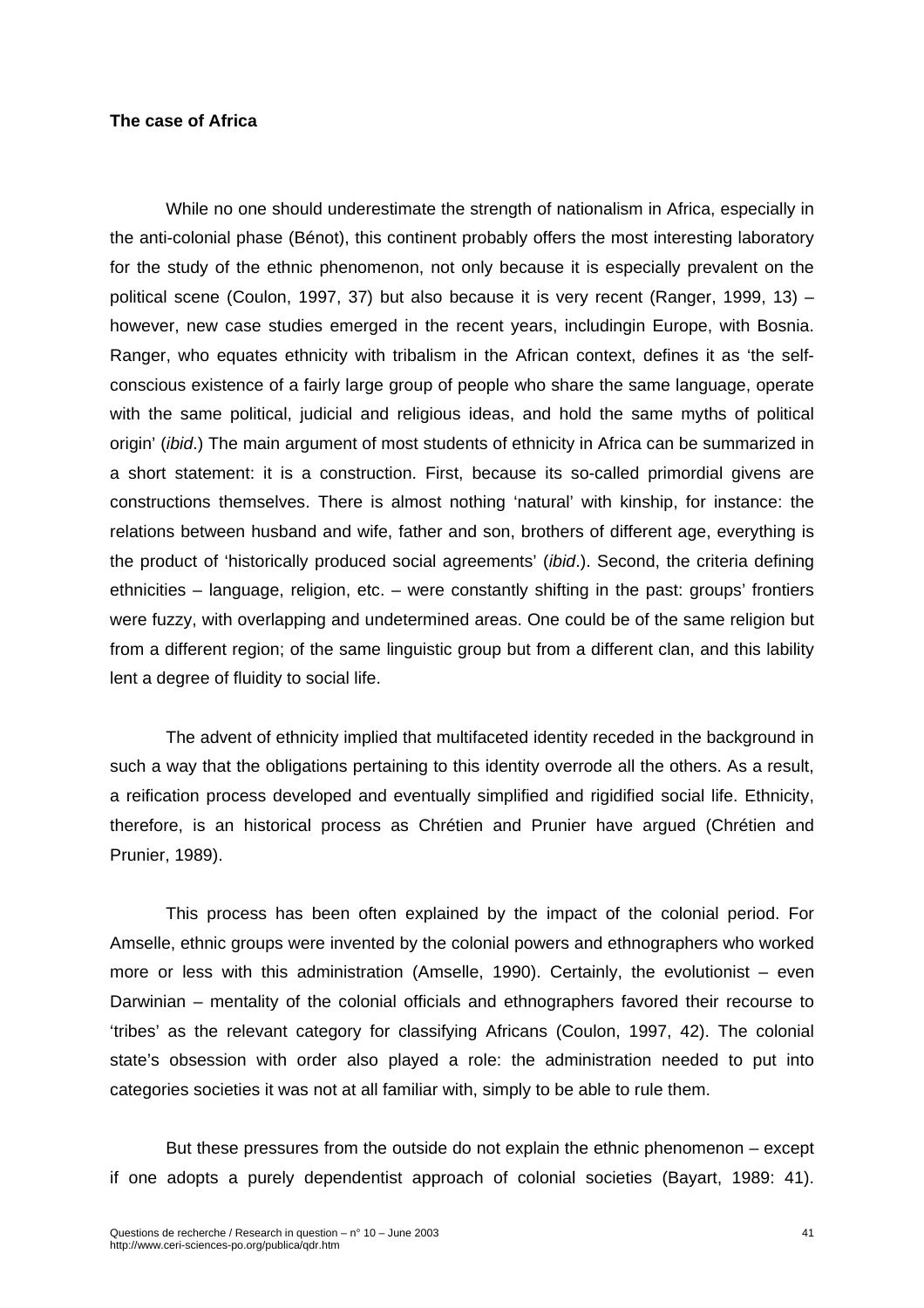Ethnicity crystallized because group leaders were actively concerned with appropriating the collective identities designed by the colonial officials and ethnographers. After ten years, Ranger has admitted that though these identities were 'invented traditions', they gained some substance because groups – which were to become 'ethnic' – found them convenient (Ranger, 1983, 1993). Why? First, because the newly created ethnic groups offered relevant frameworks for organization and modernization in terms of self-help or emancipation from the traditional authorities, in the spirit of what John Lonsdale has called 'moral ethnicity' (Lonsdale, 1992). Second – and this pertains to the other facet of ethnicity for Lonsdale, 'political tribalism' –, ethnic groups provided the basis for mobilization in pursuit of collective interests. Here, the colonial state and the ethnic group interact very closely. The former created new, reified categories; the latter adopted them, entering these moulds that endowed them with some sort of official identity. Such recognition was useful because it gave access to state resources. After the colonial state disorganized the economy – trade routes as well as the production process, sometimes –, new opportunities were created within the state apparatus. Some groups carved out new niches for themselves whereas others were left behind. This was partly due to government policy (because such and such a group was supposed to be more docile or more hard working, for instance) and partly due to random distribution. But in such a context those who lagged behind, in terms of employment, education, etc., could activate the ethnic chord to mobilize larger crowds and pressure the state to claim their due. Von Oppen therefore came to the conclusion that ethnicity is an ideology of competition (Von Oppen, 1994).

But is such a situation characteristic of the colonial context alone? Of course not: in any configuration of power excluding at least one group, the latter may resort to any available identity to defend its interest. Ethnicity may be the most relevant one because it enables discreet and scattered entities to coalesce and solidify (in fact, here resides the emancipatory potential of ethnicity as shown by Mamdani (1995)). For Ranger, it is therefore possible for ethnicity 'to emerge wherever there are relations of inequality and exchange accompanied by intellectual assumptions of cultural and somatic classification' (Ranger, 1999).

In Africa as elsewhere, therefore, ethnicity is a social construct which constitutes first and foremost a resource for acting in the context of social competition (Poutignat & Streiff-Feinart, 1995: 182). This conclusion runs parallel to those we have drawn from our study of the theories of nationalism since, once again, we are led to focus on the relation to the other – always marked by competition – and the invention of ideologies. Ethnicity is in itself an ideological invention based on the shaping of some Golden Age. Ethnic movements also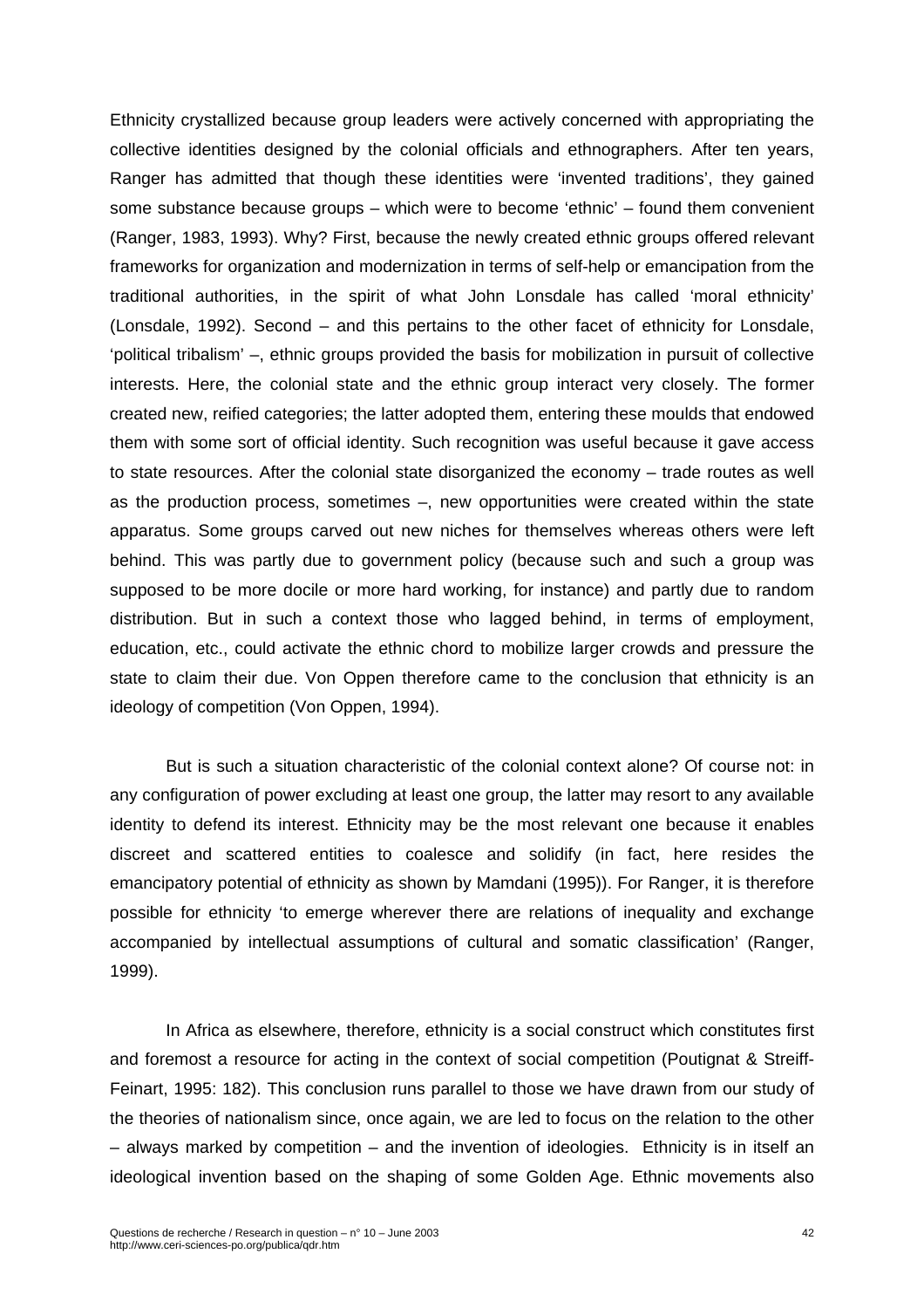runs parallel to nationalist movements because they are activated by leaders who manipulate ideas and symbols in order to mobilize 'their' group (a group in the making) and to put pressure on the state in order to gain some advantage for their group.

\* \* \*

 Theories of nationalism are usually divided into two broad categories: those presenting this 'ism' as a product of modernization based on allegedly malleable identities, and those interpreting it as a continuation of pre-existing ethnic characteristics. This *summa divisio* between 'modernists' and 'perennialists' is often repeated by scholars analyzing theories of ethnicity (Hutchinson and Smith, 1996, p. 8). It can be refined by distinguishing between three set of theories: (1) those which consider nation and nationalism as 'givens' (the primordialists and socio-biologists); (2) those which analyze them as constructions, either as by-products of the modernization processes (ranging from social mobilization to state-building) or consequences of the instrumentalist strategies implemented by élites in conflicts (for the control of the state or the creation of a new state) and; (3) those which rehabilitate the role of ideas and culture and look at nationalism as an ideology, be it propagated (in the diffusionist perspective) or shaped by indigenous intelligentsias on the basis of the existing ethnic material. This typology has a great heuristic power. It enables us to reject the first approach because of its simplistic views; it also invites us to integrate the two others in a logical as well as chronological order. To begin with, the intelligentsia builds a nationalist ideology in order to resist the domination posed by some dominant Other (often coming from the West) as suggested by Smith, Greenfeld, Berlin and Plamenatz. After some time, the self-reform process based on a degree of admiration for the modern West inevitably gets transformed into revivalism or pure *ressentiment*, either because emulating the West is an unattainable task, or because the intelligentsia is not willing to imitate the West and repudiate its culture but to restore its culture by incorporating into it the prestigious features of the West through the making of a convenient Golden Age. Nationalism, therefore, is an ideology based on a strategy of stigmatization and emulation of a dominant Other. Interestingly, this approach has been spelled out in a very sophisticated way by a specialist of Africa, Lloyd Fallers. Fallers convincingly explains that in the African post-colonial nations,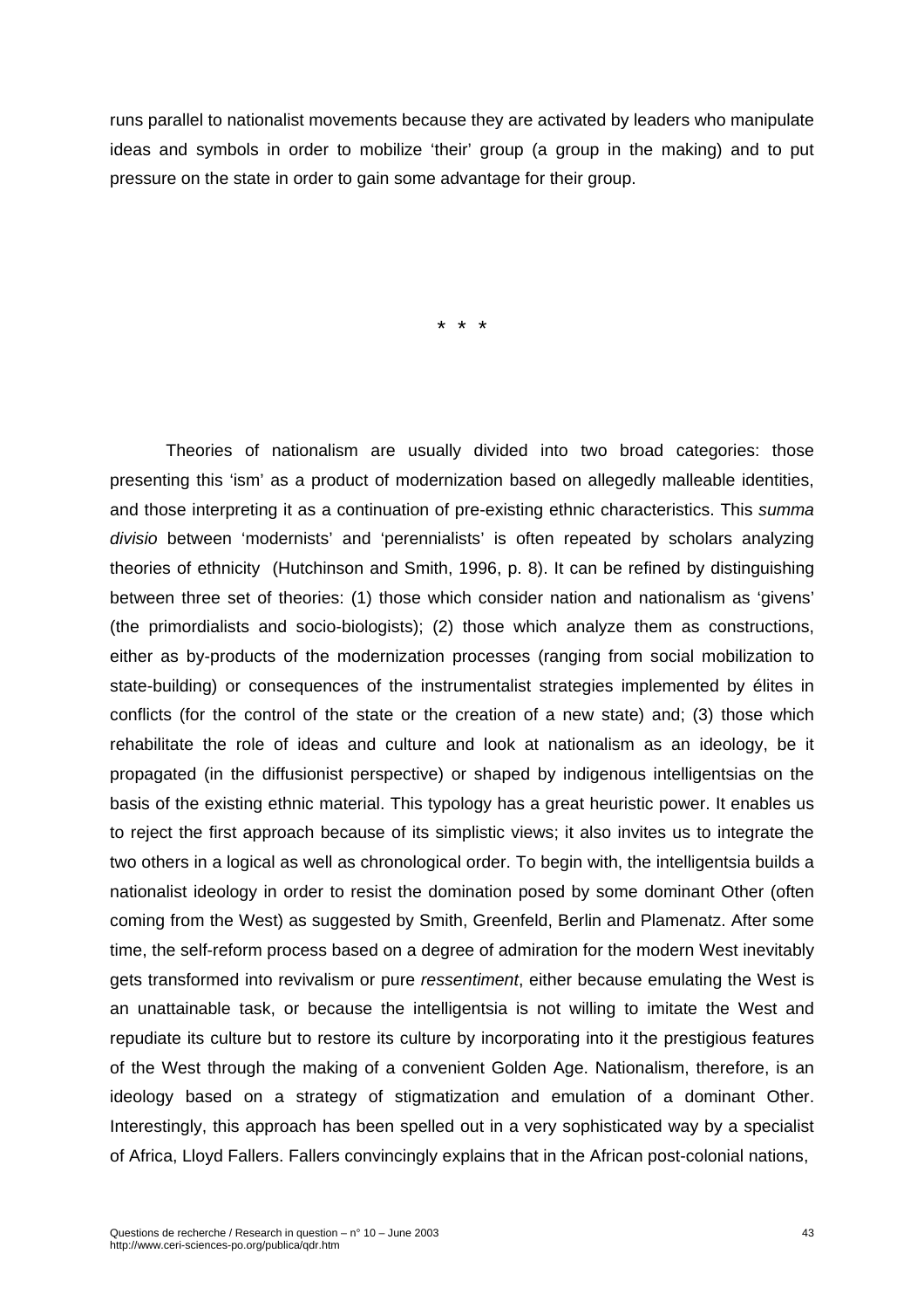the term 'ideology' [is used] to refer to that part of culture which is actively and explicitly concerned with the establishment and defense of patterns of value and belief. Ideology is thus the apologetic part of culture. If we look at it in this way, those whose task is to create cultures for the new nations – the ideologists of nationalism – have two major sources to draw upon: on the one hand, traditional African cultures and, on the other, the many and diverse elements of value and belief which may be imported from modern Europe, Asia and America. The task is a difficult one and fraught with dilemmas: how to create in Africans a sense of self-esteem without encouraging tribalism; how to be 'modern' without being 'western'; how to change rapidly without losing a sense of continuity and cultural 'wholeness' (Fallers, 677-678).

Fallers here is clearly using the same categories we use in our model based on a strategy of stigmatizing and emulating a threatening Other (threatening because he challenges one's self-esteem). It shows that this theory of nationalism can apply to a terrain – Africa – where ethnicity developed along the same lines; once again, both ideologies ran along the same lines.

 While this initial moment is best analyzed through theories of nationalism related to the ideology-making process, it covers only one phase, that of crystallization of ideas and sentiments. But nationalism exists only when it assumes the dimensions of a popular movement.[15](#page-44-0) The identification of the *phases* of nationalism is central to Miroslav Hroch's approach of nationalism: during the first one, that he calls 'cultural', intellectuals and other elite groups develop a special interest in their history and language (in our model, this is the moment when reformists turned revivalists invent a national golden age); during the second phase the same groups form pressure groups for political demands such as a degree of home rule and in the third phase, they develop mass movements (Hroch, 1985). This transition to politics and then *mass* politics is better explained by the conflict-based theories of nationalism: the ideologically-minded intelligentsia will opt for nationalist politics when locked in conflicts with others (either dominant or peers) for the control of economic resources or the state – if not for the establishment of a new state as argued by Gellner. Then, they will base their political claims on the new nationalist ideology. And in the third phase of mass politics, they will resort to the main symbols of this ideology to mobilize followers who will help them achieve their aims. The most immediately relevant theory, here, is the instrumentalist one, but those of the nation-building school, and more especially its cybernetic variant, are useful as well. They show how the modernization process (ranging from the development of communications to the establishment of a state apparatus, including a 'national' education system) made previously isolated, heterogeneous communities available for being appealed by nationalism and integrating in a nationalist movement. As Anderson mentioned, this modernization process made nations 'possible'.

-

<span id="page-44-0"></span><sup>&</sup>lt;sup>15</sup> Hence Walker Connor's note of caution: 'A key problem faced by scholars when dating the emergence of nations is that national consciousness is a mass, not an elite phenomenon, and the masses, until quite recently isolated in rural pockets and being semi or totally illiterate, were quite mute with regard to their sense of group identity(ies)' (Connor, 1994, p. 223).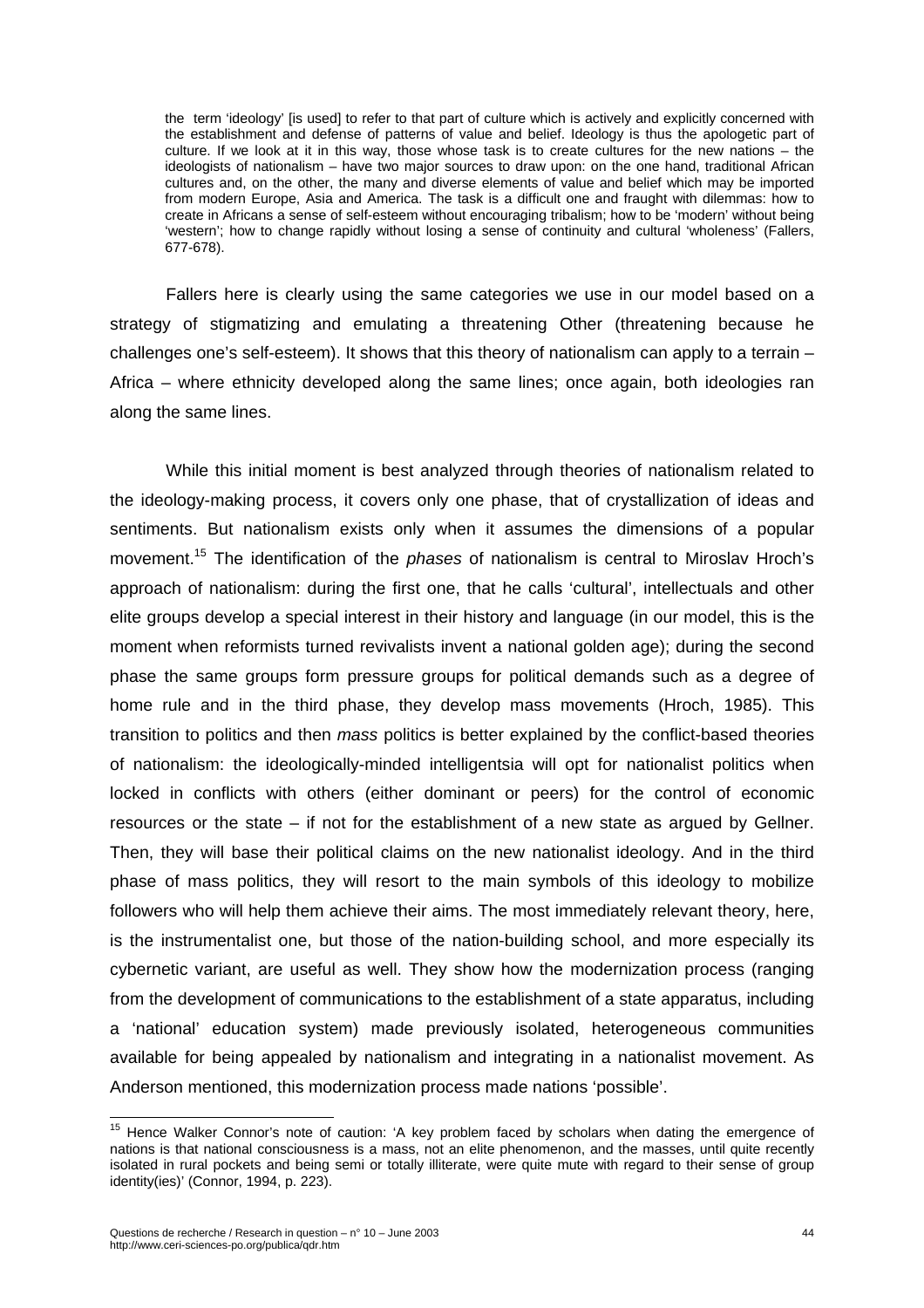This integrated pattern of the different theories reviewed above into a new model explicitly reflects the distinction between theories of nationalism and theories of the nation: to explain the first and the second phases of the nationalist movements, one does not need to hark back to the theories of Rokkan, Deutsch or Anderson, which claim to deal with nationalism but in which what is actually at stake is *national consciousness* – ideology does not play a key role in any of these models. It does not mean that they are not useful, but given our purpose – the search for a theory of nationalism - they could only intervene very late in the day. There might be a continuum between nationalism and national consciousness but they are different – and the former has psychological roots.

 While theories of the nation masquerading as theories of nationalism have not been very helpful in this attempt, theories of ethnicity, which are also, sometimes wrongly, looked at as theories of nationalism or, on the contrary, ignored, have proved to complement our understanding of nationalism. In fact, the ideology-based theories of nationalism find almost perfect parallels in the theories of ethnicity which focus on the making of group boundaries in the Barthian perspective. Barth reconfirms the decisive role of the relationship to the Other and the little importance of cultural legacies – compared to the maintenance of group boundaries – in the making of ethnic identities. Another inter-theories dialogue can also be established between the work of Armstrong and the theories of nationalism emphasizing the centrality of myth making (like the national Golden Age). Last but not least, theories of nationalism based on socio-economic and political group conflicts can also benefit from parallel models studying ethnic issues. The analysis by Glazer, Moynihan, Bell and Horowitz of ethnic groups as interest groups entertaining rivalries in relation to the state or simply between themselves, runs parallel to the theories of Gellner, Breuilly, Brass and Ronen, to mention only a few. Students of nationalism can obviously learn more from theories of ethnicity than from theories of the nation.

 Scholars, today, are questioning the relevance of the nation-state. Some even claim that we live in a post-national, globalized world dominated by new forms of cosmopolitanism. Such reasonings are mainly based on the prospects of the European Union (Habermas, 2001) and on the impact of migrations (Appadurai, 1993). We cannot enter into these debates which, in fact, make the search for a theory of nationalism pointless. But I would like to end by mentioning those which, reflecting the increasing role of migrations, try to accommodate them in the nation-state framework by resorting to a new formula: multiculturalism. To what extent is nationalism compatible with multiculturalism in societies like the United States?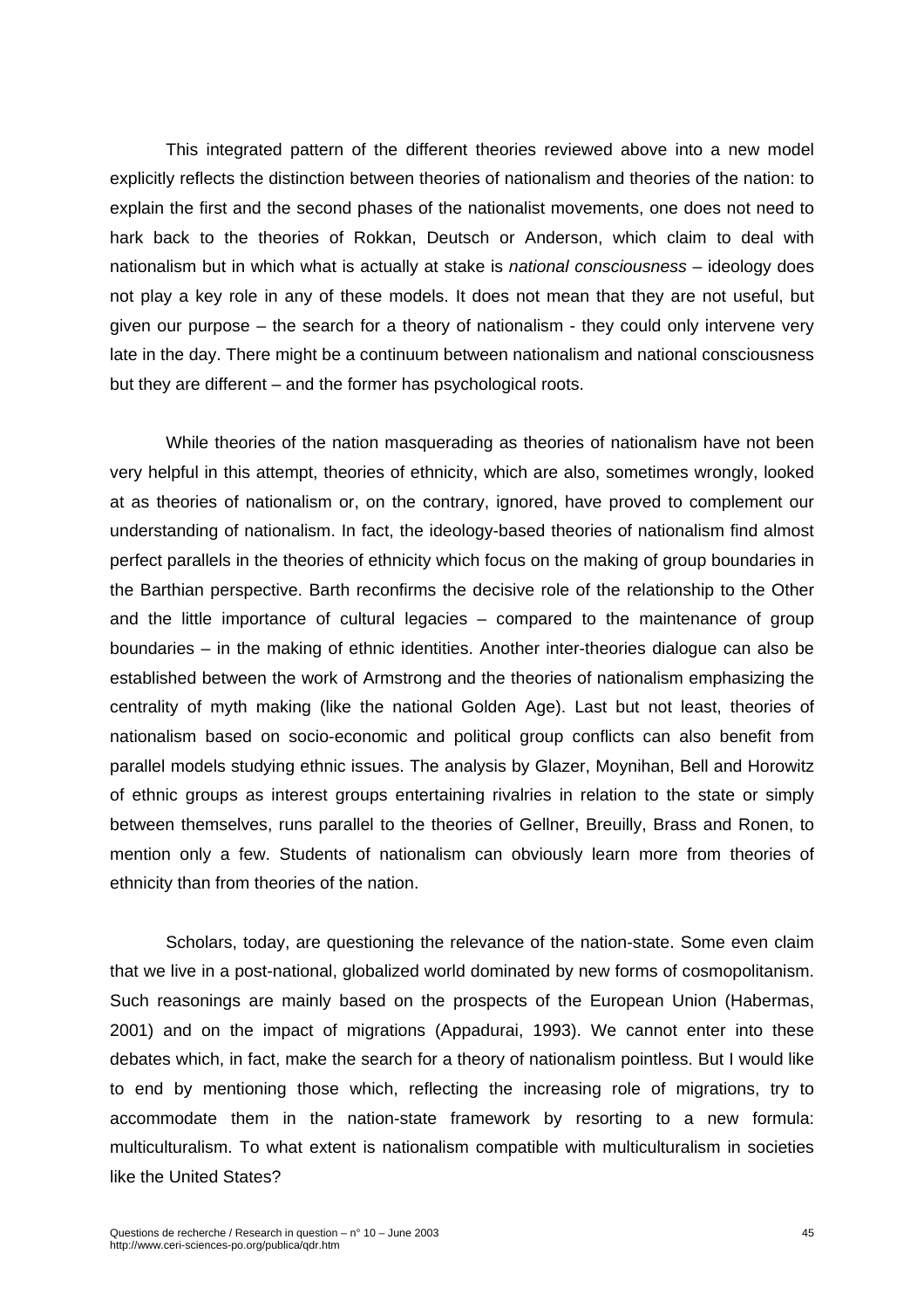B. Parekh warns that 'defining national identity in a multicultural society is an exceedingly difficult enterprise' (Parekh, 1999, 73) because most of the time a dominant group tends to identify itself with the country and to appropriate its identity. Among the preconditions for such an enterprise to succeed, one stands as especially crucial: 'the definition of national identity should not only include all citizens, but also accept them as equally valued and legitimate members of the community' (*ibid*., 71). In other words, the countries relying on some *jus soli* and delinking ethnicity from citizenship could be eligible to the harmonious combination of nationalism and multiculturalism.

 According to Michael Walzer, the formula the United States has found for defusing the latent conflict between these two 'isms' has consisted in creating 'hyphenated Americans' (Walzer, 1990): American nationalism has been defined as a purely political identity anchored in the allegiance to the Constitution, the (optional) observance of symbols – like the salute to the flag, the  $4<sup>th</sup>$  of July celebration, etc. - and an emotional patriotism assuming that every citizen is prepared to die for his country. Parallel to this political nationalism, one can retain a cultural, ethnic identity – be it Hispanic, Asian or whatever. This multicultural configuration allows people to keep their language to a large extent and follow their religion freely.

 Nationalism and multiculturalism are all the more compatible since most of the time, argues Daniel Sabbagh on the basis of Kymlicka's work, '"multiculturalist" policies […] are actually designed to facilitate the *integration* of immigrants into mainstream, *national* institutions upon renegociated terms' (Sabbagh, forthcoming, Kymlicka, 1997, 59-63). This approach has been successful, by and large, except, perhaps, in Canada where the integration of the Quebecers remains clearly unachieved, but the Americanization of their way of life may makes their culture less different from those of the English-speaking Canadians. It might well be the case that not only nationalism accommodates different cultures to defuse centrifugal forces, but the cultural diversity, in the process, may recede in the background. In California, already, the Hispanics ask for English-medium education, instead of Spanish-medium education.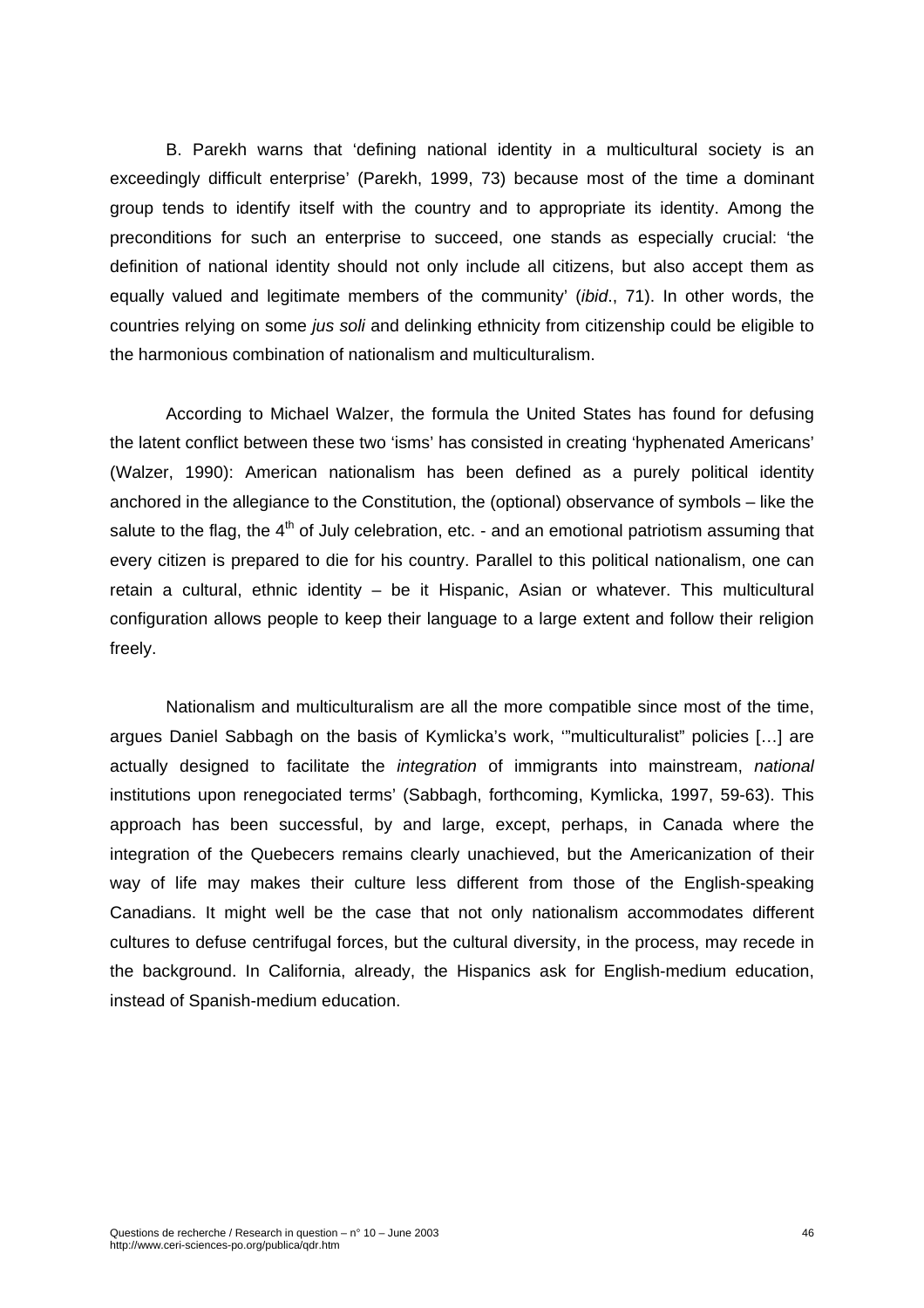# **Bibliography**

Amselle J.-L., *Logiques métisses*, Paris, Payot, 1990.

Amselle J.-L., M'Bokolo E. (eds), *Au cœur de l'ethnie*, Paris, La Découverte, 1985.

Anderson B., *Imagined Communities: Reflections on the Origin and Spread of Nationalism,* London, Verso Editions and NLB, 1983 [second edition, 1991].

Appadurai A., 'Patriotism and its futures', *Public Culture*, 5, 1993.

Armstrong J. A., *Nations Before Nationalism,* Chapel Hill, The University of North Carolina Press, 1982.

Balibar E., Wallerstein I., *Race, Nation, Classe. Les identités ambiguës*, Paris, La Découverte, 1988.

Barth F., 'Introduction', *in* F. Barth (ed.), *Ethnic Groups and Boundaries - The Social Organization of Cultural Difference*, London, G. Allen and Unwin, 1969.

Bayart J.-F., *L'Etat en Afrique. La politique du ventre*, Paris, Fayard, 1989.

Bayly C. A., *Origins of Nationality in South Asia*, Delhi, Cambridge University Press, 1998.

Beaune C., *Naissance de la nation France*, Paris, Gallimard, 1985.

Bell D., 'Ethnicity and social change', *in* N. Glazer, D. Moynihan (eds), *Ethnicity. Theory and Experience*, Cambridge (Mass.), Harvard University Press, 1975.

Bénot Y., *Idéologies des indépendances africaines*, Paris, Maspéro, 1972.

Berlin I., 'The bent twig', *in The Crooked Timber of Humanity*, edited by H. Hardy, London, John Murray, 1990.

Birnbaum P., 'Introduction', *in* P. Birnbaum (ed.), *Sociologie des nationalismes*, Paris, P.U.F., 1997.

Blaut J. M., *The National Question. Decolonising the Theory of Nationalism*, London, Zed Books, 1987.

Brass P., 'Elite groups, symbol manipulation and ethnic identity among the Muslims of South Asia', *in* D. Taylor, M. Yapp (eds), *Political Identity of South Asia,* London, Curzon Press, 1979.

Brass P., 'Ethnic groups and the state', *in* P. Brass (ed.), *Ethnic Groups and the State,* London & Sidney, Croom Helm, 1985.

Breuilly J., *Nationalism and the State*, Manchester, Manchester University Press, 1982.

Brubaker R., *Nationalism Reframed: Nationhood and the National Question in the New Europe*, Cambridge, Cambridge University Press, 1996.

Calhoun C., *Nationalism*, Minneapolis, University of Minnesota Press, 1997.

Chatterjee P., *Nationalist Thought and the Colonial World: A Derivative Discourse?*, Delhi, Oxford University Press, 1986.

Chatterjee P., *The Nation and its Fragments: Studies in Colonial and Post-Colonial Histories*, Princeton, Princeton University Press, 1994.

Chrétien J.-P., Prunier G. (eds), *Les ethnies ont une histoire*, Paris, Karthala, 1989.

Colley L., *Britons: Forging the Nation, 1707-1837*, New Haven (Conn.), Yale University Press, 1992.

Connor W., *The National Question in Marxist-Leninist Theory and Strategy*, Princeton, Princeton University Press, 1984.

Connor W., *Ethnonationalism. The Quest for Understanding*, Princeton (Nj), Princeton University Press, 1994.

Connor W., 'Nation-building or nation-destroying ?', *World Politics,* 24 (3), april 1972.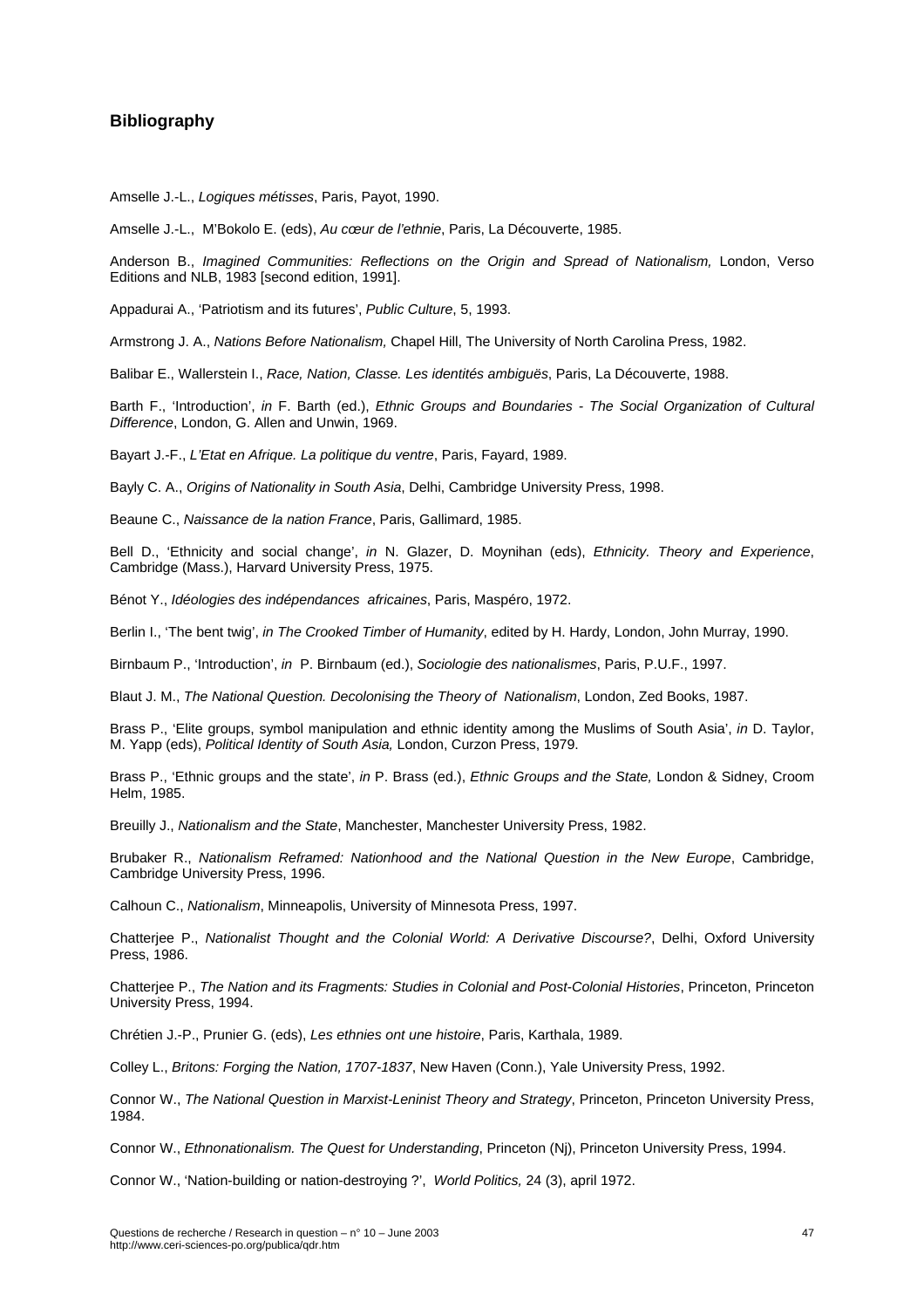Connor W., 'The politics of ethnonationalism', *Journal of International Affairs,* 27 (1), 1973.

Connor W., 'A nation is a nation, is a state, is an ethnic group, is a...', *Ethnic and Racial Studies,* 1 (4), october 1978.

Connor W., 'The politics of ethnonationalism', *Ethnic and Racial Studies,* 7 (3), july 1984.

Dahbour O., Ishay M. R., *The Nationalism Reader*, New Jersey, Humanities Press, 1995.

Davis H. B., *Towards a Marxist Theory of Nationalism*, New York/London, Monthly Review Press, 1978.

Delannoi G., Taguieff P.-A. (eds), *Théories du nationalisme*, Paris, Kimé, 1991.

Delannoi G., Taguieff P.-A. (eds), *Nationalismes en perspective*, Paris, Berg international, 2001.

Deutsch K., 'Nation-building and national development: Some issues for political research', *in* K. Deutsch, W.J. Foltz (eds), *Nation-Building,* New York, Atherton Press, 1963.

Deutsch K., *Nationalism and Social Communication. An Inquiry into the Foundation of Nationality*, Cambridge (Mass.) / London, The M.I.T. Press, 1969.

Dumont L., *Essai sur l'individualisme. Une perspective anthropologique sur l'idéologie moderne*, Paris, Le Seuil, 1983.

Dumont L., *L'idéologie allemande. France-Allemagne et retour*, Paris, Gallimard, 1991.

Eller J., Coughlan R., 'The poverty of primordialism: The demystification of ethnic attachments', *Ethnic and Racial Studies*, 16 (2), 1993.

Eley G., Suny R. G. (eds), *Becoming National: A Reader*, New York/Oxford, Oxford University Press, 1996.

Eriksen T. H., *Ethnicity and Nationalism*, London, Pluto Press, 1993.

Fallers L. A., 'Ideology and culture in Uganda nationalism', *American Anthropologist*, 3 (4), august 1961.

Foucault M., 'Michel Foucault, an interview: Sex, power and the politics of identity', *The Advocate*, 7 (40), 1984.

Geertz C., *The Interpretation of Culture*, New York, Basic Books, 1973.

Geertz C., 'The integrative revolution. Primordial sentiments and civil politics in the new states', *in* C. Geertz (ed.), *Old Societies and New States,* London, The Free Press of Glencoe, 1963.

Gellner E., *Thought and Change*, London, Weidenfeld & Nicolson, 1964.

Gellner E., *Nations and Nationalism*, Oxford, Basil Blackwell, 1983.

Girardet R., 'Autour de l'idéologie nationaliste', *Revue française de science politique*, (15) 3, juin 1983.

Glazer N., Moynihan D., 'Introduction', *in* N. Glazer, D. Moynihan (eds), *Ethnicity. Theory and Experience*, Cambridge (Mass.), Harvard University Press, 1975.

Gordon M., 'Toward general theory of racial and ethnic group relations', *in* N. Glazer, D. Moynihan (eds), *Ethnicity. Theory and Experience*, Cambridge (Mass.), Harvard University Press, 1975.

Greenfeld L., *Nationalism. Five Roads to Modernity*, Cambridge (Mass.), Harvard University Press, 1992.

Guibernau M., *Nationalisms. The Nation-State and Nationalism in the Twentieth Century*, Cambridge, Polity Press, 1996.

Gurr T. R., Harff B., *Ethnic Conflict in World Politics*, Boulder, Westview Press, 1994.

Hall J. A., 'Nationalisms: Classified and explained', *Daedalus*, summer 1993.

Hass E., 'What is nationalism and why should we study it ?', *International organization,* 40 (3), summer 1986.

Hayes C. J. H., *Nationalism: A Religion*, New York, The Macmillan Company, 1960.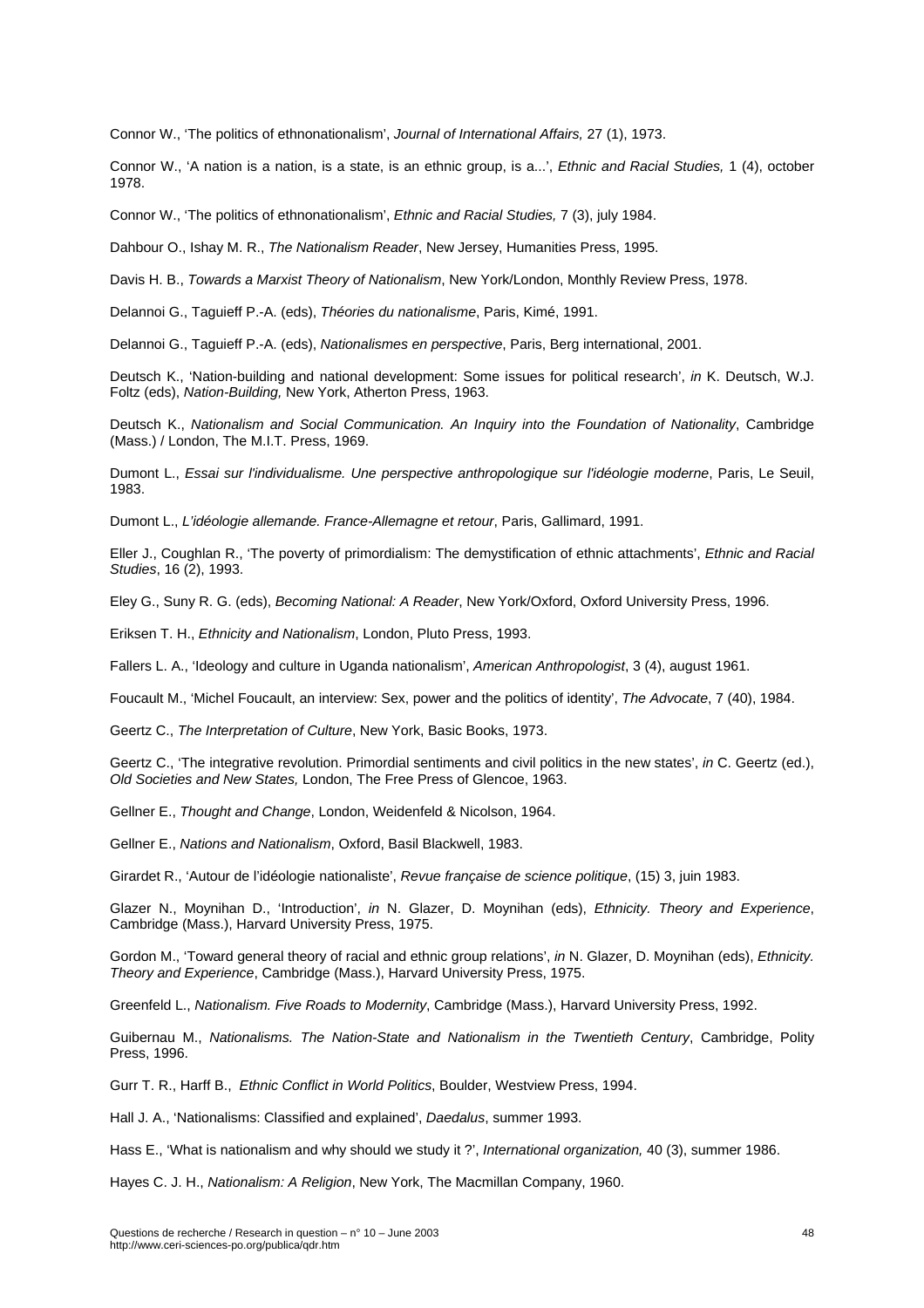Hermet G., *Histoire des nations et du nationalisme en Europe*, Paris, Le Seuil, 1996.

Hobsbawm E., 'Some reflections on "the break-up of Britain"', *New Left Review,* 105, 1977.

Hobsbawm E., *Nations and Nationalism since 1780: Programme, Myth, Reality*, Cambridge, Cambridge University Press, 1990.

Horowitz D., *Ethnic Groups and Conflict*, Berkeley/Los Angeles, University of California Press, 1985.

Horowitz D., 'Ethnic identity', *in* N. Glazer, D. Moynihan (eds), *Ethnicity. Theory and Experience*, Cambridge (Mass.), Harvard University Press, 1975.

Hutchinson J., Smith A. D. (eds), *Nationalism*, Oxford/New York, Oxford University Press, 1994.

Hutchinson J., Smith A. D. (eds), *Ethnicity*, Oxford/New York, Oxford University Press, 1996.

Ignatieff M., 'Benign nationalism? The possibilities of the civic ideal', *in* E. Mortimer (ed.), *People, Nation and State*, London, I.B. Tauris, 1999.

Isaacs H. R., 'Basic group identity: The idols of the tribe', *in* N. Glazer, D. Moynihan (eds), *Ethnicity. Theory and Experience*, Cambridge (Mass.), Harvard University Press, 1975.

Jaffrelot C., *The Hindu Nationalist Movement and Indian Politics*, London/Hurst and New York/Columbia University Press, 1996.

Kedourie E. (ed.), *Nationalism in Asia and Africa,* New York, World Publishing Co, 1970.

Kedourie E., *Nationalism*, London, Hutchinson University Library, 1960 [revised edition with afterword,1985].

Kellas J., *The Politics of Nationalism and Ethnicity*, New York, St. Martin's Press, 1991.

Kohn H., *A history of Nationalism in the East*, London, George Routledge and Sons Ltd, 1929.

Kohn H., *Nationalism, its Meaning and History*, Princeton, D. van Nostrand Company, 1955.

Kymlicka W., *States, Nations and Cultures*, Assen, Van Gorcum, 1997.

Leoussi A., Smith A. D., *Encyclopaedia of Nationalism*, Oxford, Transaction Publishers, 2000.

Ma S.Y., 'Ethnonationalism, ethnic nationalism, and mini-nationalism: A comparison of Connor, Smith and Snyder', *Ethnic and Racial Studies,* 13(4), october 1990.

Mac Kay J., Lewins F., 'Ethnicity and the ethnic group: A conceptual analysis and reformulation', *Ethnic and racial studies*, 1 (4), 1978.

Mauss M., 'La nation', *L'Année sociologique*, 3rd series, 1953-1954 [1920].

Merritt R. L., Rokkan S. (eds), *Comparing Nations. The Use of Quantitative Data in Cross-National Research,* New Haven, Yale University Press, 1966.

Michelat G., Thomas J.-P., *Dimensions du nationalisme*, Paris, Armand Colin, 1966.

Nairn T., *The Break-Up of Britain: Crisis and Neonationalism*, London, Verso, 1981.

Nora P. (dir.), *Les lieux de mémoire. La nation*, vol. 2, Paris, Gallimard, 1986.

Parekh B., 'Defining national identity in a multicultural society', *in* E. Mortimer (ed.), *People, Nation and State*, London, I.B. Tauris, 1999.

Plamenatz J., 'Two types of nationalism', *in* E. Kamenka (ed.), *Nationalism: The Nature and Evolution of an Idea*, London, Edward Arnold Ltd., 1973.

Poutignat P., Streiff-Fenart J., *Théories de l'ethnicité*, Paris, P.U.F., 1995.

Ranger T., 'The invention of tradition in colonial Africa', *in* E. Hobsbawm, T. Ranger (eds), *The Invention of Tradition*, Cambridge, Cambridge University Press, 1983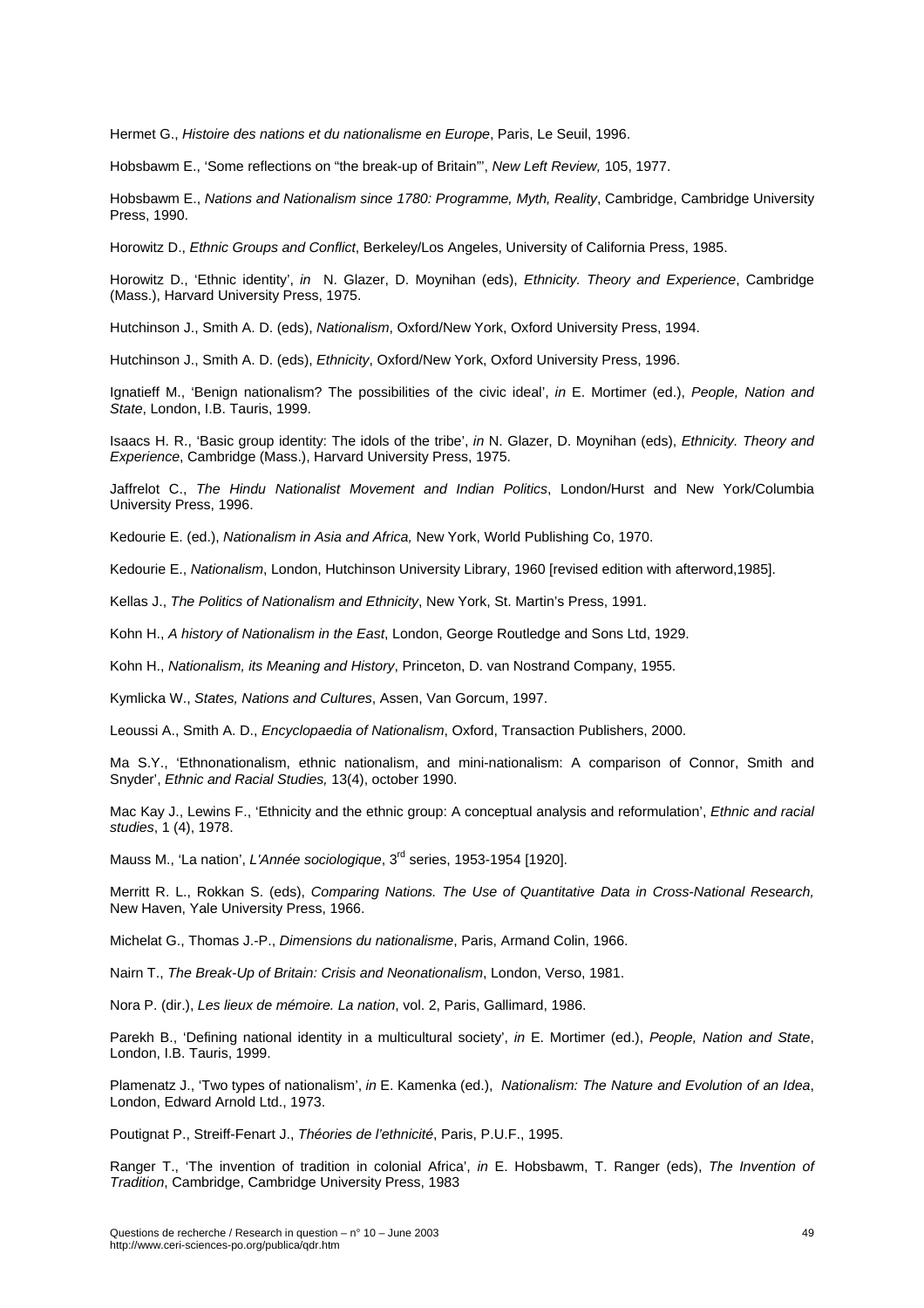Ranger T., 'The invention of tradition revisited', *in* T. Ranger, O. Vaughan (eds), *Legitimacy and the State in Twentieth Century Africa*, London, St Antony/Macmillan, 1993.

Ranger T., 'The nature of ethnicity: Lessons from Africa', *in* E. Mortimer (ed.), *People, Nation and State*, London, I.B. Tauris, 1999.

Richmond A. H., 'Le nationalisme ethnique et les paradigmes des sciences sociales', *Revue internationale des Sciences Sociales*, 39 (1), february 1987.

Rokkan S., *Citizens, Elections, Parties*, Oslo, Universitatesforlaget, 1970.

Rokkan S., Sælen K., Warmbrunn J. (eds), 'Nation-building', *Current sociology*, 19 (3), 1971.

Rokkan S., 'Dimensions of state formation and nation-building: A possible paradigm for research on variations within Europe", *in* C. Tilly (ed.), *The Formation of National States in Western Europe,* Princeton, Princeton University Press, 1975.

Rokkan S., 'Un modèle géo-économique et géopolitique de quelques sources de variations en Europe de l'Ouest', *Communications*, 45, 1987.

Ronen D., *The Quest for Self-Determination*, New Haven/London, Yale University Press, 1979.

Sabbagh D., 'Nationalism and multiculturalism', *in* A. Dieckhoff, C. Jaffrelot (eds), *Revisiting Nationalism: Theories, Structures, Processes*, London, Hurst, forthcoming.

Schnapper D., *La France de l'intégration. Sociologie de la nation en 1990*, Paris, Gallimard, 1991.

Seton-Watson H., *Nations and States. An Inquiry into the Origins of Nations and the Politics of Nationalism*, London, Methuen, 1977.

Shafer B., *Le nationalisme, mythe et réalité*, (translated from the English), Paris, Payot, 1964.

Shils E., 'Primordial, personal, sacred and civil ties', *British Journal of Sociology,* June 1957.

Smith A. D., *Theories of Nationalism*. London, Gerald Duckworth & Co Ltd, 1971.

Smith A. D., *The Ethnic Revival*, Cambridge, Cambridge University Press, 1981.

Smith A. D., *State and Nation in the Third World*. New York, St-Martin's Press, 1983.

Smith A. D., *The Ethnic Origins of Nations*, Oxford, 1986, New York, 1987, Basil Blackwell.

Smith A. D., 'Review article. Ethnic persistence and national transformation', *The British Journal of Sociology*, 35 (3), september 1984.

Smith A. D., 'The "Golden Age" and national renewal', *in* G. Hosking, G. Schöpflin, *Myth and Nationhood*, London, Hurst, 1997.

Snyder L. L., *Varieties of Nationalism: A Comparative Study,* New York, Holt, Rinehart and Winston, 1976.

Stokes G., 'The undeveloped theory of nationalism', *World Politics,* 31 (1), october 1978.

Stokes G., 'How is nationalism related to capitalism ? A review article', *Comparative Studies in Society and History*, 28 (3), july 1986.

Szücs J., 'Sur le concept de nation', *Actes de la Recherche en Sciences Sociales,* 64, september 1986.

Tilly C., 'Western state-making and theories of political transformation', *in* C. Tilly (ed.), *The Formation of National States in Western Europe*, Princeton (Nj), Princeton University Press, 1975.

Tilly C., *Coercion, Capital and European States, A.D. 900-1990*, Oxford, Basil Blackwell, 1990.

Van Den Berghe P. L., 'Race and ethnicity: A sociobiological perspective', *Ethnic and Racial Studies*, 1, october 1978.

Van Den Berghe P. L., *The Ethnic Phenomenon*, New York, Oxford, Elsevier, 1981.